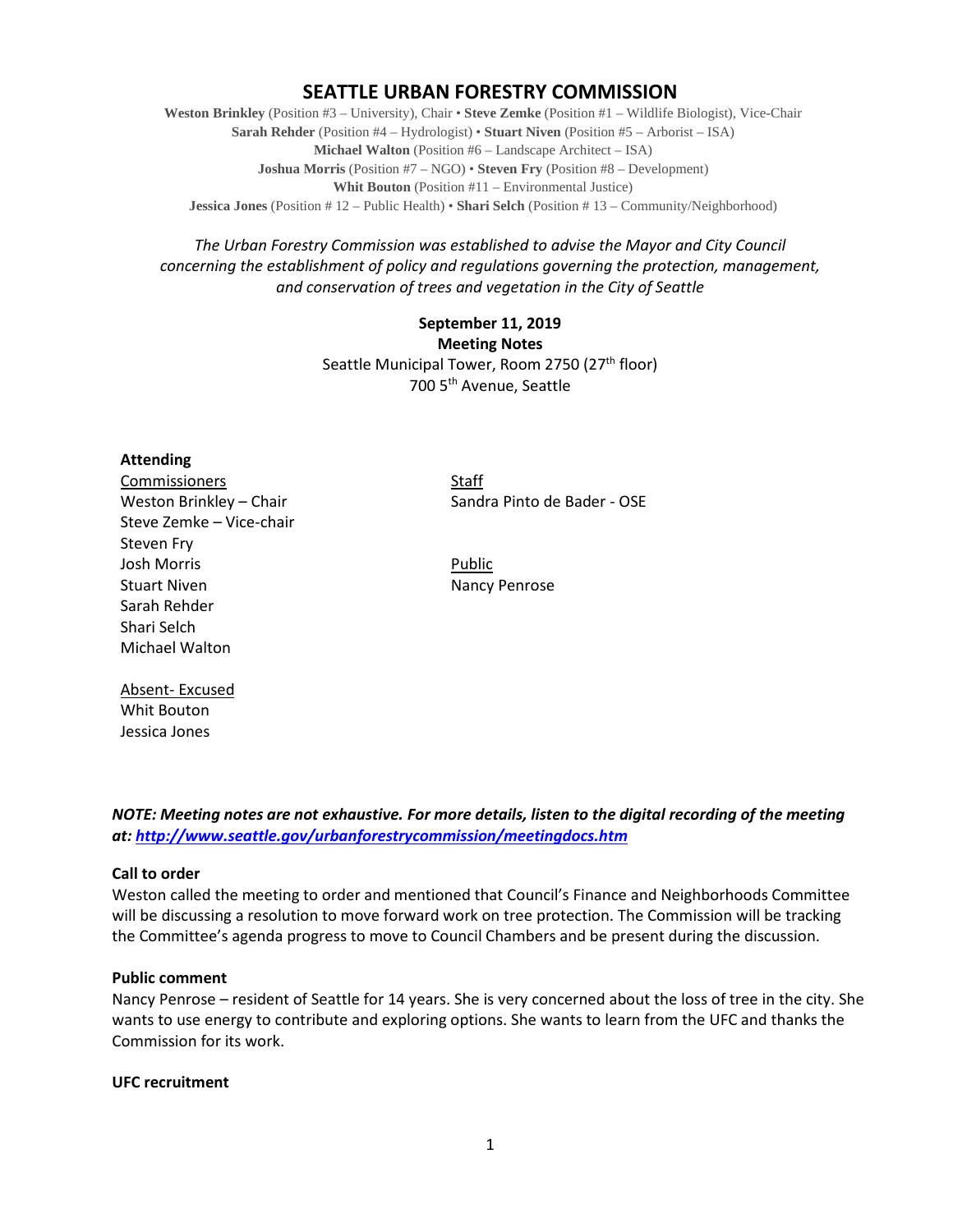Weston, Steve and Sandra participated in the interview panel for Position #9 (Economist, Financial Advisor, Realtor – UFC appointment) and are proposing appointment of Blake Voorhees.

# **ACTION: A motion to move forward appointment of Blake Voorhees to Position #9 was made, seconded, and approved.**

### **Tree Regs One Pager**

The Commission discussed this item and agreed that Josh would produce a second version to discuss at the next meeting.

The Commission moved to Council Chambers to support the tree protection resolution being introduced by the Finance and Neighborhoods committee. CM Bagshaw invited commissioners to sit at the table as Council Central Staff presented the resolution. The Committee voted to move the resolution forward to full Council vote. Find adopted Resolution 31902 [here.](http://seattle.legistar.com/ViewReport.ashx?M=R&N=Text&GID=393&ID=3667453&GUID=8D207CD2-96FC-4B02-94AB-7832F169796D&Title=Legislation+Text)

**Public comment** None

**New Business** None

**Adjourn**

**Public input: (see posted notes)**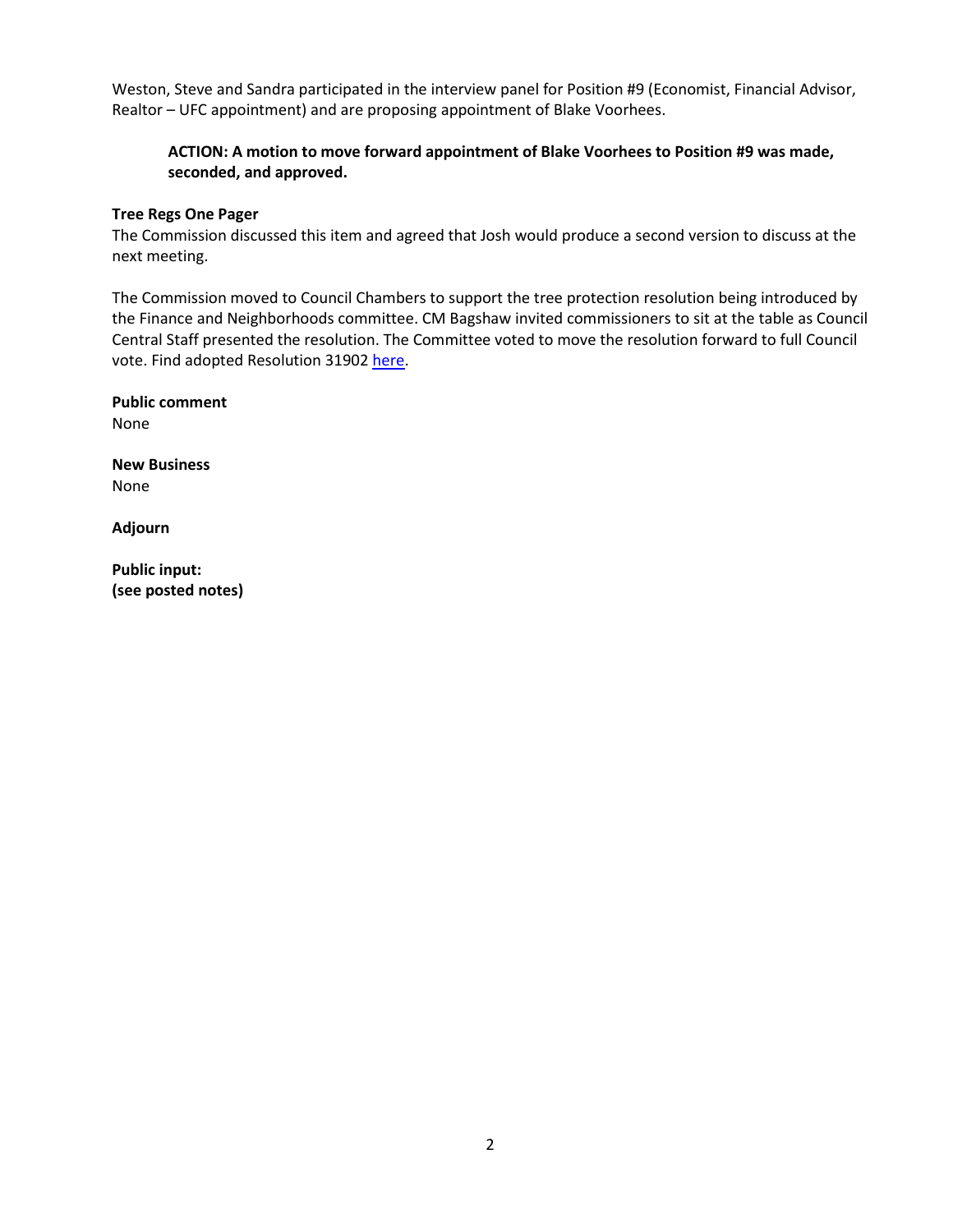**From:** Veronika Fleck <info@sg.actionnetwork.org> **Sent:** Thursday, September 05, 2019 9:54 AM To: Pinto de Bader, Sandra <Sandra.Pinto de Bader@Seattle.gov> **Subject:** Please Update Seattle's Tree Ordinance

#### **CAUTION: External Email**

Sandra Pinto de Bader,

Seattle's trees and urban forest are vital to keeping our city healthy and livable. Trees and the urban forest comprise a vital green infrastructure. Trees reduce air pollution, storm water runoff and climate impacts like heat island effects, while providing essential habitat for birds and other wildlife. They are important for the physical and mental health of our residents. Seattle's rapid growth and an outdated tree ordinance are reducing these beneficial effects as trees are removed and not replaced. It is urgent to act now to stop this continued loss of trees, particularly large mature trees and tree groves. It is important to promote environmental equity as trees are replaced.

Please update Seattle's Tree Protection Ordinance as recommended in the latest draft by the Seattle Urban Forestry Commission.

Here are the key provisions that need to be in the updated tree ordinance:

1. Expand the existing Tree Removal and Replacement Permit Program, including 2-week public notice and posting on-site, as used by the Seattle Department of Transportation (SDOT) – to cover all Significant Trees (6" and larger diameter at breast height (DBH)) on private property in all land use zones, both during development and outside development. 2. Require the replacement of all Significant Trees removed with trees that in 25 years will reach equivalent canopy volume – either on site or pay a replacement fee into a City Tree Replacement and Preservation Fund. Allow the Fund to also accept fines, donations, grants and set up easements.

3. Retain current protections for Exceptional Trees and reduce the upper threshold for Exceptional Trees to 24" DBH, protect tree groves and prohibit Significant Trees being removed on undeveloped lots.

4. Allow removal of no more than 2 Significant non-Exceptional Trees in 3 years per lot outside development

5. Establish one citywide database for applying for Tree Removal and Replacement Permits and to track changes in the tree canopy.

6. Post online all permit requests and permit approvals for public viewing.

7. Expand SDOT's existing tree service provider's registration and certification to register all Tree Service Providers (arborists) working on trees in Seattle.

8. Provide adequate funding in the budget to implement and enforce the updated ordinance. Veronika Fleck

# [vfleck2014@gmail.com](mailto:vfleck2014@gmail.com)

8851 18th SW Seattle, Washington 98106 2317

**From:** Linda Kharstad <info@sg.actionnetwork.org> **Sent:** Thursday, September 05, 2019 9:25 PM To: Pinto de Bader, Sandra <Sandra.Pinto de Bader@Seattle.gov> **Subject:** Keep Seattle Livable!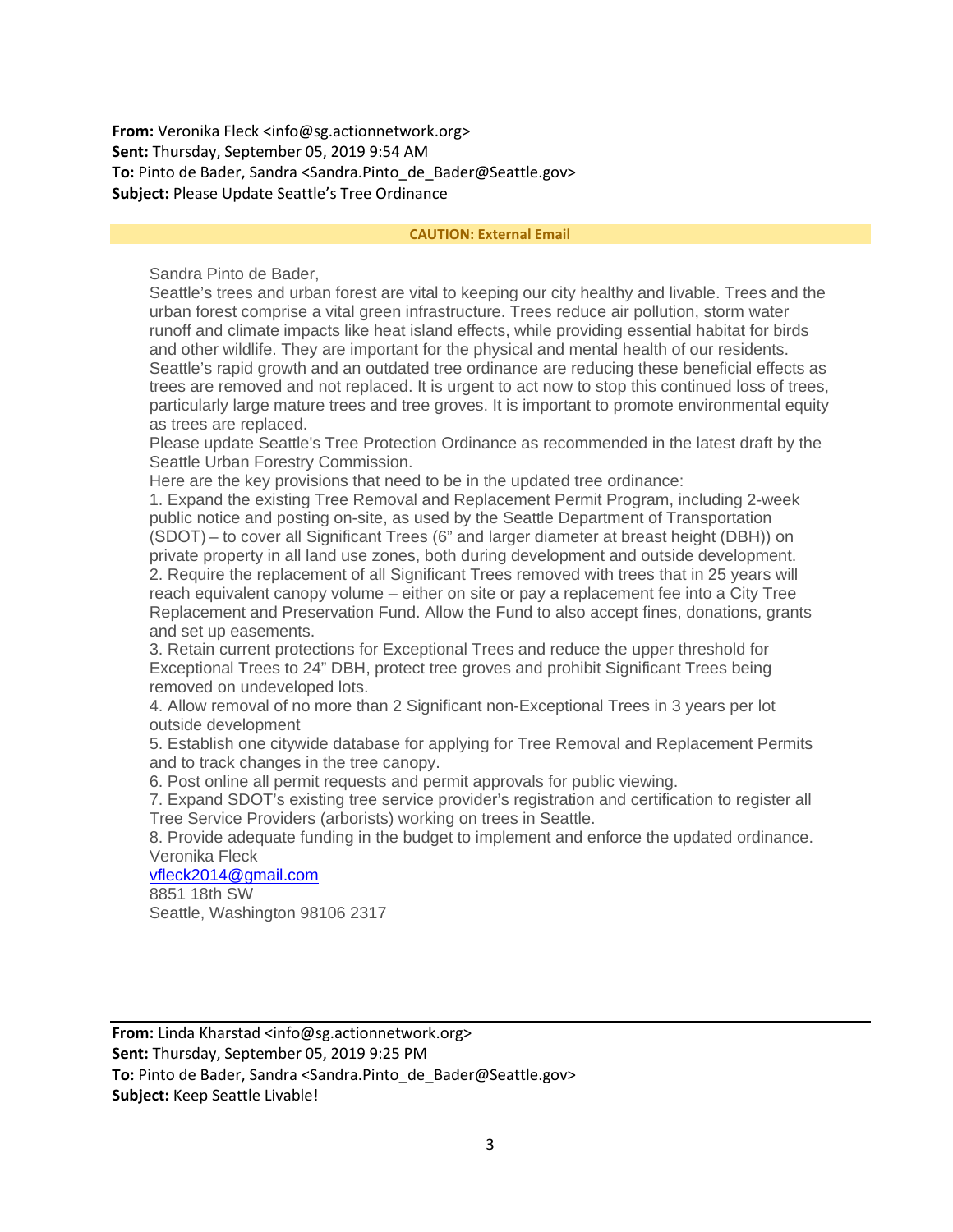Sandra Pinto de Bader,

Seattle's trees and urban forest are vital to keeping our city healthy and livable. Trees and the urban forest comprise a vital green infrastructure. Trees reduce air pollution, storm water runoff and climate impacts like heat island effects, while providing essential habitat for birds and other wildlife. They are important for the physical and mental health of our residents. Seattle's rapid growth and an outdated tree ordinance are reducing these beneficial effects as trees are removed and not replaced. It is urgent to act now to stop this continued loss of trees, particularly large mature trees and tree groves. It is important to promote environmental equity as trees are replaced.

Please update Seattle's Tree Protection Ordinance as recommended in the latest draft by the Seattle Urban Forestry Commission.

Here are the key provisions that need to be in the updated tree ordinance:

1. Expand the existing Tree Removal and Replacement Permit Program, including 2-week public notice and posting on-site, as used by the Seattle Department of Transportation (SDOT) – to cover all Significant Trees (6" and larger diameter at breast height (DBH)) on private property in all land use zones, both during development and outside development. 2. Require the replacement of all Significant Trees removed with trees that in 25 years will reach equivalent canopy volume – either on site or pay a replacement fee into a City Tree Replacement and Preservation Fund. Allow the Fund to also accept fines, donations, grants and set up easements.

3. Retain current protections for Exceptional Trees and reduce the upper threshold for Exceptional Trees to 24" DBH, protect tree groves and prohibit Significant Trees being removed on undeveloped lots.

4. Allow removal of no more than 2 Significant non-Exceptional Trees in 3 years per lot outside development

5. Establish one citywide database for applying for Tree Removal and Replacement Permits and to track changes in the tree canopy.

6. Post online all permit requests and permit approvals for public viewing.

7. Expand SDOT's existing tree service provider's registration and certification to register all Tree Service Providers (arborists) working on trees in Seattle.

8. Provide adequate funding in the budget to implement and enforce the updated ordinance. Linda Kharstad

### [lkjarstad@gmail.com](mailto:lkjarstad@gmail.com)

3000 nw 64th st Seattle, Washington 98107

From: David Moehring <dmoehring@consultant.com> Sent: Thursday, September 05, 2019 10:20 PM To: SCI Code Compliance <SCI Code Compliance@seattle.gov> Cc: Pinto de Bader, Sandra <Sandra.Pinto de Bader@Seattle.gov>; PRC <PRC@seattle.gov>; seattle-tree-ordinance-working-group@lists.riseup.net; Dilley, Jana <Jana.Dilley@seattle.gov>; DOT\_LA <DOT\_LA@seattle.gov> Subject: Fees for removing Trees of Significance without a Permit -- Durland and NE105th Street

CAUTION: External Email

Firewood for grabs!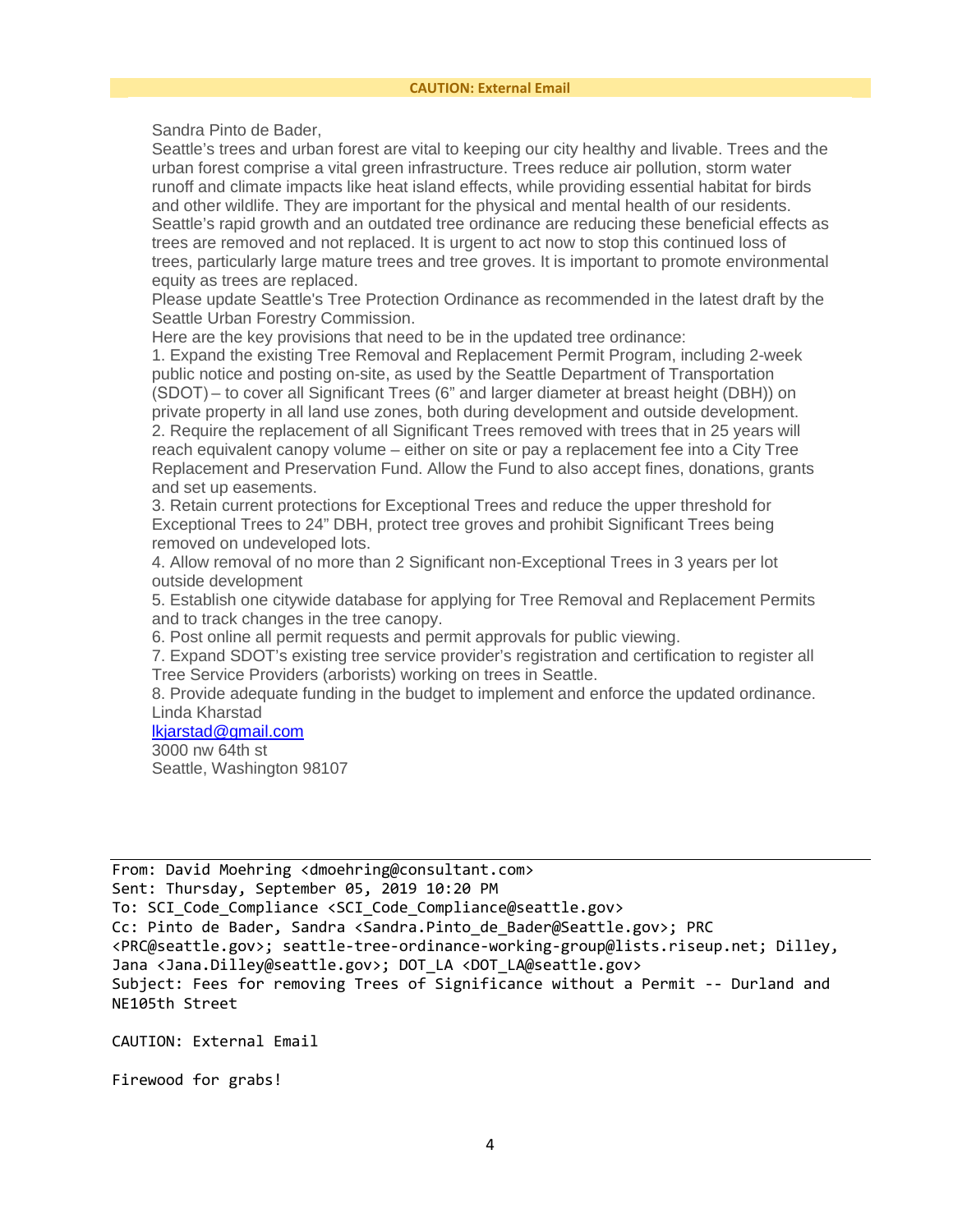Seattle needs a stronger tree ordinance and a enforcement. Another example within a few days of each other: Cutting Trees of Significance without a Permit -- Durland and NE105th Street.

A witness observed Tony's Tree Cutting Service cutting down a cedar tree that is 3' in diameter, see pictures. Not only one wanton disregard for the tree code, but a second one of the same size was also removed without reason ( See pictures. ) Without city permits, Seattle relies on neighbors to tell the tree company what they believe is not allowed without a permit. Why should it be after the loss has already occurred? Yes, this tree was a designated Exceptional tree ; if not it was certainly a "tree of significance" to the neighborhood.

They refused to stop the cutting and it came down. There was no permit posted at the site and I believe that they lied when they said they had a permit. They spoke to one of the workers in Spanish to be sure that he understood what was going on and he did, but replied that the company he worked for told him to do it.

Does seattle tolerate hit-men in removing trees as long as it's paid for?

The 'service' removed two trees both of 3' diameter. These two trees easily could have been trimmed with pruning to create a window and one along 105th was blocking no view at all from the house in question.

There is a good reason for the ordinance. The reason why I like this neighborhood is it is so special for the trees that are here that provide habitat, shade, and beauty, not to mention they help with climate change. To Seattlites, this was an outrage and the City should be enforcing the law to the full extent, especially they did not stop when told this was likely against the law.

We are very concerned that we will lose the character of what we love here and valuable habitat with all this unnecessary and We believe illegal cutting. There was more than one neighbor talking to them and all were quite disturbed. The neighbors would be happy to testify if They need to do so for the City enforcement authorities.

Where are the stewards of Seattle as our urban deforestation continues without balance?

Please reply as to how much of Seattle urban heat island impacts should we tolerate? How will this be resolved to eco/balance the loss?

Thank you, David Moehring For TreePAC

**From:** Charissa Raynor <info@sg.actionnetwork.org> **Sent:** Friday, September 06, 2019 5:15 PM **To:** Pinto de Bader, Sandra <Sandra.Pinto\_de\_Bader@Seattle.gov> **Subject:** Save our Trees!

**CAUTION: External Email**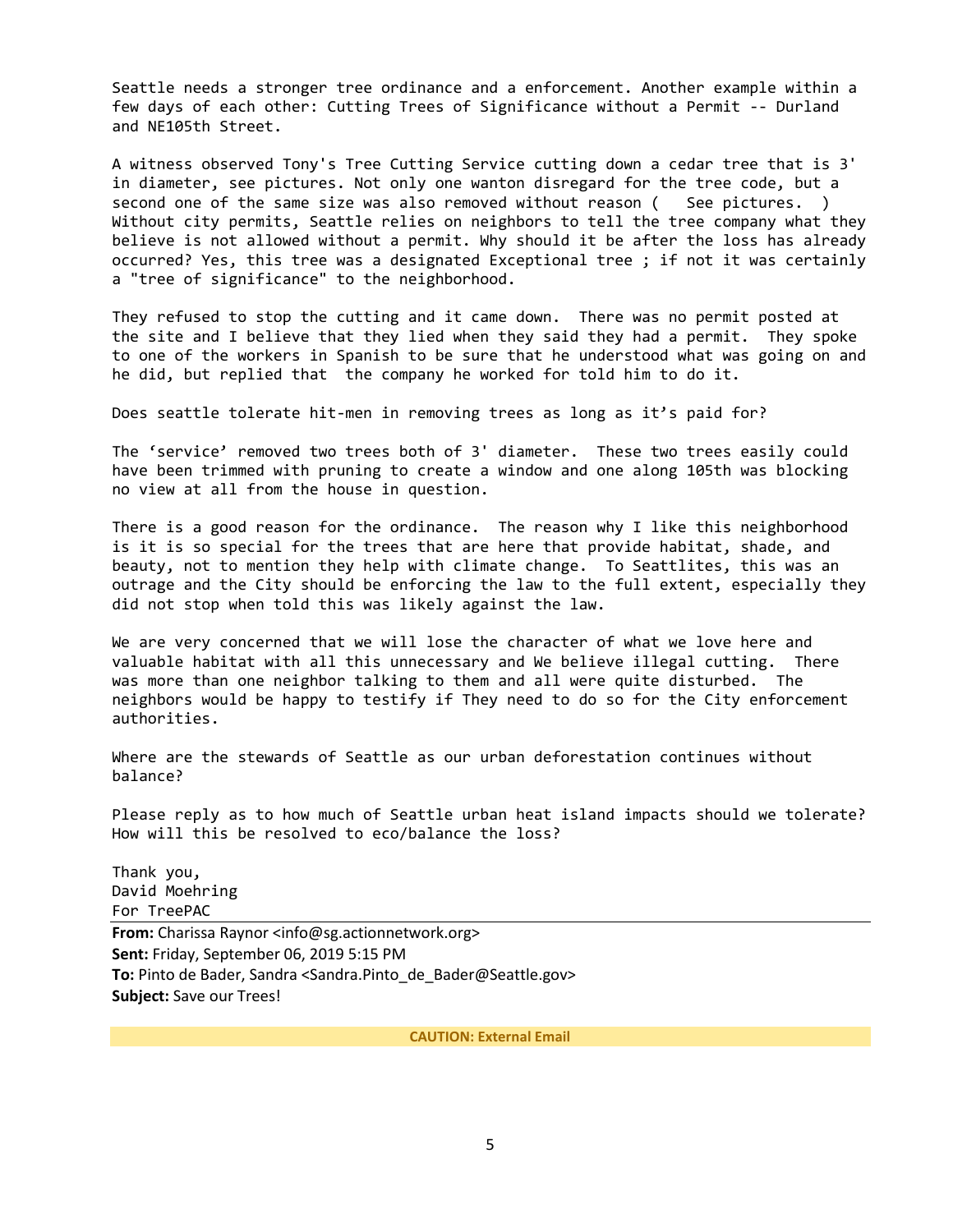Sandra Pinto de Bader,

Seattle's trees and urban forest are vital to keeping our city healthy and livable. Trees and the urban forest comprise a vital green infrastructure. Trees reduce air pollution, storm water runoff and climate impacts like heat island effects, while providing essential habitat for birds and other wildlife. They are important for the physical and mental health of our residents. Seattle's rapid growth and an outdated tree ordinance are reducing these beneficial effects as trees are removed and not replaced. It is urgent to act now to stop this continued loss of trees, particularly large mature trees and tree groves. It is important to promote environmental equity as trees are replaced.

Please update Seattle's Tree Protection Ordinance as recommended in the latest draft by the Seattle Urban Forestry Commission.

Here are the key provisions that need to be in the updated tree ordinance:

1. Expand the existing Tree Removal and Replacement Permit Program, including 2-week public notice and posting on-site, as used by the Seattle Department of Transportation (SDOT) – to cover all Significant Trees (6" and larger diameter at breast height (DBH)) on private property in all land use zones, both during development and outside development. 2. Require the replacement of all Significant trees removed with trees that in 25 years will reach equivalent canopy volume – either on site or pay a replacement fee into a City Tree Replacement and Preservation Fund. Allow the Fund to also accept fines, donations, grants and set up easements.

3. Retain current protections for Exceptional Trees and reduce the upper threshold for Exceptional Trees to 24" DBH, protect tree groves and prohibit Significant Trees being removed on undeveloped lots.

4. Allow removal of no more than 2 Significant non-Exceptional Trees in 3 years per lot outside development

5. Establish one citywide database for applying for Tree Removal and Replacement Permits and to track changes in the tree canopy.

6. Post online all permit requests and permit approvals for public viewing.

7. Expand SDOT's existing tree service provider's registration and certification to register all Tree Service Providers (arborists) working on trees in Seattle.

8. Provide adequate funding in the budget to implement and enforce the updated ordinance. Charissa Raynor

[charissaraynor@gmail.com](mailto:charissaraynor@gmail.com)

4823 48th Ave SW Seattle, Washington 98116

**From:** Toby Fitch <info@sg.actionnetwork.org> **Sent:** Friday, September 06, 2019 6:31 PM To: Pinto de Bader, Sandra <Sandra.Pinto de Bader@Seattle.gov> **Subject:** Keep Seattle Green + Covered!

**CAUTION: External Email**

Sandra Pinto de Bader, To whom this may concern,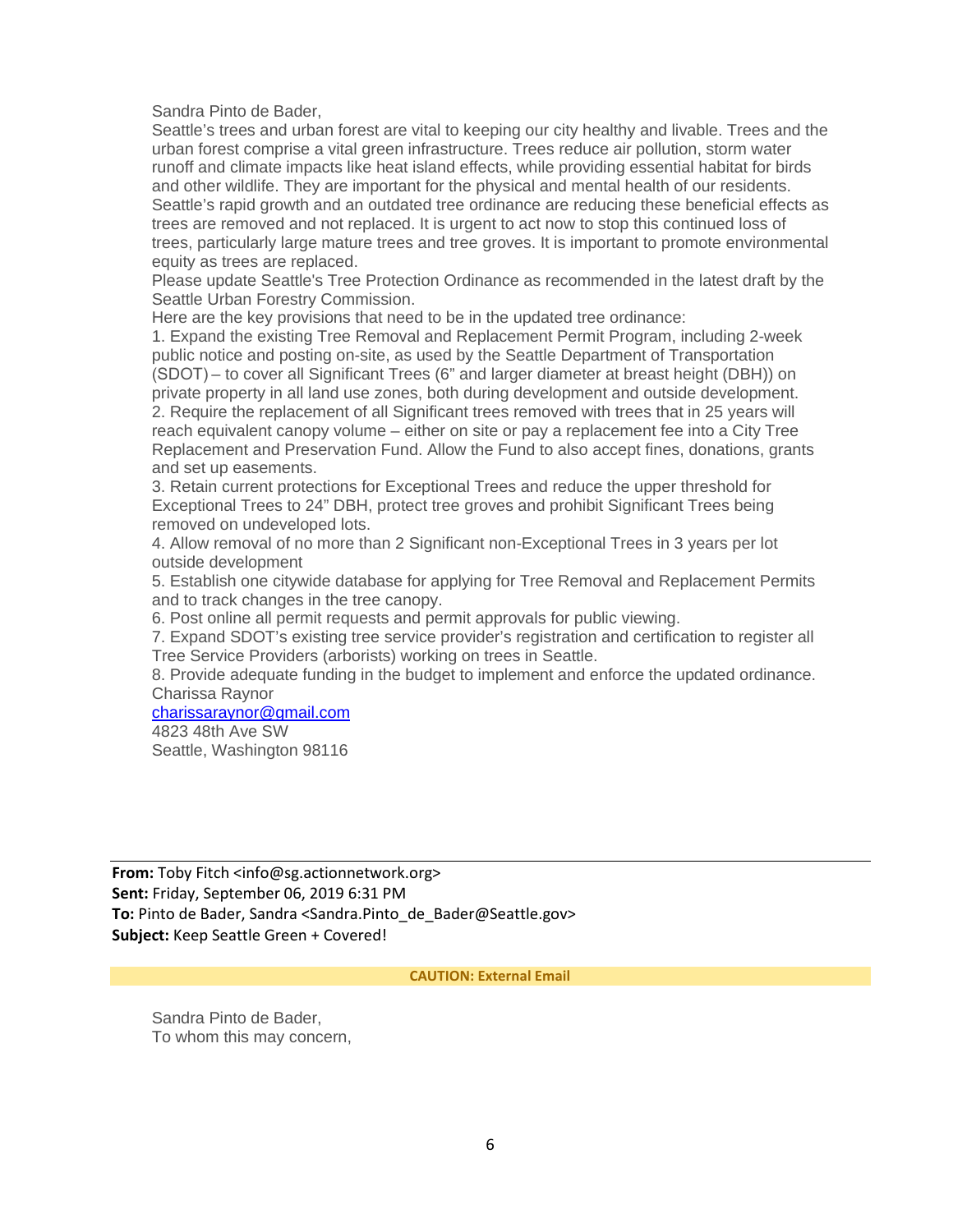As a resident of Seattle, I take this issue to heart because I know what's it's like to live in a city with little to no trees. We are very lucky to have an already impressive tree cover outside the downtown area, and I hope to see a more greener Seattle instead of the opposite. Seattle's trees and urban forest are vital to keeping our city healthy and livable. Trees and the urban forest comprise a vital green infrastructure. Trees reduce air pollution, storm water runoff and climate impacts like heat island effects, while providing essential habitat for birds and other wildlife. They are important for the physical and mental health of our residents. Seattle's rapid growth and an outdated tree ordinance are reducing these beneficial effects as trees are removed and not replaced. It is urgent to act now to stop this continued loss of trees, particularly large mature trees and tree groves. It is important to promote environmental equity as trees are replaced.

Please update Seattle's Tree Protection Ordinance as recommended in the latest draft by the Seattle Urban Forestry Commission.

Here are the key provisions that need to be in the updated tree ordinance:

1. Expand the existing Tree Removal and Replacement Permit Program, including 2-week public notice and posting on-site, as used by the Seattle Department of Transportation (SDOT) – to cover all Significant Trees (6" and larger diameter at breast height (DBH)) on private property in all land use zones, both during development and outside development. 2. Require the replacement of all Significant Trees removed with trees that in 25 years will reach equivalent canopy volume – either on site or pay a replacement fee into a City Tree Replacement and Preservation Fund. Allow the Fund to also accept fines, donations, grants and set up easements.

3. Retain current protections for Exceptional Trees and reduce the upper threshold for Exceptional Trees to 24" DBH, protect tree groves and prohibit Significant Trees being removed on undeveloped lots.

4. Allow removal of no more than 2 Significant non-Exceptional Trees in 3 years per lot outside development

5. Establish one citywide database for applying for Tree Removal and Replacement Permits and to track changes in the tree canopy.

6. Post online all permit requests and permit approvals for public viewing.

7. Expand SDOT's existing tree service provider's registration and certification to register all Tree Service Providers (arborists) working on trees in Seattle.

8. Provide adequate funding in the budget to implement and enforce the updated ordinance. Toby Fitch

[tfitch08@gmail.com](mailto:tfitch08@gmail.com)

7424 4th Ave ne Seattle, Washington 98115

**From:** C Thomas Schaefer <info@sg.actionnetwork.org> **Sent:** Saturday, September 07, 2019 11:55 AM **To:** Pinto de Bader, Sandra <Sandra.Pinto\_de\_Bader@Seattle.gov> **Subject:** Save our Trees!

**CAUTION: External Email**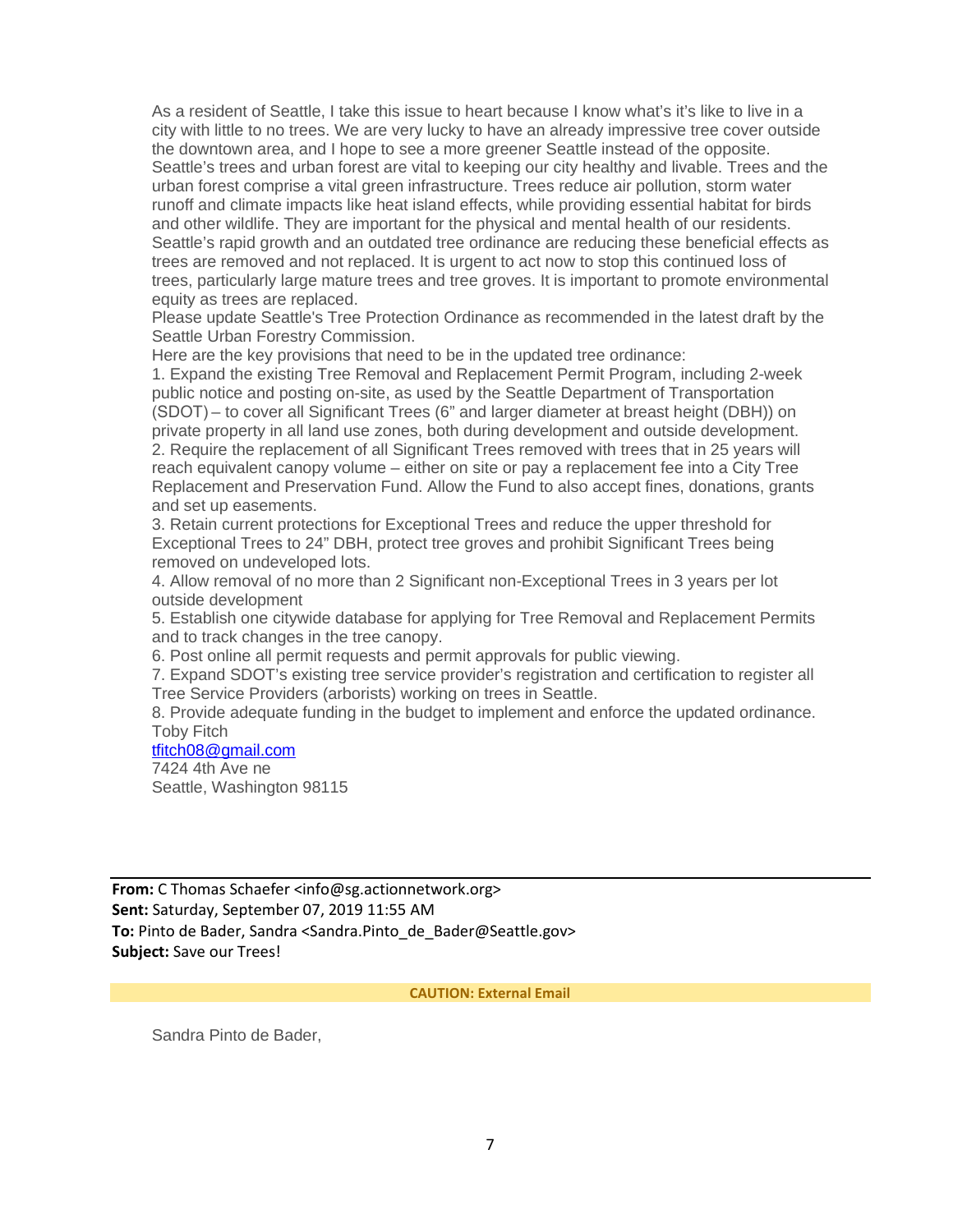Seattle's trees and urban forest are vital to keeping our city healthy and livable. Trees and the urban forest comprise a vital green infrastructure. Trees reduce air pollution, storm water runoff and climate impacts like heat island effects, while providing essential habitat for birds and other wildlife. They are important for the physical and mental health of our residents. But the largest city in the "Evergreen" state is losing its trees at a phenomenal rate. Seattle's rapid growth and an outdated tree ordinance are reducing the beneficial effects of trees as they are removed and not replaced. It is urgent to act now to stop this continued loss of trees, particularly large mature trees and tree groves. It is important to promote environmental equity as trees are replaced.

Please update Seattle's Tree Protection Ordinance as recommended in the latest draft by the Seattle Urban Forestry Commission.

Here are the key provisions that need to be in the updated tree ordinance:

1. Expand the existing Tree Removal and Replacement Permit Program, including 2-week public notice and posting on-site, as used by the Seattle Department of Transportation (SDOT) – to cover all Significant Trees (6" and larger diameter at breast height (DBH)) on private property in all land use zones, both during development and outside development. 2. Require the replacement of all Significant trees removed with trees that in 25 years will reach equivalent canopy volume – either on site or pay a replacement fee into a City Tree Replacement and Preservation Fund. Allow the Fund to also accept fines, donations, grants and set up easements.

3. Retain current protections for Exceptional Trees and reduce the upper threshold for Exceptional Trees to 24" DBH, protect tree groves and prohibit Significant Trees being removed on undeveloped lots.

4. Allow removal of no more than 2 Significant non-Exceptional Trees in 3 years per lot outside development

5. Establish one citywide database for applying for Tree Removal and Replacement Permits and to track changes in the tree canopy.

6. Post online all permit requests and permit approvals for public viewing.

7. Expand SDOT's existing tree service provider's registration and certification to register all Tree Service Providers (arborists) working on trees in Seattle.

8. Provide adequate funding in the budget to implement and enforce the updated ordinance. C Thomas Schaefer

[tomschaefer13@gmail.com](mailto:tomschaefer13@gmail.com)

4725 15th Ave NE, Apt 11 Seattle, Washington 98105

From: Amelia Petersen <info@sg.actionnetwork.org> **Sent:** Saturday, September 07, 2019 12:26 PM **To:** Pinto de Bader, Sandra <Sandra.Pinto\_de\_Bader@Seattle.gov> **Subject:** Save our Trees!

#### **CAUTION: External Email**

Sandra Pinto de Bader,

Seattle's trees and urban forest are vital to keeping our city healthy and livable. Trees and the urban forest comprise a vital green infrastructure. Trees reduce air pollution, storm water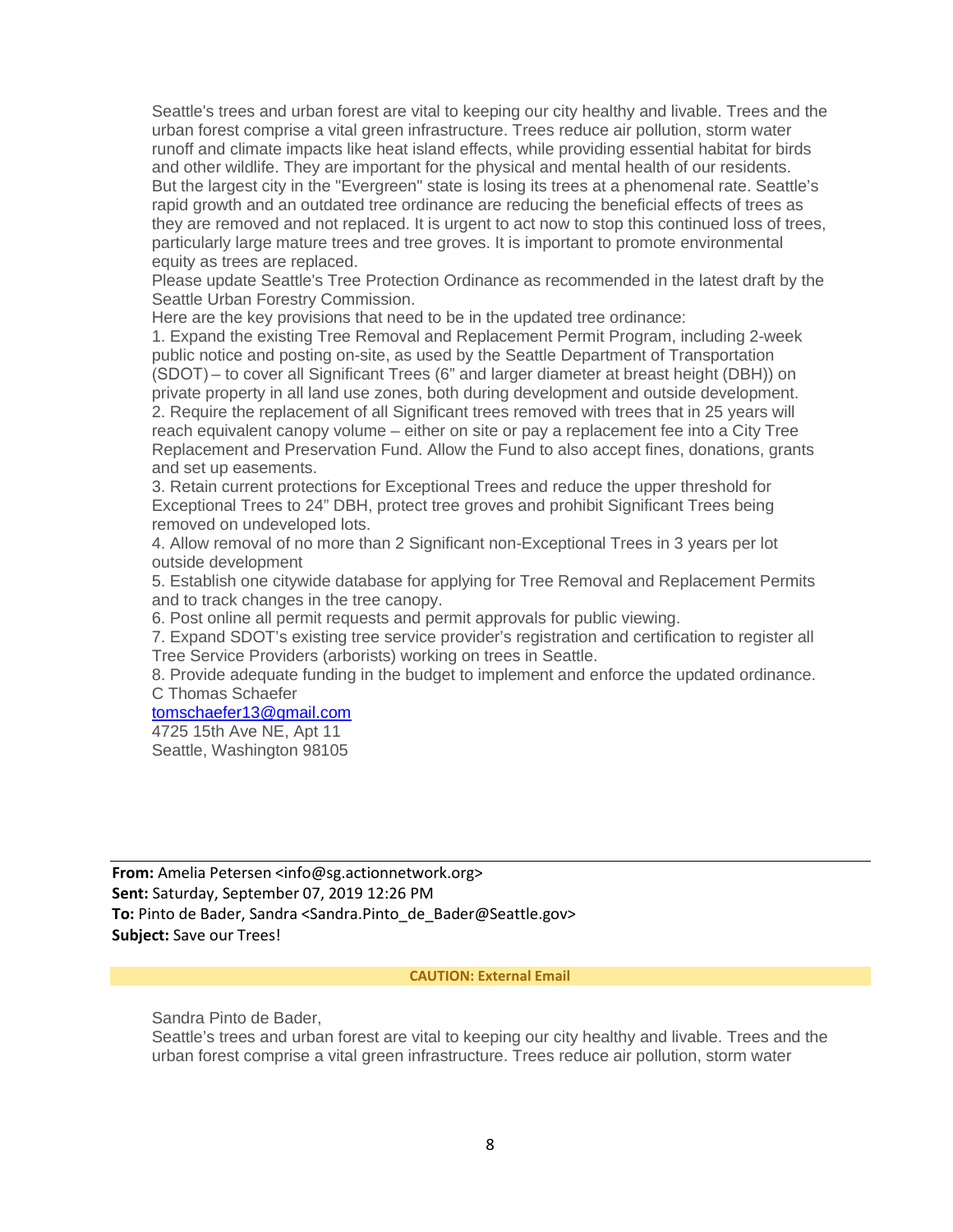runoff and climate impacts like heat island effects, while providing essential habitat for birds and other wildlife. They are important for the physical and mental health of our residents. Seattle's rapid growth and an outdated tree ordinance are reducing these beneficial effects as trees are removed and not replaced. It is urgent to act now to stop this continued loss of trees, particularly large mature trees and tree groves. It is important to promote environmental equity as trees are replaced.

Please update Seattle's Tree Protection Ordinance as recommended in the latest draft by the Seattle Urban Forestry Commission.

Here are the key provisions that need to be in the updated tree ordinance:

1. Expand the existing Tree Removal and Replacement Permit Program, including 2-week public notice and posting on-site, as used by the Seattle Department of Transportation (SDOT) – to cover all Significant Trees (6" and larger diameter at breast height (DBH)) on private property in all land use zones, both during development and outside development. 2. Require the replacement of all Significant trees removed with trees that in 25 years will reach equivalent canopy volume – either on site or pay a replacement fee into a City Tree Replacement and Preservation Fund. Allow the Fund to also accept fines, donations, grants and set up easements.

3. Retain current protections for Exceptional Trees and reduce the upper threshold for Exceptional Trees to 24" DBH, protect tree groves and prohibit Significant Trees being removed on undeveloped lots.

4. Allow removal of no more than 2 Significant non-Exceptional Trees in 3 years per lot outside development

5. Establish one citywide database for applying for Tree Removal and Replacement Permits and to track changes in the tree canopy.

6. Post online all permit requests and permit approvals for public viewing.

7. Expand SDOT's existing tree service provider's registration and certification to register all Tree Service Providers (arborists) working on trees in Seattle.

8. Provide adequate funding in the budget to implement and enforce the updated ordinance. Amelia Petersen

[amelia.a.petersen@gmail.com](mailto:amelia.a.petersen@gmail.com)

3513 S Genesee St Seattle , Washington 98118

**From:** jladamsfeuer@outlook.com <info@sg.actionnetwork.org> **Sent:** Sunday, September 08, 2019 9:44 AM **To:** Pinto de Bader, Sandra <Sandra.Pinto\_de\_Bader@Seattle.gov> **Subject:** Keep Seattle Livable!

#### **CAUTION: External Email**

Sandra Pinto de Bader,

Seattle's trees and urban forest are vital to keeping our city healthy and livable. Trees and the urban forest comprise a vital green infrastructure. Trees reduce air pollution, storm water runoff and climate impacts like heat island effects, while providing essential habitat for birds and other wildlife. They are important for the physical and mental health of our residents. Seattle's rapid growth and an outdated tree ordinance are reducing these beneficial effects as trees are removed and not replaced. It is urgent to act now to stop this continued loss of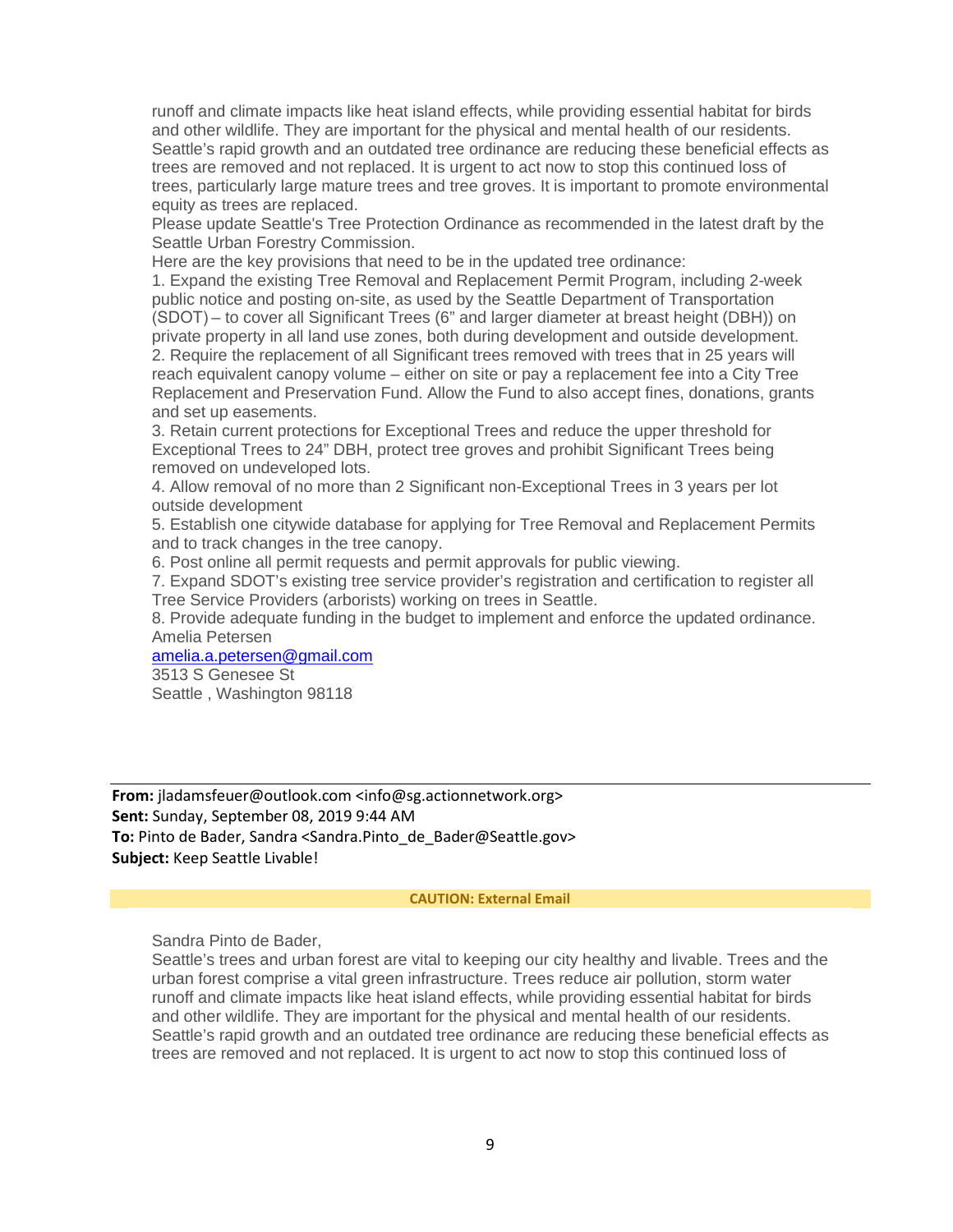trees, particularly large mature trees and tree groves. It is important to promote environmental equity as trees are replaced.

Please update Seattle's Tree Protection Ordinance as recommended in the latest draft by the Seattle Urban Forestry Commission.

Here are the key provisions that need to be in the updated tree ordinance:

1. Expand the existing Tree Removal and Replacement Permit Program, including 2-week public notice and posting on-site, as used by the Seattle Department of Transportation (SDOT) – to cover all Significant Trees (6" and larger diameter at breast height (DBH)) on private property in all land use zones, both during development and outside development. 2. Require the replacement of all Significant Trees removed with trees that in 25 years will reach equivalent canopy volume – either on site or pay a replacement fee into a City Tree Replacement and Preservation Fund. Allow the Fund to also accept fines, donations, grants and set up easements.

3. Retain current protections for Exceptional Trees and reduce the upper threshold for Exceptional Trees to 24" DBH, protect tree groves and prohibit Significant Trees being removed on undeveloped lots.

4. Allow removal of no more than 2 Significant non-Exceptional Trees in 3 years per lot outside development

5. Establish one citywide database for applying for Tree Removal and Replacement Permits and to track changes in the tree canopy.

6. Post online all permit requests and permit approvals for public viewing.

7. Expand SDOT's existing tree service provider's registration and certification to register all Tree Service Providers (arborists) working on trees in Seattle.

8. Provide adequate funding in the budget to implement and enforce the updated ordinance. [jladamsfeuer@outlook.com](mailto:jladamsfeuer@outlook.com)

1920 Queen Anne Ave N, Apt 325 Seattle , Tennessee 98109

**From:** Gretchen Taylor <info@sg.actionnetwork.org> **Sent:** Sunday, September 08, 2019 10:06 AM **To:** Pinto de Bader, Sandra <Sandra.Pinto\_de\_Bader@Seattle.gov> **Subject:** Keep Seattle Livable!

#### **CAUTION: External Email**

Sandra Pinto de Bader,

Seattle's trees and urban forest are vital to keeping our city healthy and livable. Trees and the urban forest comprise a vital green infrastructure. Trees reduce air pollution, storm water runoff and climate impacts like heat island effects, while providing essential habitat for birds and other wildlife. They are important for the physical and mental health of our residents. Seattle's rapid growth and an outdated tree ordinance are reducing these beneficial effects as trees are removed and not replaced. It is urgent to act now to stop this continued loss of trees, particularly large mature trees and tree groves. It is important to promote environmental equity as trees are replaced.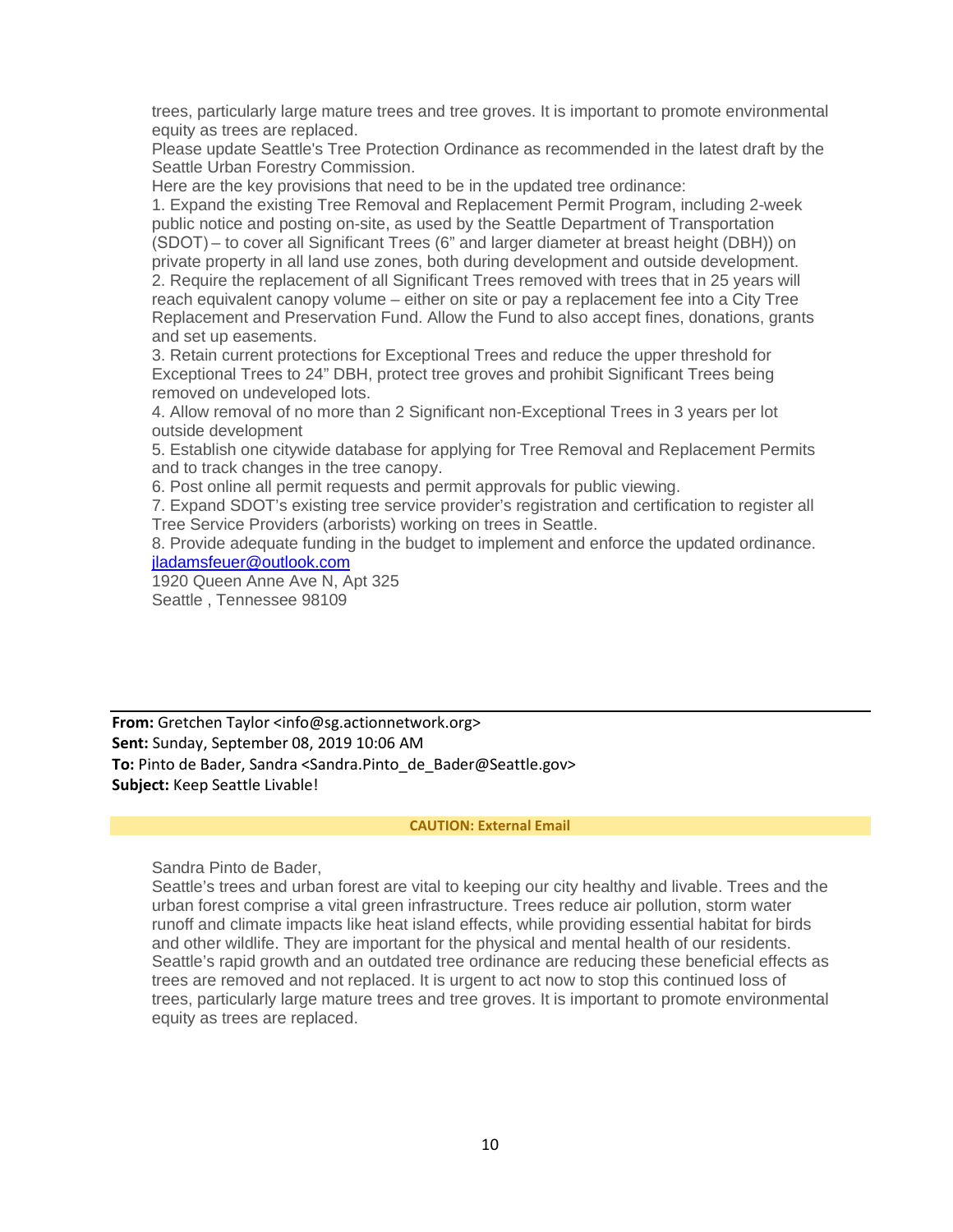Please update Seattle's Tree Protection Ordinance as recommended in the latest draft by the Seattle Urban Forestry Commission.

Here are the key provisions that need to be in the updated tree ordinance:

1. Expand the existing Tree Removal and Replacement Permit Program, including 2-week public notice and posting on-site, as used by the Seattle Department of Transportation (SDOT) – to cover all Significant Trees (6" and larger diameter at breast height (DBH)) on private property in all land use zones, both during development and outside development. 2. Require the replacement of all Significant Trees removed with trees that in 25 years will reach equivalent canopy volume – either on site or pay a replacement fee into a City Tree Replacement and Preservation Fund. Allow the Fund to also accept fines, donations, grants and set up easements.

3. Retain current protections for Exceptional Trees and reduce the upper threshold for Exceptional Trees to 24" DBH, protect tree groves and prohibit Significant Trees being removed on undeveloped lots.

4. Allow removal of no more than 2 Significant non-Exceptional Trees in 3 years per lot outside development

5. Establish one citywide database for applying for Tree Removal and Replacement Permits and to track changes in the tree canopy.

6. Post online all permit requests and permit approvals for public viewing.

7. Expand SDOT's existing tree service provider's registration and certification to register all Tree Service Providers (arborists) working on trees in Seattle.

8. Provide adequate funding in the budget to implement and enforce the updated ordinance. Gretchen Taylor

### [gretchen@gradygroup.com](mailto:gretchen@gradygroup.com)

2307 Rosemont pl w Seattle , Washington 98199

**From:** Cindi Laws <info@sg.actionnetwork.org> **Sent:** Sunday, September 08, 2019 11:05 AM **To:** Pinto de Bader, Sandra <Sandra.Pinto\_de\_Bader@Seattle.gov> **Subject:** Save Our Trees!

#### **CAUTION: External Email**

Sandra Pinto de Bader,

Seattle's trees and urban forest are vital to keeping our city healthy and livable. Trees and the urban forest comprise a vital green infrastructure. Trees reduce air pollution, storm water runoff and climate impacts like heat island effects, while providing essential habitat for birds and other wildlife. They are important for the physical and mental health of our residents. Seattle's rapid growth and an outdated tree ordinance are reducing these beneficial effects as trees are removed and not replaced. It is urgent to act now to stop this continued loss of trees, particularly large mature trees and tree groves. It is important to promote environmental equity as trees are replaced.

Please update Seattle's Tree Protection Ordinance as recommended in the latest draft by the Seattle Urban Forestry Commission.

Here are the key provisions that need to be in the updated tree ordinance: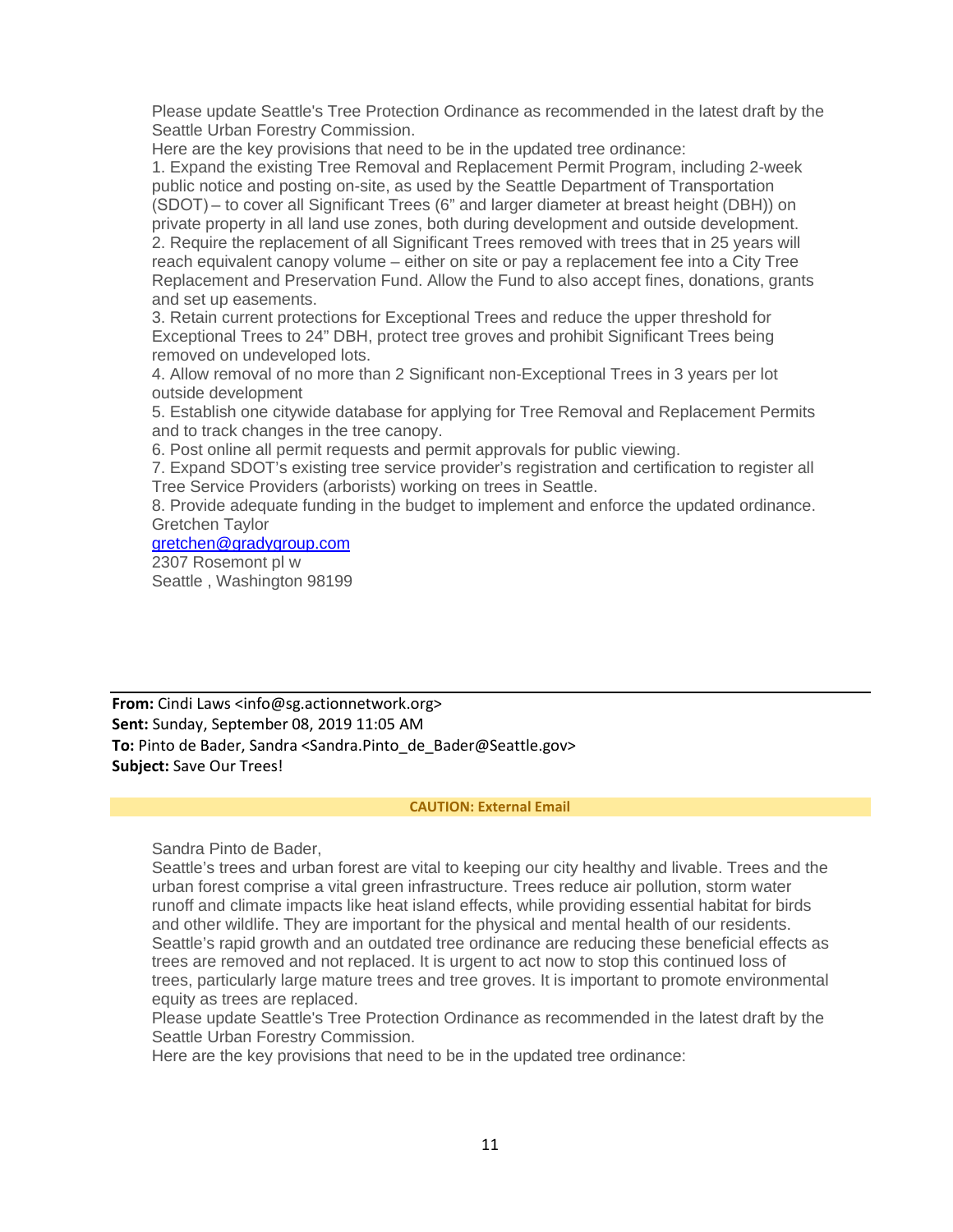1. Expand the existing Tree Removal and Replacement Permit Program, including 2-week public notice and posting on-site, as used by the Seattle Department of Transportation (SDOT) – to cover all Significant Trees (6" and larger diameter at breast height (DBH)) on private property in all land use zones, both during development and outside development. 2. Require the replacement of all Significant trees removed with trees that in 25 years will reach equivalent canopy volume – either on site or pay a replacement fee into a City Tree Replacement and Preservation Fund. Allow the Fund to also accept fines, donations, grants and set up easements.

3. Retain current protections for Exceptional Trees and reduce the upper threshold for Exceptional Trees to 24" DBH, protect tree groves and prohibit Significant Trees being removed on undeveloped lots.

4. Allow removal of no more than 2 Significant non-Exceptional Trees in 3 years per lot outside development

5. Establish one citywide database for applying for Tree Removal and Replacement Permits and to track changes in the tree canopy.

6. Post online all permit requests and permit approvals for public viewing.

7. Expand SDOT's existing tree service provider's registration and certification to register all Tree Service Providers (arborists) working on trees in Seattle.

8. Provide adequate funding in the budget to implement and enforce the updated ordinance. Cindi Laws

[cindilaws@msn.com](mailto:cindilaws@msn.com) 10747 56th Ave S Seattle, Washington 98178

**From:** Pamela Jones <info@sg.actionnetwork.org> **Sent:** Sunday, September 08, 2019 11:23 AM **To:** Pinto de Bader, Sandra <Sandra.Pinto de Bader@Seattle.gov> **Subject:** Save Our Trees!

#### **CAUTION: External Email**

Sandra Pinto de Bader,

Seattle's trees and urban forest are vital to keeping our city healthy and livable. Trees and the urban forest comprise a vital green infrastructure. Trees reduce air pollution, storm water runoff and climate impacts like heat island effects, while providing essential habitat for birds and other wildlife. They are important for the physical and mental health of our residents. Seattle's rapid growth and an outdated tree ordinance are reducing these beneficial effects as trees are removed and not replaced. It is urgent to act now to stop this continued loss of trees, particularly large mature trees and tree groves. It is important to promote environmental equity as trees are replaced.

Please update Seattle's Tree Protection Ordinance as recommended in the latest draft by the Seattle Urban Forestry Commission.

Here are the key provisions that need to be in the updated tree ordinance:

1. Expand the existing Tree Removal and Replacement Permit Program, including 2-week public notice and posting on-site, as used by the Seattle Department of Transportation (SDOT) – to cover all Significant Trees (6" and larger diameter at breast height (DBH)) on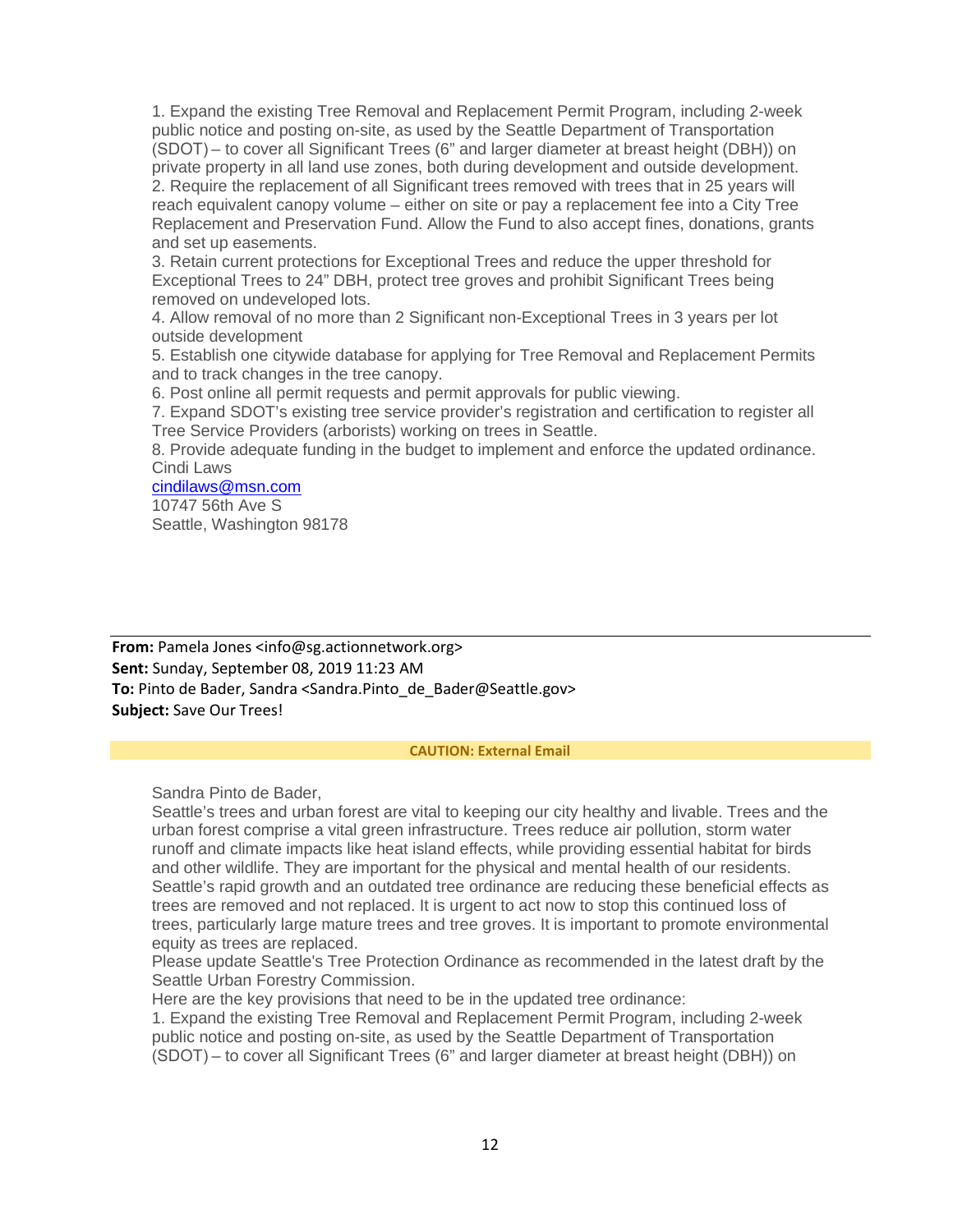private property in all land use zones, both during development and outside development. 2. Require the replacement of all Significant trees removed with trees that in 25 years will reach equivalent canopy volume – either on site or pay a replacement fee into a City Tree Replacement and Preservation Fund. Allow the Fund to also accept fines, donations, grants and set up easements.

3. Retain current protections for Exceptional Trees and reduce the upper threshold for Exceptional Trees to 24" DBH, protect tree groves and prohibit Significant Trees being removed on undeveloped lots.

4. Allow removal of no more than 2 Significant non-Exceptional Trees in 3 years per lot outside development

5. Establish one citywide database for applying for Tree Removal and Replacement Permits and to track changes in the tree canopy.

6. Post online all permit requests and permit approvals for public viewing.

7. Expand SDOT's existing tree service provider's registration and certification to register all Tree Service Providers (arborists) working on trees in Seattle.

8. Provide adequate funding in the budget to implement and enforce the updated ordinance. Sincerely,

Pam Jones [pamelaj4651@msn.com](mailto:pamelaj4651@msn.com) Pamela Jones [pamelaj4651@msn.com](mailto:pamelaj4651@msn.com) 4651 South Garden Street Seattle, Washington 98118

**From:** Sarajane Siegfriedt <info@sg.actionnetwork.org> **Sent:** Sunday, September 08, 2019 11:30 AM **To:** Pinto de Bader, Sandra <Sandra.Pinto\_de\_Bader@Seattle.gov> **Subject:** Please Update Seattle's Tree Ordinance

#### **CAUTION: External Email**

Sandra Pinto de Bader,

Sadly, the HALA completely neglected its obligation to make commendations for livability as we add density. We need to retain our 28% tree canopy as we grow. Single-family zones have 33% tree canopy and are the only zoning that exceeds the average. Parks have only 20% tree canopy. It should be obvious that retaining trees and single-family zoning with 35% built lot coverage is the key to retaining/increasing our urban tree canopy. Also, green paint on pavement isn't "open space"!

Seattle's trees and urban forest are vital to keeping our city healthy and livable. Trees and the urban forest comprise a vital green infrastructure. Trees reduce air pollution, storm water runoff and climate impacts like heat island effects, while providing essential habitat for birds and other wildlife. They are important for the physical and mental health of our residents. Seattle's rapid growth and an outdated tree ordinance are reducing these beneficial effects as trees are removed and not replaced. It is urgent to act now to stop this continued loss of trees, particularly large mature trees and tree groves. It is important to promote environmental equity as trees are replaced.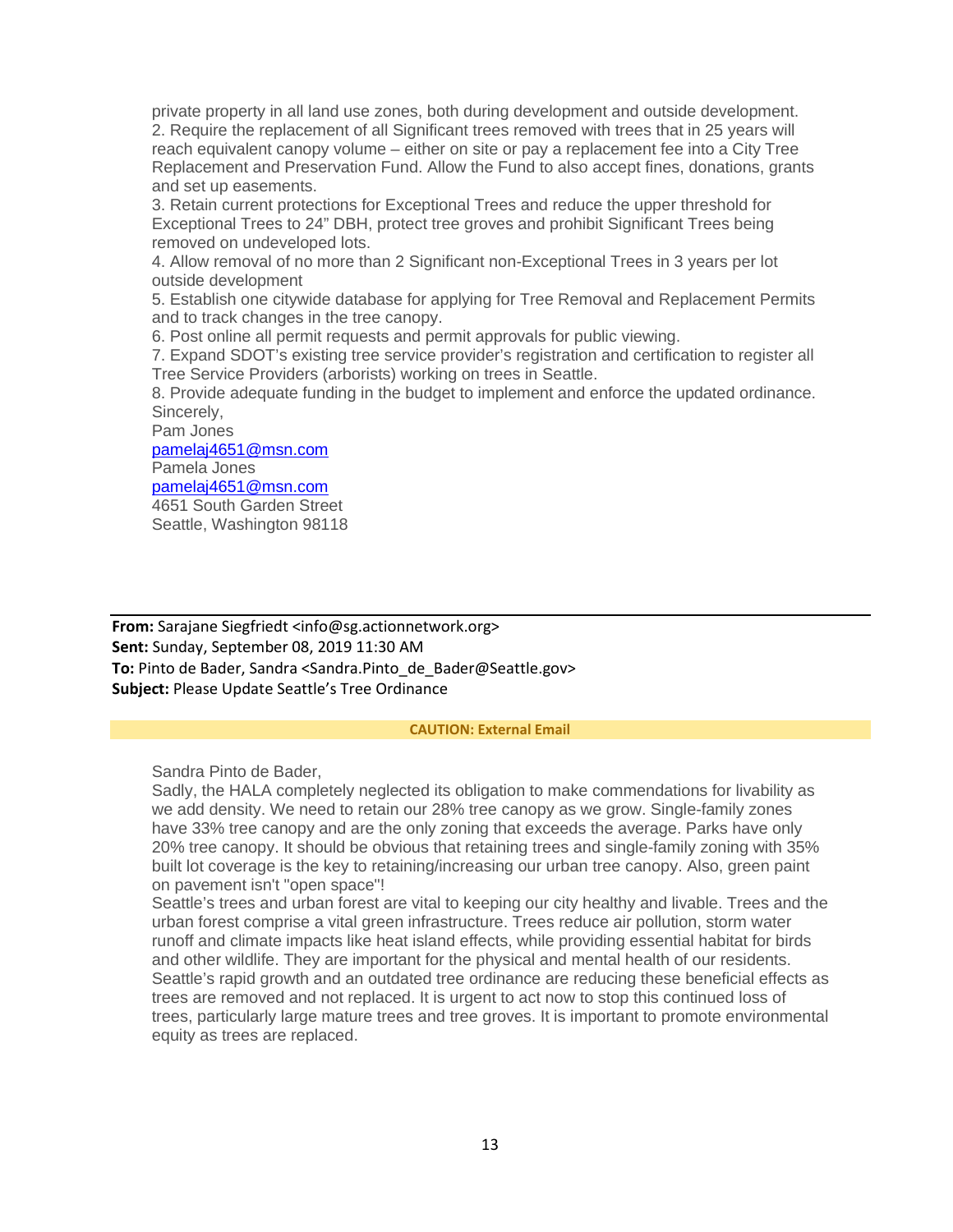Please update Seattle's Tree Protection Ordinance as recommended in the latest draft by the Seattle Urban Forestry Commission.

Here are the key provisions that need to be in the updated tree ordinance:

1. Expand the existing Tree Removal and Replacement Permit Program, including 2-week public notice and posting on-site, as used by the Seattle Department of Transportation (SDOT) – to cover all Significant Trees (6" and larger diameter at breast height (DBH)) on private property in all land use zones, both during development and outside development. 2. Require the replacement of all Significant Trees removed with trees that in 25 years will reach equivalent canopy volume – either on site or pay a replacement fee into a City Tree Replacement and Preservation Fund. Allow the Fund to also accept fines, donations, grants and set up easements.

3. Retain current protections for Exceptional Trees and reduce the upper threshold for Exceptional Trees to 24" DBH, protect tree groves and prohibit Significant Trees being removed on undeveloped lots.

4. Allow removal of no more than 2 Significant non-Exceptional Trees in 3 years per lot outside development

5. Establish one citywide database for applying for Tree Removal and Replacement Permits and to track changes in the tree canopy.

6. Post online all permit requests and permit approvals for public viewing.

7. Expand SDOT's existing tree service provider's registration and certification to register all Tree Service Providers (arborists) working on trees in Seattle.

8. Provide adequate funding in the budget to implement and enforce the updated ordinance. Sarajane Siegfriedt

[sarajane3h@comcast.net](mailto:sarajane3h@comcast.net) 11811 33rd Ave NE

Seattle, Washington 98125

**From:** Spencer Troth <info@sg.actionnetwork.org> **Sent:** Sunday, September 08, 2019 11:31 AM **To:** Pinto de Bader, Sandra <Sandra.Pinto\_de\_Bader@Seattle.gov> **Subject:** Save Our Trees

#### **CAUTION: External Email**

Sandra Pinto de Bader,

Seattle's trees and urban forest are vital to keeping our city healthy and livable. Trees and the urban forest comprise a vital green infrastructure. Trees reduce air pollution, storm water runoff and climate impacts like heat island effects, while providing essential habitat for birds and other wildlife. They are important for the physical and mental health of our residents. Seattle's rapid growth and an outdated tree ordinance are reducing these beneficial effects as trees are removed and not replaced. It is urgent to act now to stop this continued loss of trees, particularly large mature trees and tree groves. It is important to promote environmental equity as trees are replaced.

The trees of Seattle are unique, and make this city unlike any other in the world. They express a spirit of harmony between the beauty of the Pacific north west and the technological innovation of our city's brightest minds. Please work to preserve them.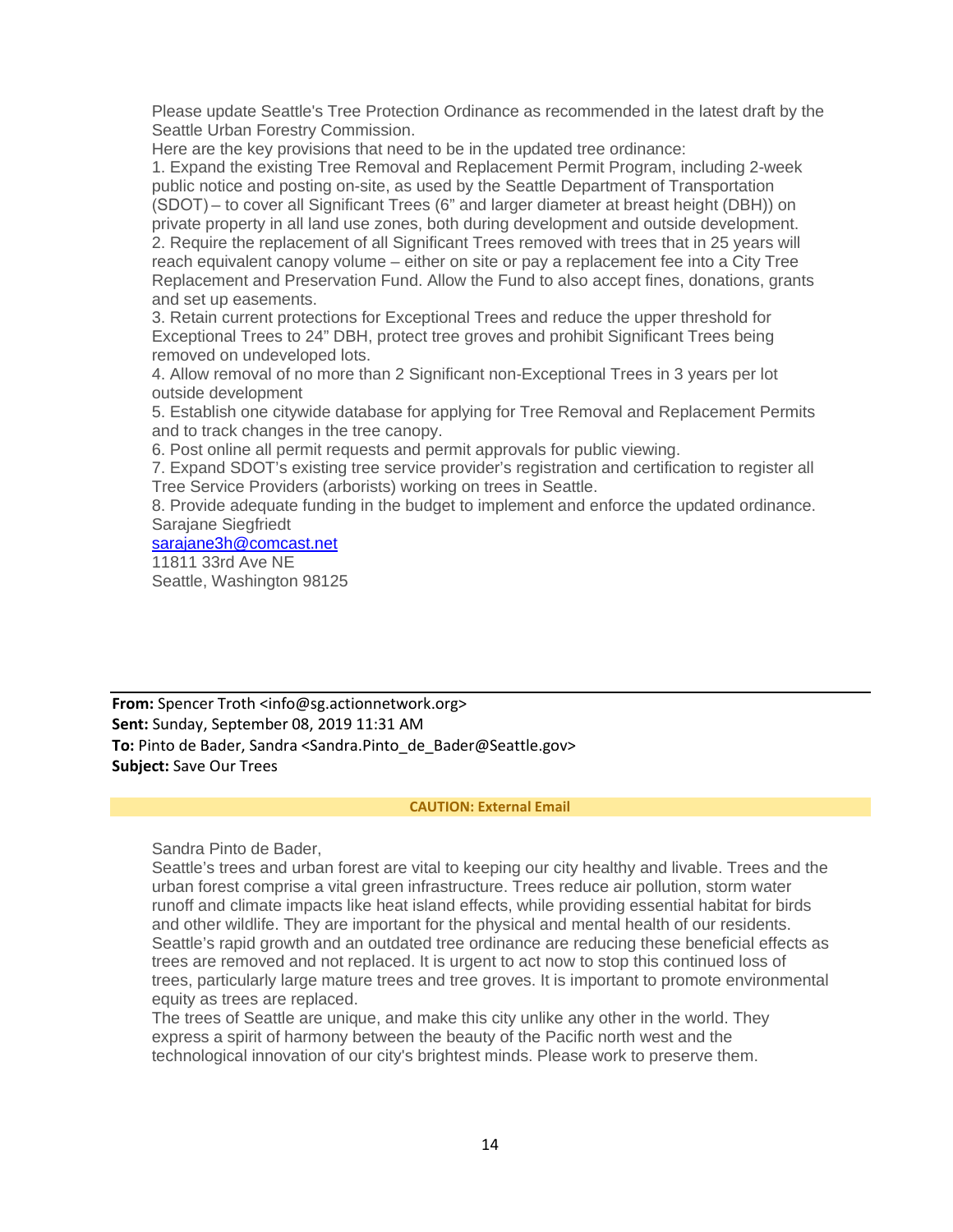Please update Seattle's Tree Protection Ordinance as recommended in the latest draft by the Seattle Urban Forestry Commission.

Here are the key provisions that need to be in the updated tree ordinance:

1. Expand the existing Tree Removal and Replacement Permit Program, including 2-week public notice and posting on-site, as used by the Seattle Department of Transportation (SDOT) – to cover all Significant Trees (6" and larger diameter at breast height (DBH)) on private property in all land use zones, both during development and outside development. 2. Require the replacement of all Significant trees removed with trees that in 25 years will reach equivalent canopy volume – either on site or pay a replacement fee into a City Tree Replacement and Preservation Fund. Allow the Fund to also accept fines, donations, grants and set up easements.

3. Retain current protections for Exceptional Trees and reduce the upper threshold for Exceptional Trees to 24" DBH, protect tree groves and prohibit Significant Trees being removed on undeveloped lots.

4. Allow removal of no more than 2 Significant non-Exceptional Trees in 3 years per lot 5. Establish one citywide database for applying for Tree Removal and Replacement Permits and to track changes in the tree canopy.

6. Post online all permit requests and permit approvals for public viewing.

7. Expand SDOT's existing tree service provider's registration and certification to register all Tree Service Providers (arborists) working on trees in Seattle.

8. Provide adequate funding in the budget to implement and enforce the updated ordinance. Spencer Troth

[spencermtroth@gmail.com](mailto:spencermtroth@gmail.com)

203 belmont ave E Seattle, Washington 98102

**From:** Lauren Tozzi <info@sg.actionnetwork.org> **Sent:** Sunday, September 08, 2019 11:34 AM **To:** Pinto de Bader, Sandra <Sandra.Pinto\_de\_Bader@Seattle.gov> **Subject:** Keep Seattle Livable!

#### **CAUTION: External Email**

Sandra Pinto de Bader,

Seattle's trees and urban forest are vital to keeping our city healthy and livable. Trees and the urban forest comprise a vital green infrastructure. Trees reduce air pollution, storm water runoff and climate impacts like heat island effects, while providing essential habitat for birds and other wildlife. They are important for the physical and mental health of our residents. Seattle's rapid growth and an outdated tree ordinance are reducing these beneficial effects as trees are removed and not replaced. It is urgent to act now to stop this continued loss of trees, particularly large mature trees and tree groves. It is important to promote environmental equity as trees are replaced.

Please update Seattle's Tree Protection Ordinance as recommended in the latest draft by the Seattle Urban Forestry Commission.

Here are the key provisions that need to be in the updated tree ordinance: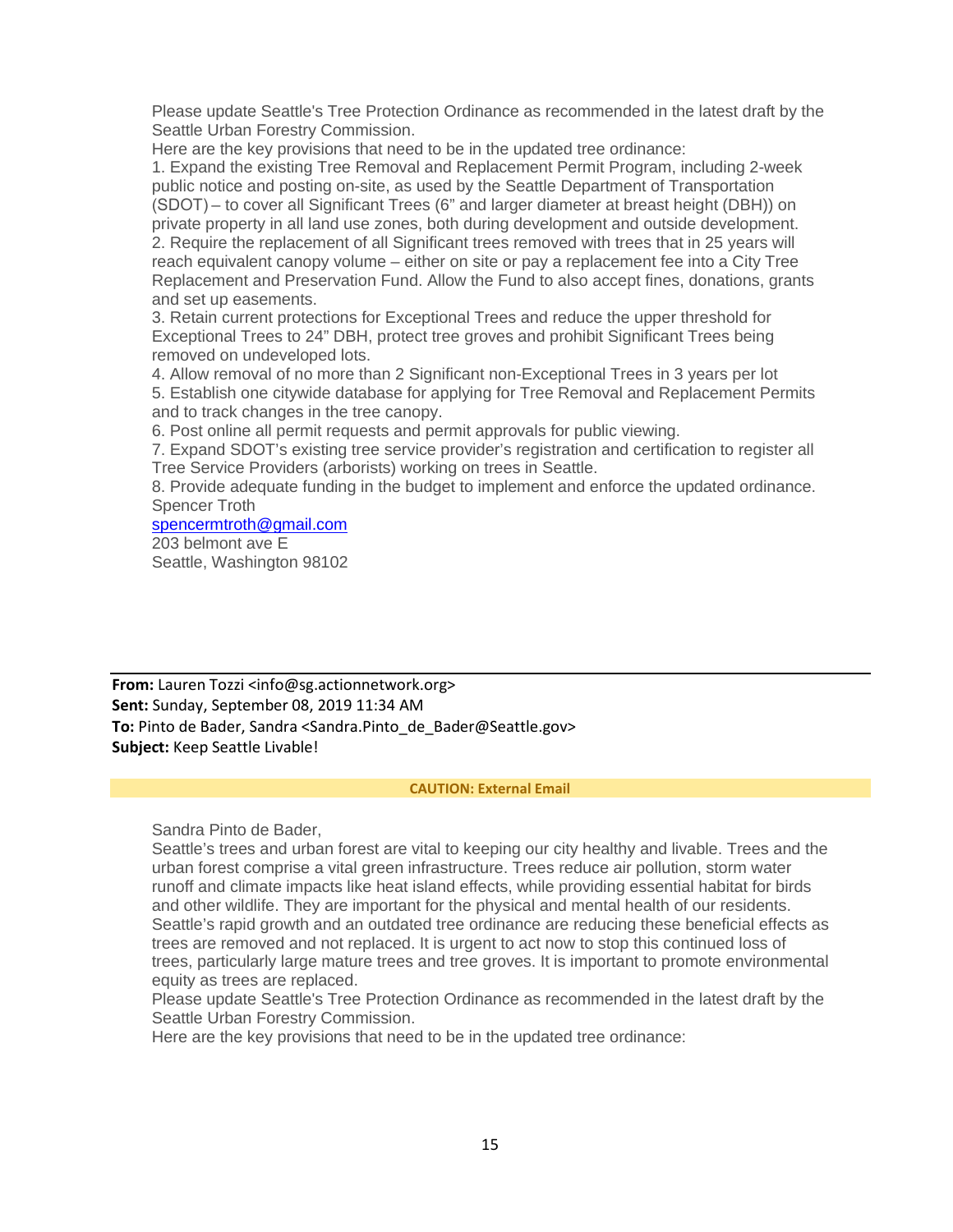1. Expand the existing Tree Removal and Replacement Permit Program, including 2-week public notice and posting on-site, as used by the Seattle Department of Transportation (SDOT) – to cover all Significant Trees (6" and larger diameter at breast height (DBH)) on private property in all land use zones, both during development and outside development. 2. Require the replacement of all Significant Trees removed with trees that in 25 years will reach equivalent canopy volume – either on site or pay a replacement fee into a City Tree Replacement and Preservation Fund. Allow the Fund to also accept fines, donations, grants and set up easements.

3. Retain current protections for Exceptional Trees and reduce the upper threshold for Exceptional Trees to 24" DBH, protect tree groves and prohibit Significant Trees being removed on undeveloped lots.

4. Allow removal of no more than 2 Significant non-Exceptional Trees in 3 years per lot outside development

5. Establish one citywide database for applying for Tree Removal and Replacement Permits and to track changes in the tree canopy.

6. Post online all permit requests and permit approvals for public viewing.

7. Expand SDOT's existing tree service provider's registration and certification to register all Tree Service Providers (arborists) working on trees in Seattle.

8. Provide adequate funding in the budget to implement and enforce the updated ordinance. Lauren Tozzi

[lrntozzi2@gmail.com](mailto:lrntozzi2@gmail.com) 4648 Sunnyside Ave N Seattle, Washington 98103

**From:** Susan Fried <info@sg.actionnetwork.org> **Sent:** Sunday, September 08, 2019 11:42 AM **To:** Pinto de Bader, Sandra <Sandra.Pinto de Bader@Seattle.gov> **Subject:** Save Our Trees!

#### **CAUTION: External Email**

Sandra Pinto de Bader,

Seattle's trees and urban forest are vital to keeping our city healthy and livable. Trees and the urban forest comprise a vital green infrastructure. Trees reduce air pollution, storm water runoff and climate impacts like heat island effects, while providing essential habitat for birds and other wildlife. They are important for the physical and mental health of our residents. Seattle's rapid growth and an outdated tree ordinance are reducing these beneficial effects as trees are removed and not replaced. It is urgent to act now to stop this continued loss of trees, particularly large mature trees and tree groves. It is important to promote environmental equity as trees are replaced.

Please update Seattle's Tree Protection Ordinance as recommended in the latest draft by the Seattle Urban Forestry Commission.

Here are the key provisions that need to be in the updated tree ordinance:

1. Expand the existing Tree Removal and Replacement Permit Program, including 2-week public notice and posting on-site, as used by the Seattle Department of Transportation (SDOT) – to cover all Significant Trees (6" and larger diameter at breast height (DBH)) on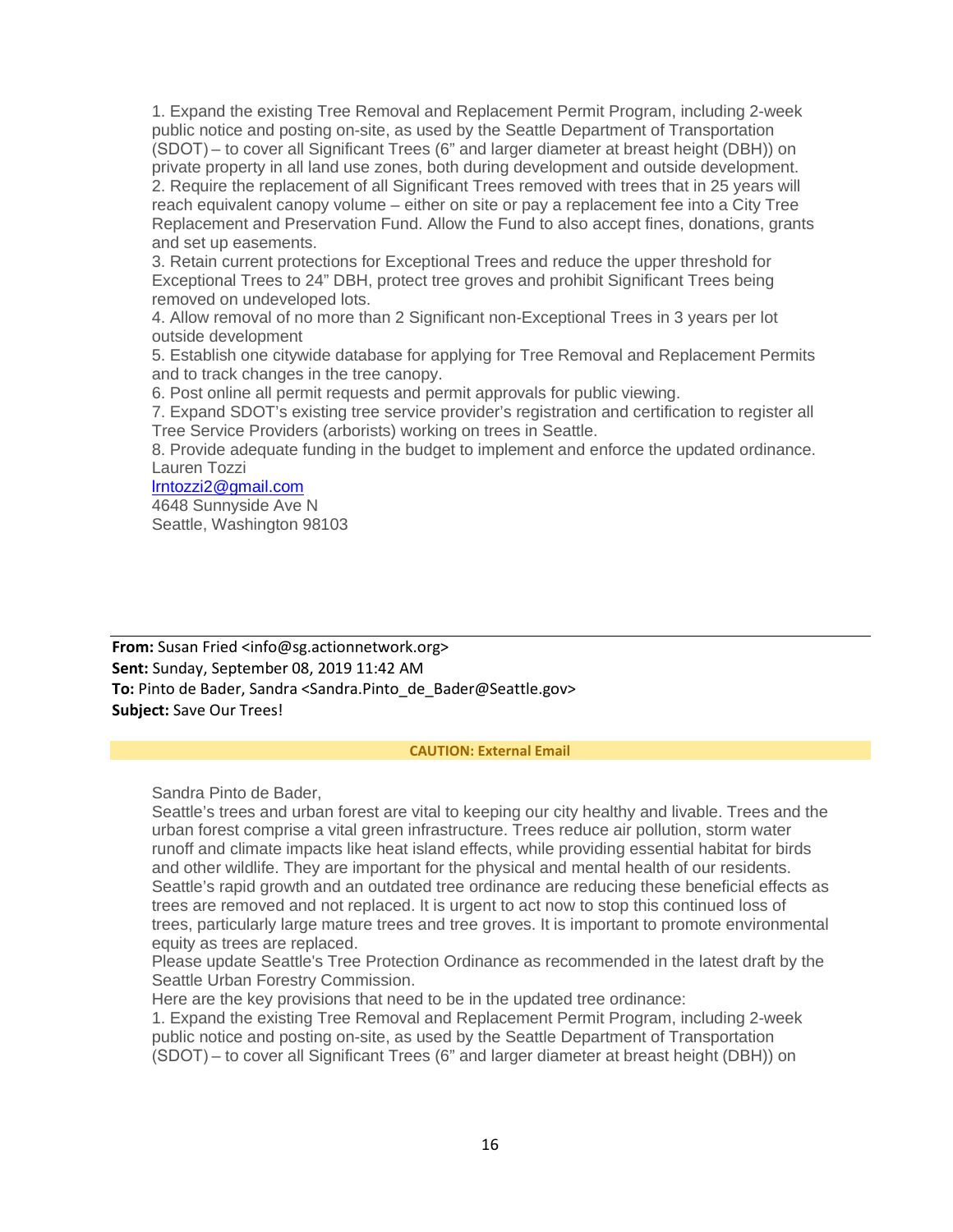private property in all land use zones, both during development and outside development. 2. Require the replacement of all Significant trees removed with trees that in 25 years will reach equivalent canopy volume – either on site or pay a replacement fee into a City Tree Replacement and Preservation Fund. Allow the Fund to also accept fines, donations, grants and set up easements.

3. Retain current protections for Exceptional Trees and reduce the upper threshold for Exceptional Trees to 24" DBH, protect tree groves and prohibit Significant Trees being removed on undeveloped lots.

4. Allow removal of no more than 2 Significant non-Exceptional Trees in 3 years per lot outside development

5. Establish one citywide database for applying for Tree Removal and Replacement Permits and to track changes in the tree canopy.

6. Post online all permit requests and permit approvals for public viewing.

7. Expand SDOT's existing tree service provider's registration and certification to register all Tree Service Providers (arborists) working on trees in Seattle.

8. Provide adequate funding in the budget to implement and enforce the updated ordinance. There are so many studies showing how vital trees  $\triangle$  are to human health; both physical and mental. With climate change becoming even more threatening to life as we know it , it is even more crucial that Cities like Seattle save every tree they can and plant even more.

Susan Fried

[susanfried48@gmail.com](mailto:susanfried48@gmail.com) 3020 NE 113th St Seattle , Washington 98125

**From:** Karen Gadwell <info@sg.actionnetwork.org> **Sent:** Sunday, September 08, 2019 2:19 PM **To:** Pinto de Bader, Sandra <Sandra.Pinto\_de\_Bader@Seattle.gov> **Subject:** Keep Seattle Livable!

#### **CAUTION: External Email**

Sandra Pinto de Bader,

Seattle's trees and urban forest are vital to keeping our city healthy and livable. Trees and the urban forest comprise a vital green infrastructure. Trees reduce air pollution, storm water runoff and climate impacts like heat island effects, while providing essential habitat for birds and other wildlife. They are important for the physical and mental health of our residents. Seattle's rapid growth and an outdated tree ordinance are reducing these beneficial effects as trees are removed and not replaced. It is urgent to act now to stop this continued loss of trees, particularly large mature trees and tree groves. It is important to promote environmental equity as trees are replaced.

Please update Seattle's Tree Protection Ordinance as recommended in the latest draft by the Seattle Urban Forestry Commission.

Here are the key provisions that need to be in the updated tree ordinance:

1. Expand the existing Tree Removal and Replacement Permit Program, including 2-week public notice and posting on-site, as used by the Seattle Department of Transportation (SDOT) – to cover all Significant Trees (6" and larger diameter at breast height (DBH)) on private property in all land use zones, both during development and outside development.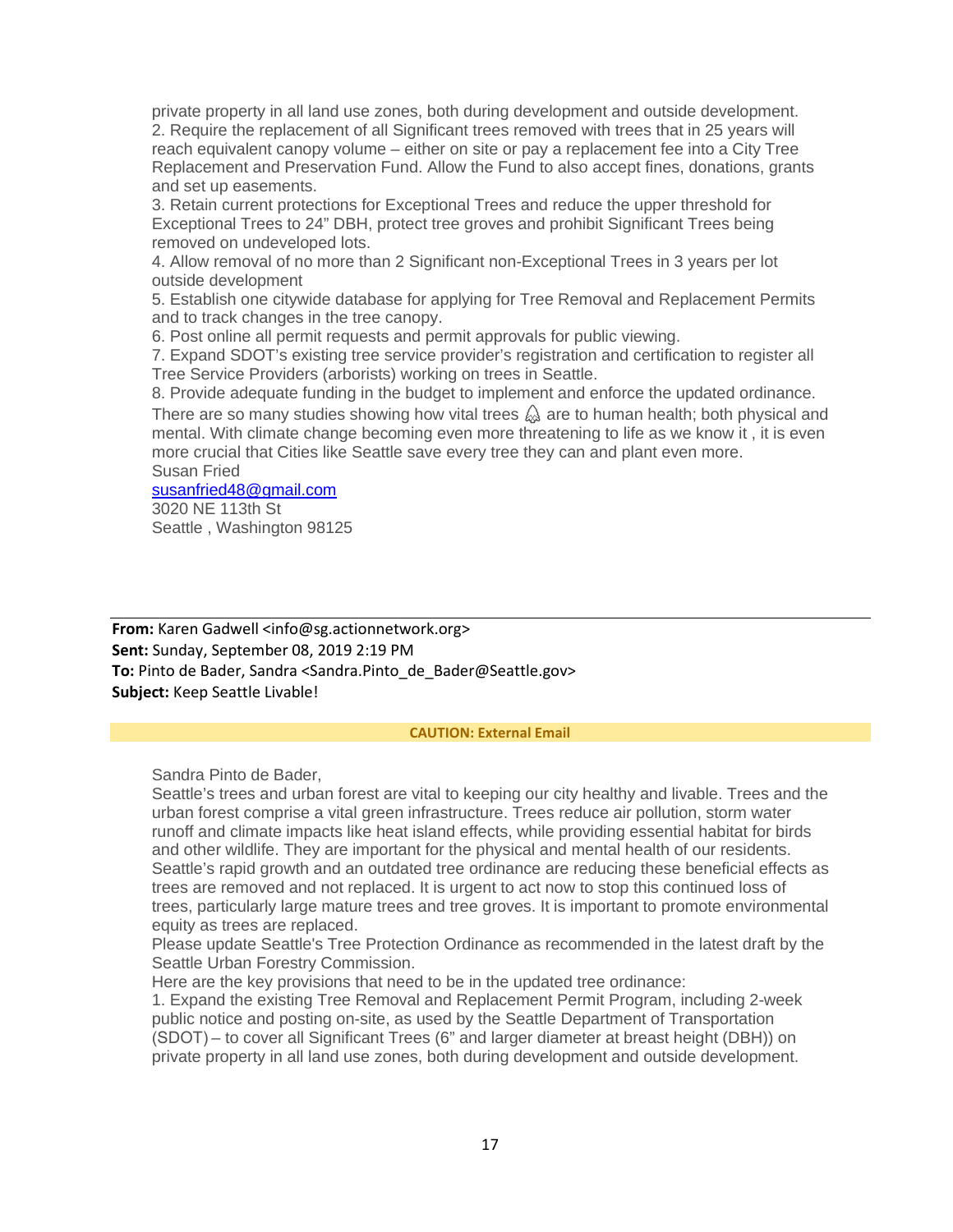2. Require the replacement of all Significant Trees removed with trees that in 25 years will reach equivalent canopy volume – either on site or pay a replacement fee into a City Tree Replacement and Preservation Fund. Allow the Fund to also accept fines, donations, grants and set up easements.

3. Retain current protections for Exceptional Trees and reduce the upper threshold for Exceptional Trees to 24" DBH, protect tree groves and prohibit Significant Trees being removed on undeveloped lots.

4. Allow removal of no more than 2 Significant non-Exceptional Trees in 3 years per lot outside development

5. Establish one citywide database for applying for Tree Removal and Replacement Permits and to track changes in the tree canopy.

6. Post online all permit requests and permit approvals for public viewing.

7. Expand SDOT's existing tree service provider's registration and certification to register all Tree Service Providers (arborists) working on trees in Seattle.

8. Provide adequate funding in the budget to implement and enforce the updated ordinance. Karen Gadwell

[kgadwell@gmail.com](mailto:kgadwell@gmail.com) **Seattle** 

WA, Washington 98125

**From:** Linda Clifton <info@sg.actionnetwork.org> **Sent:** Sunday, September 08, 2019 3:03 PM **To:** Pinto de Bader, Sandra <Sandra.Pinto\_de\_Bader@Seattle.gov> **Subject:** Vital to Strengthen Seattle's Tree Ordinance

### **CAUTION: External Email**

Sandra Pinto de Bader,

Seattle's trees and urban forest are cruciial in keeping our city healthy and livable. Trees and the urban forest comprise a vital green infrastructure. Trees reduce air pollution, storm water runoff and climate impacts like heat island effects, while providing essential habitat for birds and other wildlife. They are important for the physical and mental health of our residents.

The trees we planted 30 years ago shade our street, invite birds, keep our rooms cooler, and our neighbors seem to appreciate them too.

But Seattle's rapid growth and an outdated tree ordinance are reducing these beneficial effects as trees are removed and not replaced.

That happened across the street from us when developers, despite promises, demolished a gorgeous dogwood everyone enjoyed, especially in spring.

You must act now to stop this continued loss of trees, particularly of large mature trees and tree groves, so important in this climate crisis. It is important to promote environmental equity as trees are replaced.

Please update Seattle's Tree Protection Ordinance as recommended in the latest draft by the Seattle Urban Forestry Commission.

Here are the key provisions that need to be in the updated tree ordinance: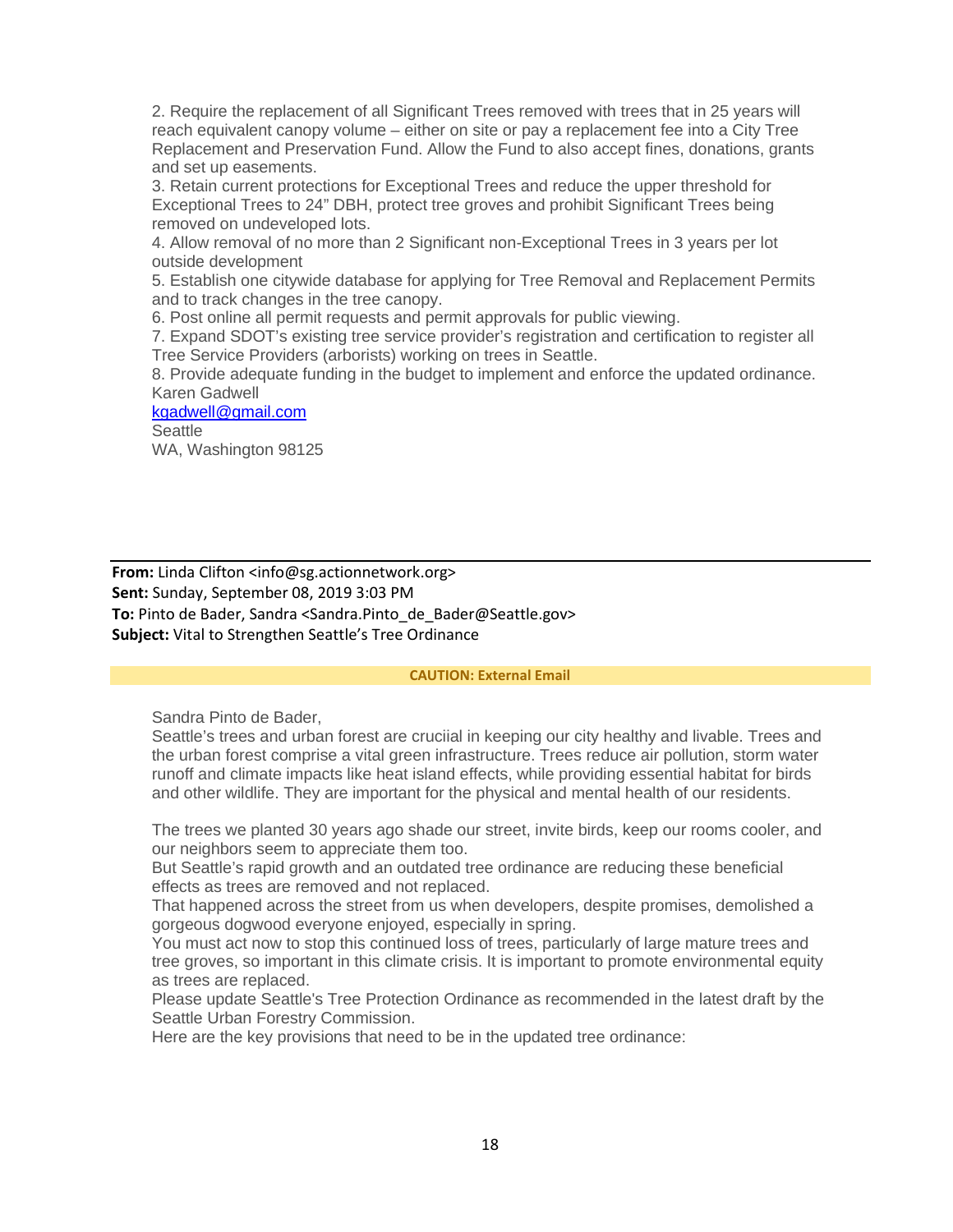1. Expand the existing Tree Removal and Replacement Permit Program, including 2-week public notice and posting on-site, as used by the Seattle Department of Transportation (SDOT) – to cover all Significant Trees (6" and larger diameter at breast height (DBH)) on private property in all land use zones, both during development and outside development. 2. Require the replacement of all Significant Trees removed with trees that in 25 years will reach equivalent canopy volume – either on site or pay a replacement fee into a City Tree Replacement and Preservation Fund. Allow the Fund to also accept fines, donations, grants and set up easements.

3. Retain current protections for Exceptional Trees and reduce the upper threshold for Exceptional Trees to 24" DBH, protect tree groves and prohibit Significant Trees being removed on undeveloped lots.

4. Allow removal of no more than 2 Significant non-Exceptional Trees in 3 years per lot outside development

5. Establish one citywide database for applying for Tree Removal and Replacement Permits and to track changes in the tree canopy.

6. Post online all permit requests and permit approvals for public viewing.

7. Expand SDOT's existing tree service provider's registration and certification to register all Tree Service Providers (arborists) working on trees in Seattle.

8. Provide adequate funding in the budget to implement and enforce the updated ordinance. Please act for a more livable Seattle and a cooler planet. Thank you.

Linda Clifton

[lclifton1@mindspring.com](mailto:lclifton1@mindspring.com)

4462 Whitman N -- Upper Seattle , Washington 98103

**From:** Maureen Brinck-Lund <info@sg.actionnetwork.org> **Sent:** Sunday, September 08, 2019 5:49 PM **To:** Pinto de Bader, Sandra <Sandra.Pinto\_de\_Bader@Seattle.gov> **Subject:** Save our Trees!

### **CAUTION: External Email**

Sandra Pinto de Bader,

Seattle's trees and urban forest are vital to keeping our city healthy and livable. Trees and the urban forest comprise a vital green infrastructure. Trees reduce air pollution, storm water runoff and climate impacts like heat island effects, while providing essential habitat for birds and other wildlife. They are important for the physical and mental health of our residents. Seattle's rapid growth and an outdated tree ordinance are reducing these beneficial effects as trees are removed and not replaced. It is urgent to act now to stop this continued loss of trees, particularly large mature trees and tree groves. It is important to promote environmental equity as trees are replaced.

Please update Seattle's Tree Protection Ordinance as recommended in the latest draft by the Seattle Urban Forestry Commission.

Here are the key provisions that need to be in the updated tree ordinance:

1. Expand the existing Tree Removal and Replacement Permit Program, including 2-week public notice and posting on-site, as used by the Seattle Department of Transportation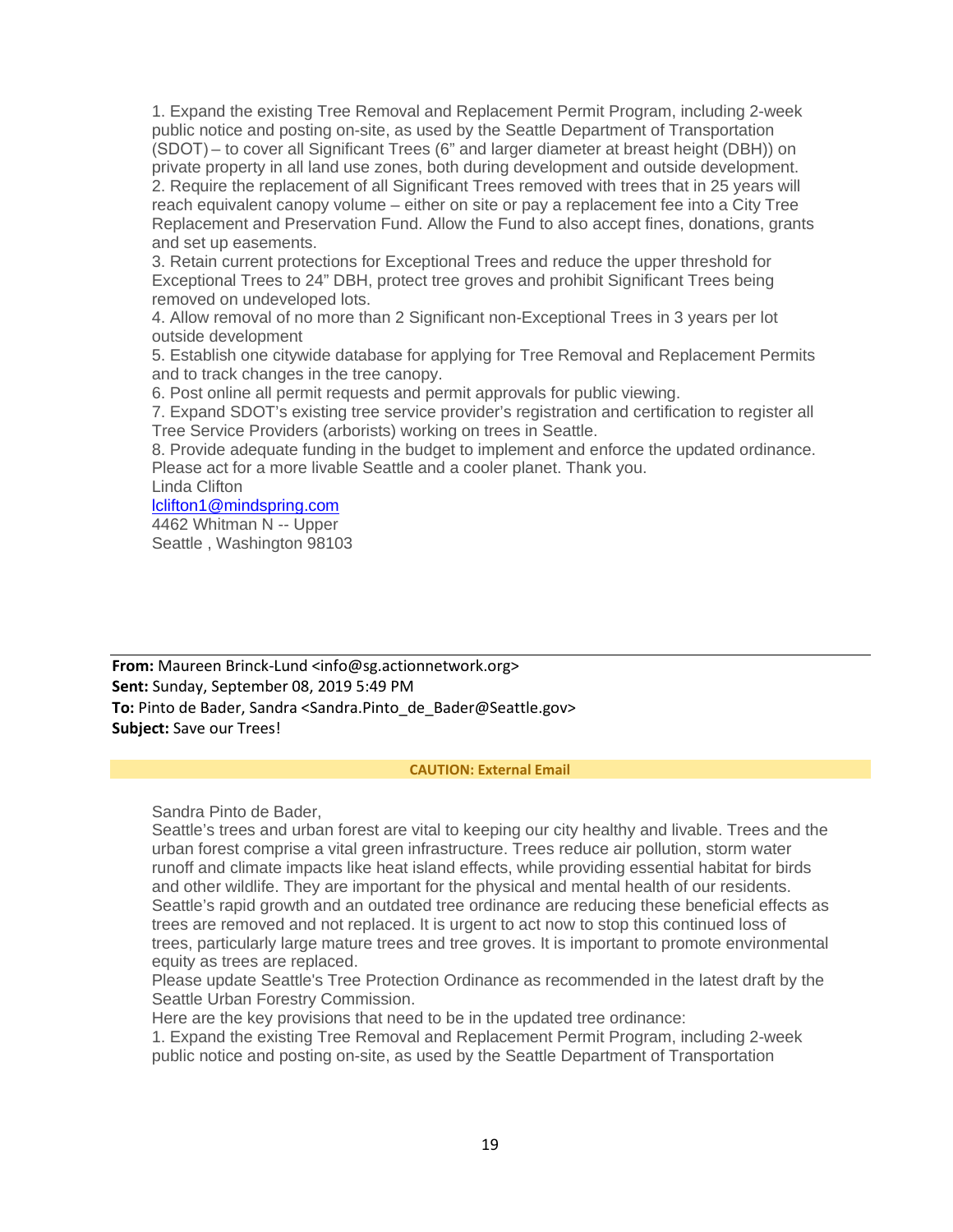(SDOT) – to cover all Significant Trees (6" and larger diameter at breast height (DBH)) on private property in all land use zones, both during development and outside development. 2. Require the replacement of all Significant trees removed with trees that in 25 years will reach equivalent canopy volume – either on site or pay a replacement fee into a City Tree Replacement and Preservation Fund. Allow the Fund to also accept fines, donations, grants and set up easements.

3. Retain current protections for Exceptional Trees and reduce the upper threshold for Exceptional Trees to 24" DBH, protect tree groves and prohibit Significant Trees being removed on undeveloped lots.

4. Allow removal of no more than 2 Significant non-Exceptional Trees in 3 years per lot outside development

5. Establish one citywide database for applying for Tree Removal and Replacement Permits and to track changes in the tree canopy.

6. Post online all permit requests and permit approvals for public viewing.

7. Expand SDOT's existing tree service provider's registration and certification to register all Tree Service Providers (arborists) working on trees in Seattle.

8. Provide adequate funding in the budget to implement and enforce the updated ordinance. Maureen Brinck-Lund

#### [molundia@gmail.com](mailto:molundia@gmail.com)

7009 35th NW Seattle, Washington 98117

**From:** Steve Zemke <info@sg.actionnetwork.org> **Sent:** Sunday, September 08, 2019 6:05 PM **To:** Pinto de Bader, Sandra <Sandra.Pinto\_de\_Bader@Seattle.gov> **Subject:** Save Our Trees!

### **CAUTION: External Email**

Sandra Pinto de Bader,

Seattle's trees and urban forest are vital to keeping our city healthy and livable. Trees and the urban forest comprise a vital green infrastructure. Trees reduce air pollution, storm water runoff and climate impacts like heat island effects, while providing essential habitat for birds and other wildlife. They are important for the physical and mental health of our residents. Seattle's rapid growth and an outdated tree ordinance are reducing these beneficial effects as trees are removed and not replaced. It is urgent to act now to stop this continued loss of trees, particularly large mature trees and tree groves. It is important to promote environmental equity as trees are replaced.

Please update Seattle's Tree Protection Ordinance as recommended in the latest draft by the Seattle Urban Forestry Commission.

Here are the key provisions that need to be in the updated tree ordinance:

1. Expand the existing Tree Removal and Replacement Permit Program, including 2-week public notice and posting on-site, as used by the Seattle Department of Transportation (SDOT) – to cover all Significant Trees (6" and larger diameter at breast height (DBH)) on private property in all land use zones, both during development and outside development. 2. Require the replacement of all Significant trees removed with trees that in 25 years will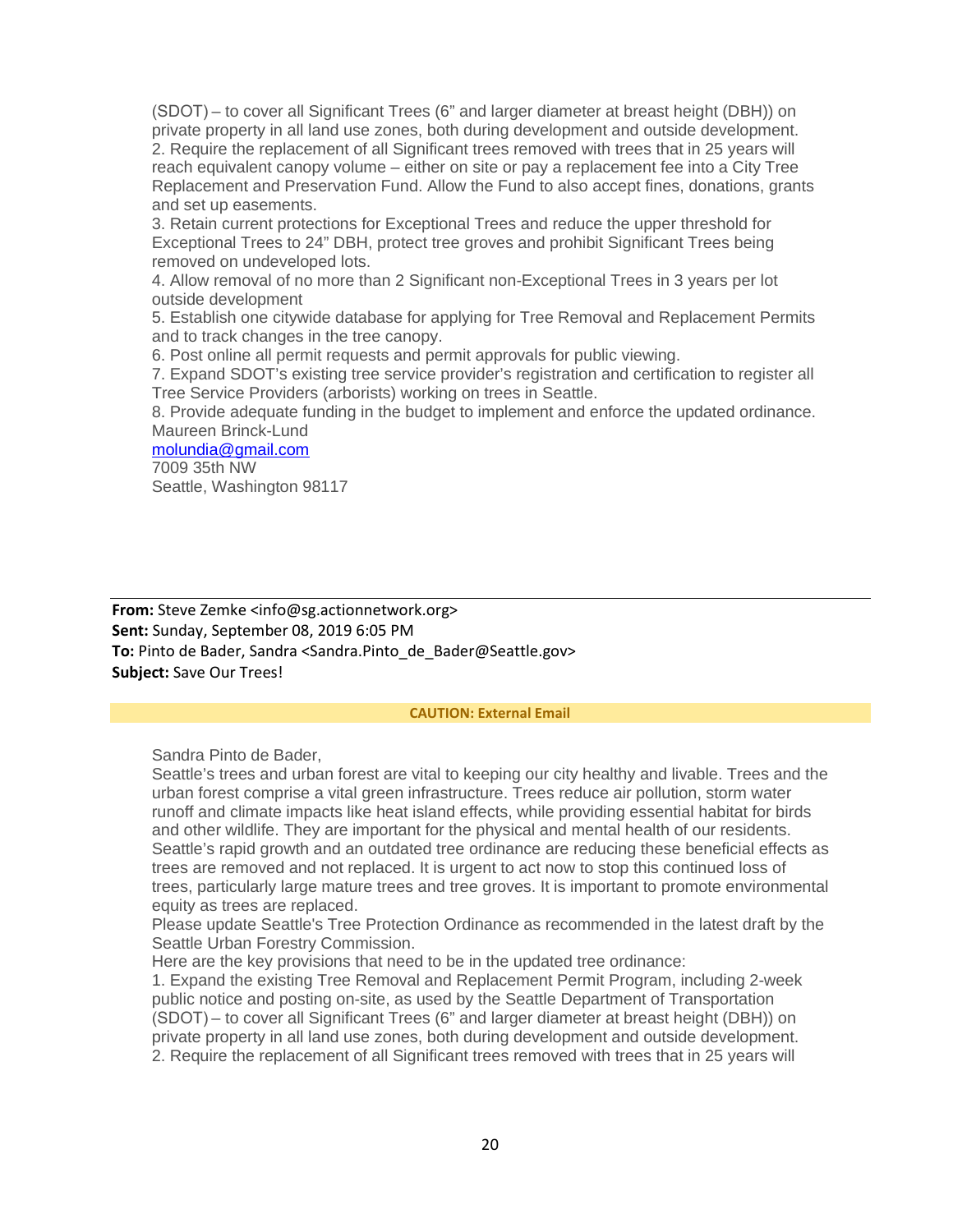reach equivalent canopy volume – either on site or pay a replacement fee into a City Tree Replacement and Preservation Fund. Allow the Fund to also accept fines, donations, grants and set up easements.

3. Retain current protections for Exceptional Trees and reduce the upper threshold for Exceptional Trees to 24" DBH, protect tree groves and prohibit Significant Trees being removed on undeveloped lots.

4. Allow removal of no more than 2 Significant non-Exceptional Trees in 3 years per lot outside development

5. Establish one citywide database for applying for Tree Removal and Replacement Permits and to track changes in the tree canopy.

6. Post online all permit requests and permit approvals for public viewing.

7. Expand SDOT's existing tree service provider's registration and certification to register all Tree Service Providers (arborists) working on trees in Seattle.

8. Provide adequate funding in the budget to implement and enforce the updated ordinance. Steve Zemke

### [stevezemke@msn.com](mailto:stevezemke@msn.com)

2131 N 132nd St Seattle, Washington 98133

**From:** alisonmcknz@yahoo.com <info@sg.actionnetwork.org> **Sent:** Sunday, September 08, 2019 6:08 PM To: Pinto de Bader, Sandra <Sandra.Pinto de Bader@Seattle.gov> **Subject:** Keep Seattle Livable!

#### **CAUTION: External Email**

Sandra Pinto de Bader,

Seattle's trees and urban forest are vital to keeping our city healthy and livable. Trees and the urban forest comprise a vital green infrastructure. Trees reduce air pollution, storm water runoff and climate impacts like heat island effects, while providing essential habitat for birds and other wildlife. They are important for the physical and mental health of our residents. Seattle's rapid growth and an outdated tree ordinance are reducing these beneficial effects as trees are removed and not replaced. It is urgent to act now to stop this continued loss of trees, particularly large mature trees and tree groves. It is important to promote environmental equity as trees are replaced.

Please update Seattle's Tree Protection Ordinance as recommended in the latest draft by the Seattle Urban Forestry Commission.

Here are the key provisions that need to be in the updated tree ordinance:

1. Expand the existing Tree Removal and Replacement Permit Program, including 2-week public notice and posting on-site, as used by the Seattle Department of Transportation (SDOT) – to cover all Significant Trees (6" and larger diameter at breast height (DBH)) on private property in all land use zones, both during development and outside development. 2. Require the replacement of all Significant Trees removed with trees that in 25 years will reach equivalent canopy volume – either on site or pay a replacement fee into a City Tree Replacement and Preservation Fund. Allow the Fund to also accept fines, donations, grants and set up easements.

3. Retain current protections for Exceptional Trees and reduce the upper threshold for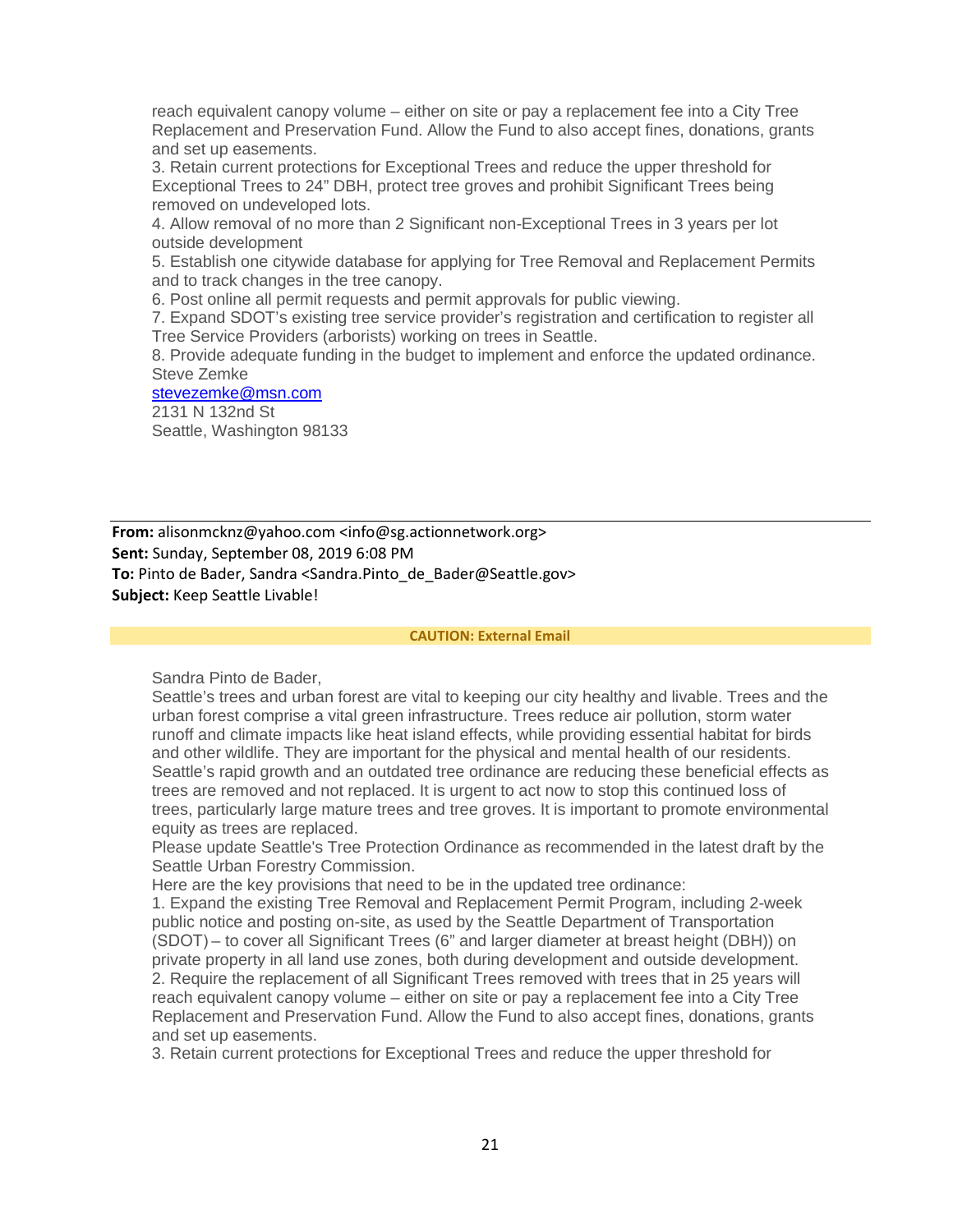Exceptional Trees to 24" DBH, protect tree groves and prohibit Significant Trees being removed on undeveloped lots.

4. Allow removal of no more than 2 Significant non-Exceptional Trees in 3 years per lot outside development

5. Establish one citywide database for applying for Tree Removal and Replacement Permits and to track changes in the tree canopy.

6. Post online all permit requests and permit approvals for public viewing.

7. Expand SDOT's existing tree service provider's registration and certification to register all Tree Service Providers (arborists) working on trees in Seattle.

8. Provide adequate funding in the budget to implement and enforce the updated ordinance. [alisonmcknz@yahoo.com](mailto:alisonmcknz@yahoo.com)

2811 NW 92nd St Seattle, Washington 98117

**From:** Lori Goldston <info@sg.actionnetwork.org> **Sent:** Sunday, September 08, 2019 7:00 PM **To:** Pinto de Bader, Sandra <Sandra.Pinto de Bader@Seattle.gov> **Subject:** Save Our Trees!

#### **CAUTION: External Email**

Sandra Pinto de Bader,

Seattle's trees and urban forest are vital to keeping our city healthy and livable. Trees and the urban forest comprise a vital green infrastructure. Trees reduce air pollution, storm water runoff and climate impacts like heat island effects, while providing essential habitat for birds and other wildlife. They are important for the physical and mental health of our residents. Seattle's rapid growth and an outdated tree ordinance are reducing these beneficial effects as trees are removed and not replaced. It is urgent to act now to stop this continued loss of trees, particularly large mature trees and tree groves. It is important to promote environmental equity as trees are replaced.

Please update Seattle's Tree Protection Ordinance as recommended in the latest draft by the Seattle Urban Forestry Commission.

Here are the key provisions that need to be in the updated tree ordinance:

1. Expand the existing Tree Removal and Replacement Permit Program, including 2-week public notice and posting on-site, as used by the Seattle Department of Transportation (SDOT) – to cover all Significant Trees (6" and larger diameter at breast height (DBH)) on private property in all land use zones, both during development and outside development. 2. Require the replacement of all Significant trees removed with trees that in 25 years will reach equivalent canopy volume – either on site or pay a replacement fee into a City Tree Replacement and Preservation Fund. Allow the Fund to also accept fines, donations, grants and set up easements.

3. Retain current protections for Exceptional Trees and reduce the upper threshold for Exceptional Trees to 24" DBH, protect tree groves and prohibit Significant Trees being removed on undeveloped lots.

4. Allow removal of no more than 2 Significant non-Exceptional Trees in 3 years per lot outside development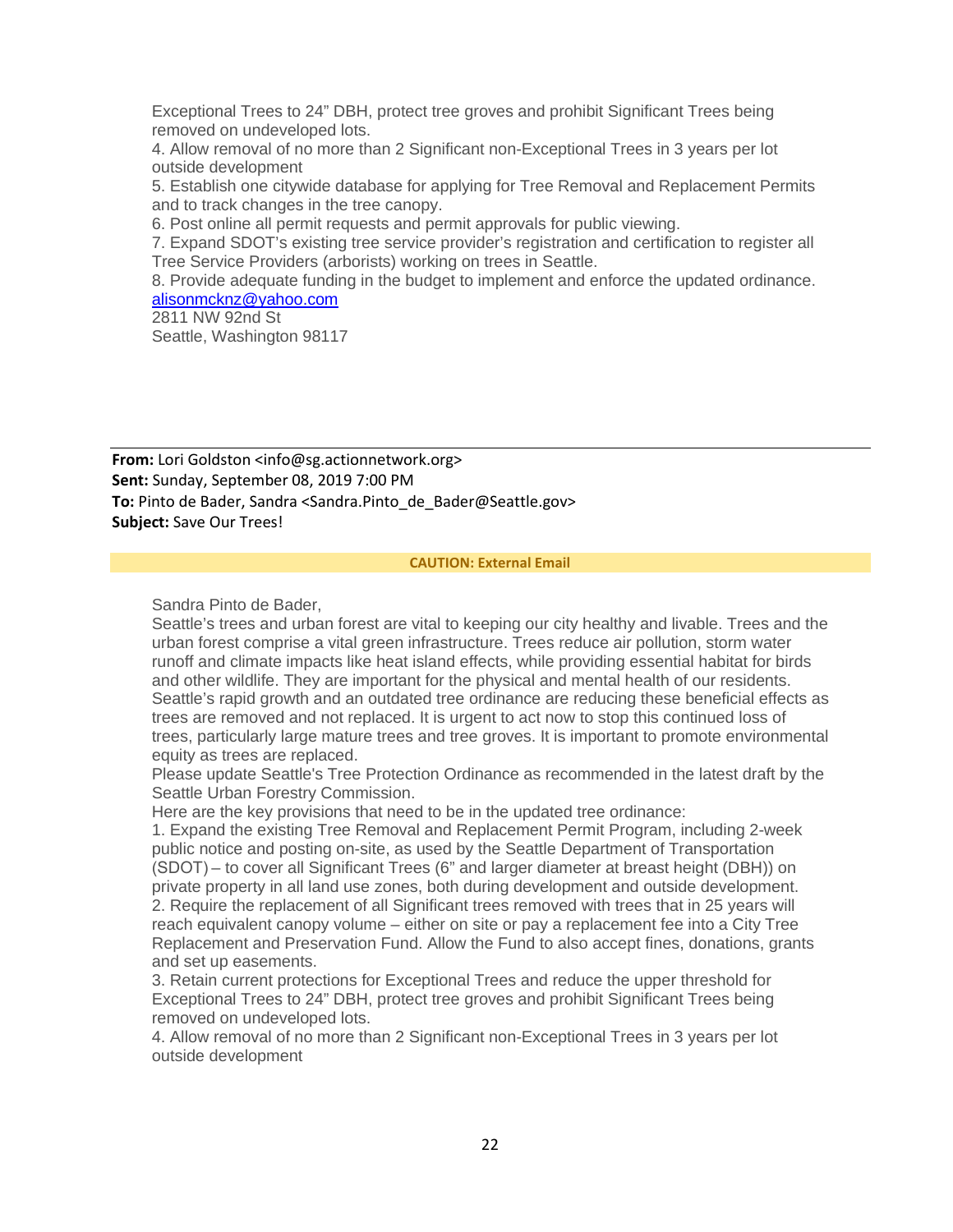5. Establish one citywide database for applying for Tree Removal and Replacement Permits and to track changes in the tree canopy.

6. Post online all permit requests and permit approvals for public viewing.

7. Expand SDOT's existing tree service provider's registration and certification to register all Tree Service Providers (arborists) working on trees in Seattle.

8. Provide adequate funding in the budget to implement and enforce the updated ordinance. Lori Goldston

### [lori@lorigoldston.com](mailto:lori@lorigoldston.com) 636 NW 49th Seattle, Washington 98107

**From:** Jennifer Beetem <info@sg.actionnetwork.org> **Sent:** Sunday, September 08, 2019 10:47 PM **To:** Pinto de Bader, Sandra <Sandra.Pinto\_de\_Bader@Seattle.gov> **Subject:** Trees are long term residents too.

#### **CAUTION: External Email**

Sandra Pinto de Bader,

I am a District 3 voter and a huge fan of living among trees and I am frustrated that Seattle's outdated tree ordinance and uneven enforcement has produced a massive rootball-sized gap in the number of trees removed vs. planted. Seattle must grow our urban canopy as part of reaching our carbon pollution reduction goals. Trees also reduce heat island effects and help manage storm water runoff - critical as climate change influences weather patterns in the PNW to create more heatwaves and storms. Seattle's ongoing removal of trees without replacement has been racially and socially unjust. All neighborhoods need trees, particularly mature trees who live long lives alongside residents.

When trees are removed for development and not replaced, Seattle is dropping axes on its own feet. Letting economics displace humans and trees is unethical and counterproductive to visions of an equitable and sustainable city.

I urge Seattle's leaders to pass the new Tree Ordinance provisions recommended by the Seattle Urban Forestry Commission, and to fund and implement them.

Jennifer Beetem

# [jcbeetem@gmail.com](mailto:jcbeetem@gmail.com)

915 E Harrison St Apt 110 Seattle, Washington 98102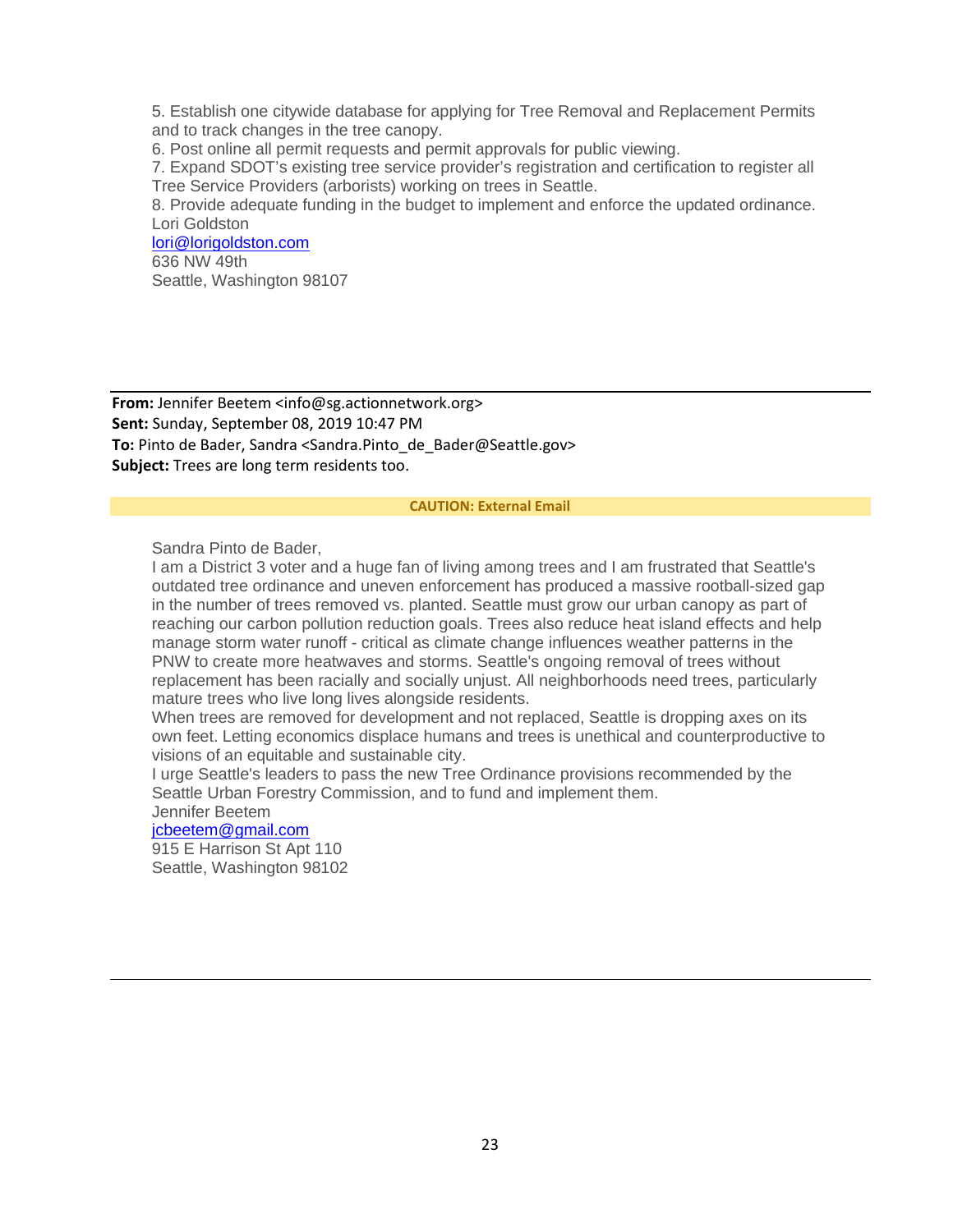

The Hearing Examiner released his Decision\* last Friday dismissing the appeal raised by volunteer citizen Appellants to save this Exceptional Tulip Tree on Queen Anne hill. Within his Decision he stated: *"The Code does not require preservation of exceptional trees and does not appear to afford them any protection where a developer indicates that removal of the tree is necessary to the project. In this respect, the exceptional tree provisions of the Code appear to be weak "protections" compared with the results desired by the Appellants."*

For shame!! This exceptional Tulip tree has been condemned to death due to the City's policies. In spite of our fighting for over a year for its life and protection, once again in Seattle the developer and his attorney have prevailed due to the collusion and policies of the Department of Construction and Inspections.

While other cities are actively planting trees to combat climate change, the City is actively allowing trees to be clear-cut all over Seattle. I have emailed the City Council and Mayor to insist that they pass the Urban Forestry Commission's Tree Protection Ordinance and protect the remaining large and exceptional trees in our City! By the way, in our Hearing in July, Bruce Rips called you out specifically as the ONLY person in Seattle who MIGHT be tracking or have ANY knowledge about the removal and replacement of trees. Mr. Rips, a senior SDCI planner, said he had "No Idea" how many exceptional trees had been cut over the last few years (!!). Are you aware of the power that you currently hold in the City? We are depending upon you…let me know if I can assist in any way.

Suzanne Grant

\*<https://web6.seattle.gov/Examiner/case/MUP-19-004> Findings and Decision [https://www.seattletimes.com/seattle-news/seattle-neighbors-band-together-against-developer-to-save-exceptional](https://www.seattletimes.com/seattle-news/seattle-neighbors-band-together-against-developer-to-save-exceptional-tree/?utm_source=email&utm_medium=email&utm_campaign=article_inset_1.1)[tree/?utm\\_source=email&utm\\_medium=email&utm\\_campaign=article\\_inset\\_1.1](https://www.seattletimes.com/seattle-news/seattle-neighbors-band-together-against-developer-to-save-exceptional-tree/?utm_source=email&utm_medium=email&utm_campaign=article_inset_1.1)

×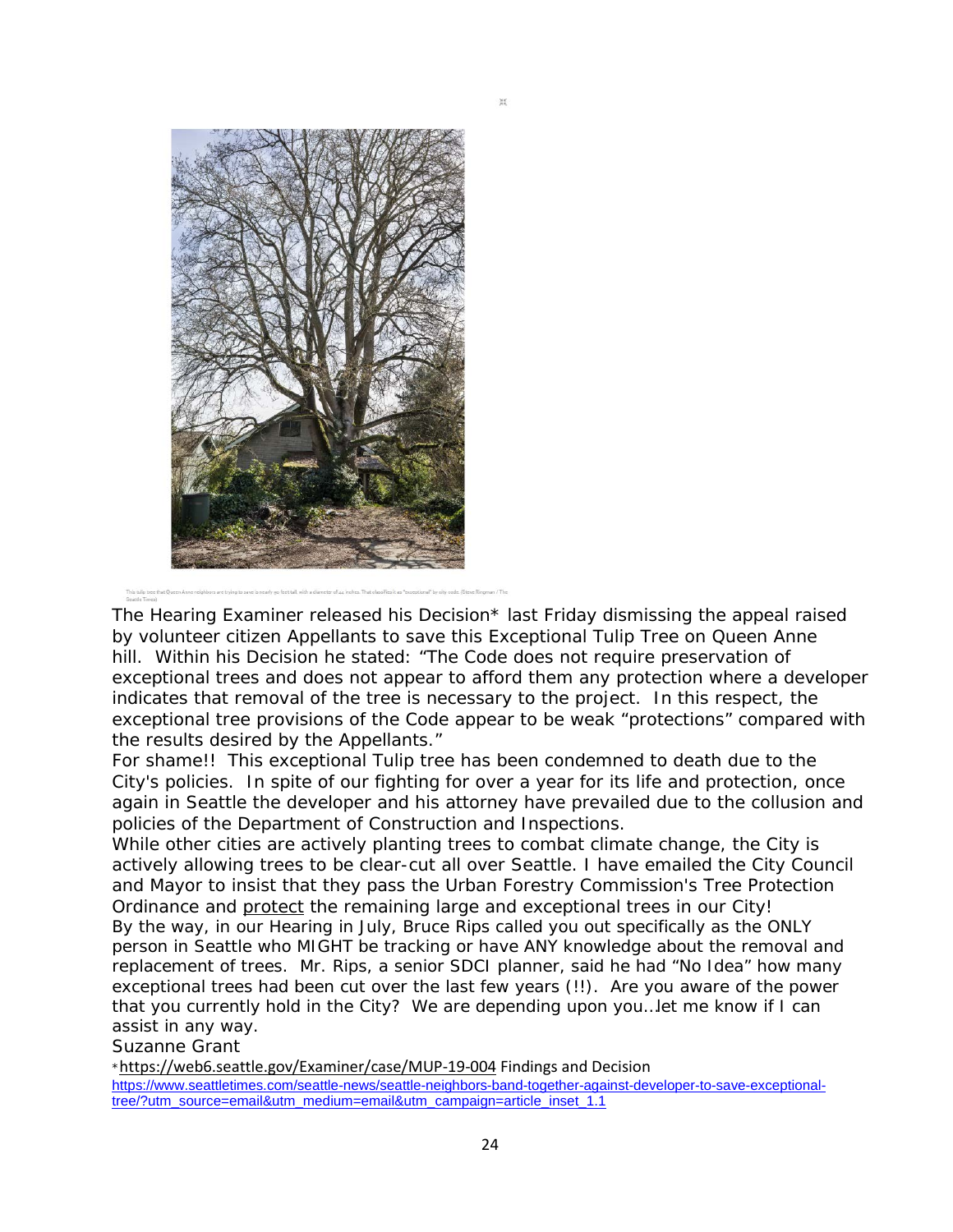I suggest you check out the following organizations which are trying to protect trees in Seattle: [https://www.thelast6000.org](https://www.thelast6000.org/) [https://www.dontclearcutseattle.org](https://www.dontclearcutseattle.org/) [https://treepac.org](https://treepac.org/)

**From:** Annie Thoe <info@sg.actionnetwork.org> **Sent:** Monday, September 09, 2019 11:32 AM **To:** Pinto de Bader, Sandra <Sandra.Pinto\_de\_Bader@Seattle.gov> **Subject:** Please Update Seattle's Tree Ordinance and protect our Trees Now!

### **CAUTION: External Email**

Sandra Pinto de Bader,

Please reverse this decision to remove this legacy tree in Queen Anne now on 2813 4th Ave W. Here's yet another decision that will have long-lasting consequences in favor of rapid development without protection of trees. I have another clearcut in my neighborhood with giant trees removed for two mini- mansions, the second clear cut within a few block radius in the past three months. Why are we not saving our big canopy trees and designing our city to preserve more green, clean air and water, runoff issues? Why are we letting developers in control of our future, destroyed established canopy we need and removing the lifeblood of the land for future generations for a quick sale?

This is a smart city-- why do we have to choose between preserving environment and making low income housing possible? Can't we do both? Low income folks need trees and green too- - not just the upper class.

Let's make development smarter, preserve what can and also plan and plant more green infrastructure into the future.

Please update Seattle's Tree Protection Ordinance as recommended in the latest draft by the Seattle Urban Forestry Commission.

Here are the key provisions that need to be in the updated tree ordinance:

1. Expand the existing Tree Removal and Replacement Permit Program, including 2-week public notice and posting on-site, as used by the Seattle Department of Transportation (SDOT) – to cover all Significant Trees (6" and larger diameter at breast height (DBH)) on private property in all land use zones, both during development and outside development. 2. Require the replacement of all Significant Trees removed with trees that in 25 years will reach equivalent canopy volume – either on site or pay a replacement fee into a City Tree Replacement and Preservation Fund. Allow the Fund to also accept fines, donations, grants and set up easements.

3. Retain current protections for Exceptional Trees and reduce the upper threshold for Exceptional Trees to 24" DBH, protect tree groves and prohibit Significant Trees being removed on undeveloped lots.

4. Allow removal of no more than 2 Significant non-Exceptional Trees in 3 years per lot outside development

5. Establish one citywide database for applying for Tree Removal and Replacement Permits and to track changes in the tree canopy.

6. Post online all permit requests and permit approvals for public viewing.

7. Expand SDOT's existing tree service provider's registration and certification to register all Tree Service Providers (arborists) working on trees in Seattle.

8. Provide adequate funding in the budget to implement and enforce the updated ordinance. Annie Thoe

[anniethoe@gmail.com](mailto:anniethoe@gmail.com)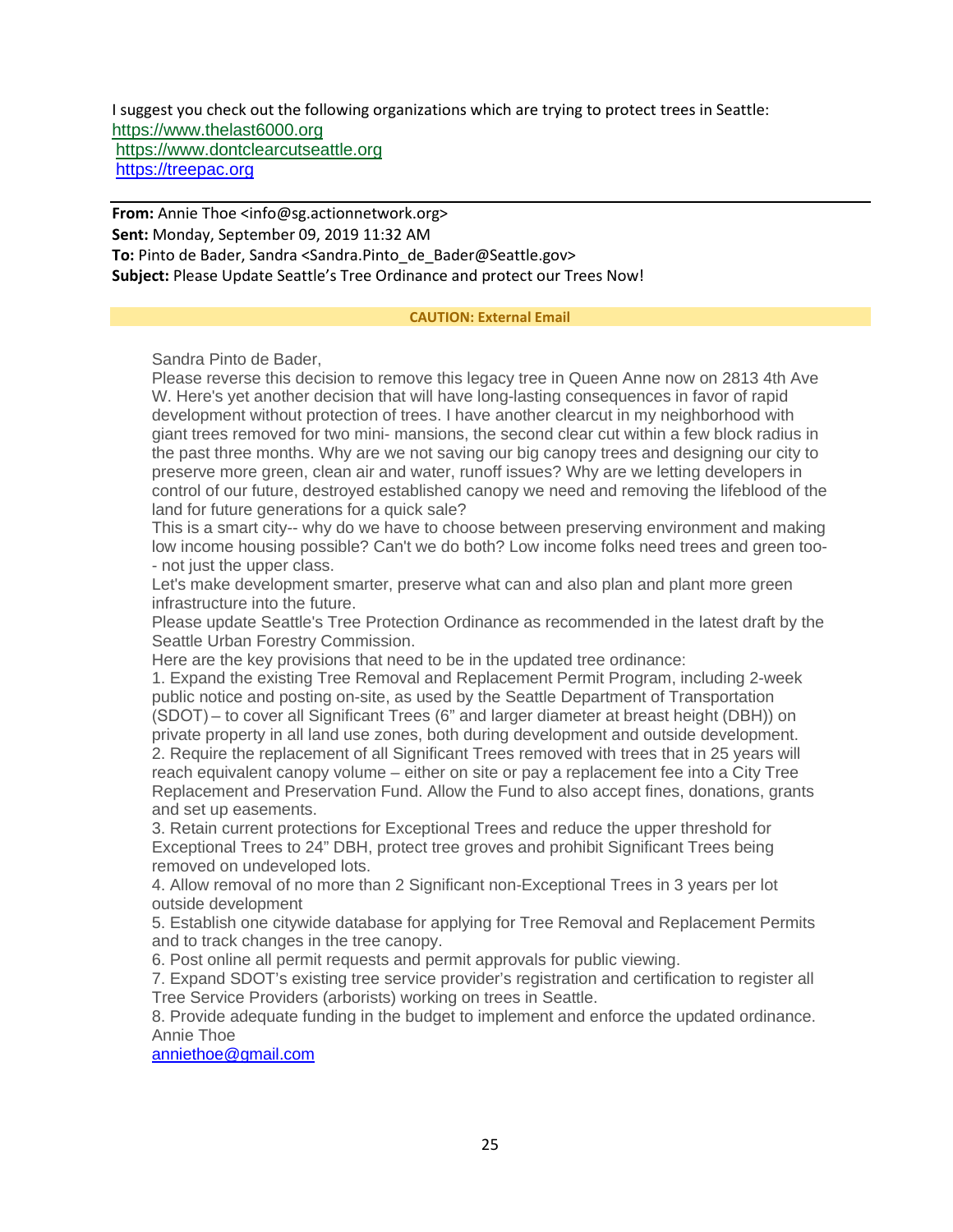2201 NE 120th St Seattle, Washington 98125

**From:** heidi calyxsite.com <heidi@calyxsite.com> **Sent:** Monday, September 09, 2019 8:05 AM **To:** Pinto de Bader, Sandra <Sandra.Pinto de Bader@Seattle.gov> **Subject:** Letter from Judy Bendich about SEPA appeal curtailment **Importance:** High

### **CAUTION: External Email**

Dear Chairperson Pacheco and Councilmembers Herbold, O'Brien and Gonzalez:

I cannot attend tomorrow's committee meeting. I write to express concerns with proposed legislation CB 119600, which would dramatically reduce SEPA review (and even allow developers to build pending an appeal of the hearing examiner decision) except where "significant levels of adverse environmental impacts are likely."

I find it disheartening, if not hypocritical, that a city that touts its concerns about the environment is now trying to broadly curtail protection for the environment. On the one hand we have Councilmember O'Brien stating natural gas use should be curtailed (even though he uses it in his home and possibly his rental units) and at the same time he is pushing for this anti-SEPA review legislation. Both Councilmembers Pacheco and O'Brien are lame ducks. There is plenty of time before the state's deadline to decide whether or not to incorporate state legislation. There is plenty of time to allow the incoming Council to make that decision. This push to overturn SEPA protections we now have is unseemly, a rush to judgment by councilmembers who leave office in a few months. The proposed legislation is also wrong-headed. We should be proud that unlike most parts of the country we have an environmental process in place that recognizes environmental review is among our highest priorities.

And that review has been critically important. We are seeing greater and greater decimation of our trees, the greatest natural asset we have against carbon and an amazing control for many kinds of pollution and environmental harm. Quite a few appeals to the hearing examiner have involved destruction of groves of trees and exceptional trees, as well as increased run-off and steep slope degradation due to tree removal. These appeals concern smaller projects and would not meet the threshold for "significant adverse environmental impacts."

The proposed legislation would leave broad authority to DCI, which over the years and currently has not enforced the minimal protections we now have for exceptional trees, steep slopes, and has ignored significant lack of infrastructure concerns, in some instances resulting in increased massive sewage overflows into Lake Washington, such as from Madison Valley, and other sewage overflows into Puget Sound.

The staff memo relies on current state legislation, but that legislation does not require the City to eliminate the SEPA protections it currently has. The staff memo in August, (which is no longer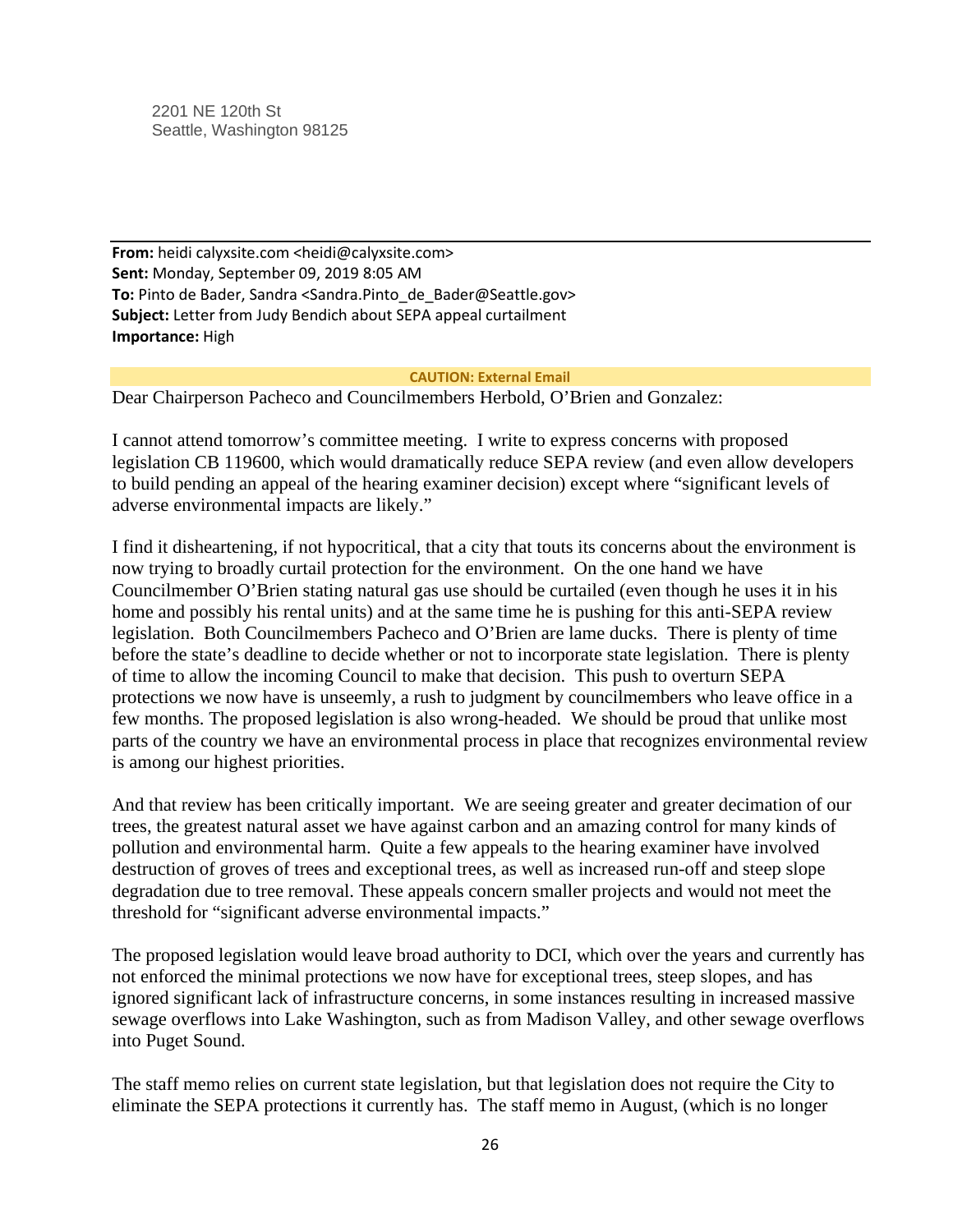available online) provided data that show that in fact the number of appeals has been minimal. There have been thousands and thousands of permits and developments over the last five years, and the number of appeals has been *de minimis*. And in at least 25% of appeals, the hearing examiner ruled in favor of the appellant and against the developer and the City. That is an extremely high error rate and actually supports why there must be continuing environmental review. The staff memo provided no information on the number of appeals that were settled prior to hearing where as the result of the appeal the developer revised the project due to the appeal.

Because of its track record, DCI should not be allowed to have any authority to set any thresholds or determinations as to what is likely to be a significant level of adverse environmental impacts, and the Council needs to adopt stronger tree protection legislation with stringent enforceable penalties before even considering any legislation that would weaken SEPA protections. And until you fund DCI and require real inspectors dedicated to protecting trees and enforcing other environmental protections, and until you enact real penalties against developers who flout with impunity even the inadequate laws we have, we will continue to use greater and greater losses to our environment, only without any remedy to rectify DCI's inaction.

A major concern I have with the premises set out in the preface to the proposed legislation is that it bars SEPA review for "infill" in UVs except where "significant levels of adverse environmental impacts are likely." What it fails to consider is the cumulative impact of these "infills" which are near environmentally critical areas or which will overwhelm our current infrastructure. Ravenna/Cowen Park is one example, but I assume that there are many others throughout the city. Ravenna-Cowen was exempted from upzoning because it became a National Historic District, but had that not occurred, at the hearing before the hearing examiner, Friends of Ravenna-Cowen presented evidence that the cumulative impact of turning a SF neighborhood that abuts the park to RSL (and higher) would have had significant negative adverse environmental impacts on the park. (The attached letter above describes these in greater detail. The hearing examiner never made a ruling on that evidence.) A Ph.D. biologist from the UW (Prof. Kern Ewing) testified about the adverse environmental impacts to the impacts to the park, and an ornithology/wildlife/tree expert discussed that the intensified development would impact flyover migration of birds and dramatically decrease tree and large shrub cover.

Additionally, the UW expert, who is also a civil engineer, testified that developing all that "infill" without the required sewer infrastructure is a disaster, particularly with the CSO sewer systems we have throughout Seattle's older neighborhoods. Seattle's combined wastewater/sewage 8" pipes (from the early 1900's) cannot handle the capacity from upzoning. West Seattle even has wooden sewers. Seattle is already under a consent decree with the federal government. Seattle's sewer system in the Madison Valley cannot handle the overflows now and has repeatedly put sewage into Lake Washington. We had another breakdown this summer contaminating Puget Sound. We have had one sewer overflow problem after the next, contaminating our water systems, and unless that is addressed first, it is inevitable we will continue to have even more as infill increases due to more impervious surfaces and fewer trees, large shrubs and other ground cover. No one in the city has taken the cumulative impacts of upzoning on sewer infrastructure seriously, and *there has been no analysis of these cumulative impacts*. Removing SEPA review while not first addressing the city's massive infrastructure problems and the cumulative impacts of development is grossly irresponsible.

Additionally, *the city has never analyzed the cumulative impact of development on potential historic resources*, which are an element of the environment under SEPA. Despite the staff's memo regarding "protections" for historic resources, these apply only to city-landmarked properties or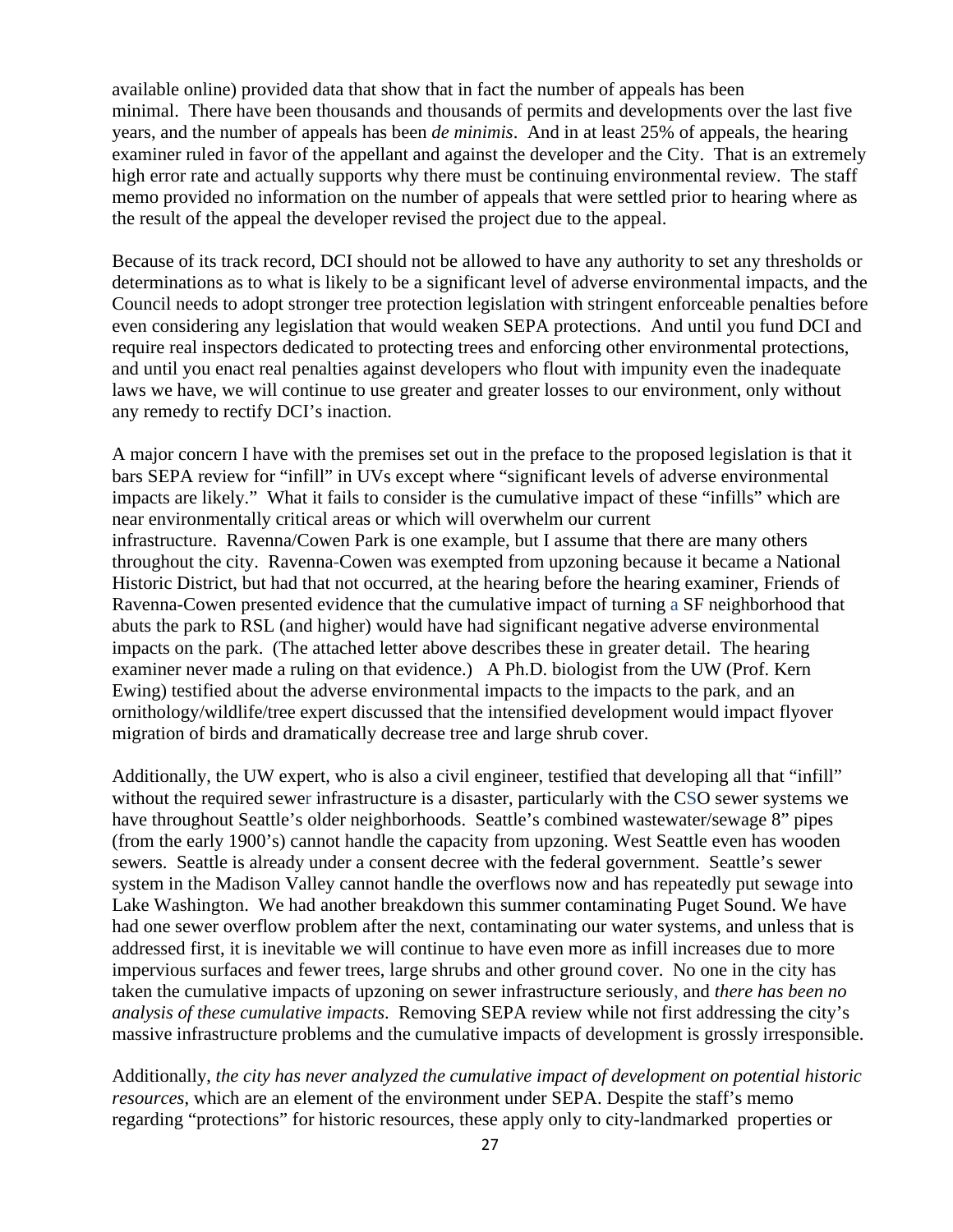properties protected by section 106 of the national act on historic reservation. Since 2000, Seattle has not inventoried 17 of its 28 urban villages to determine what historic resources, cultural resources, and archaeological artifacts exist. The only remedy has been SEPA review of projects or programmatic projects, which this legislation would curtail or eliminate.

By this proposed legislation, we will continue to lose out trees, our history, and our reputation that we are a city that cherishes the environment. I urge you to take these concerns seriously because these are extremely serious problems that need to be addressed before you consider eliminating current SEPA review.

Sincerely yours,

Judith E. Bendich

1754 NE 62nd Street Seattle, WA 98115 (206) 525-5914

Heidi Siegelbaum

(206) 784-4265

**From:** Mary Schlater <info@sg.actionnetwork.org> **Sent:** Monday, September 09, 2019 12:50 PM **To:** Pinto de Bader, Sandra <Sandra.Pinto de Bader@Seattle.gov> **Subject:** Please Update Seattle's Tree Ordinance

### **CAUTION: External Email**

Sandra Pinto de Bader,

Seattle's trees and urban forest are vital to keeping our city healthy and livable. Trees and the urban forest comprise a vital green infrastructure. Trees reduce air pollution, storm water runoff and climate impacts like heat island effects, while providing essential habitat for birds and other wildlife. They are important for the physical and mental health of our residents. Seattle's rapid growth and an outdated tree ordinance are reducing these beneficial effects as trees are removed and not replaced. It is urgent to act now to stop this continued loss of trees, particularly large mature trees and tree groves. It is important to promote environmental equity as trees are replaced.

Please update Seattle's Tree Protection Ordinance as recommended in the latest draft by the Seattle Urban Forestry Commission.

Here are the key provisions that need to be in the updated tree ordinance:

1. Expand the existing Tree Removal and Replacement Permit Program, including 2-week public notice and posting on-site, as used by the Seattle Department of Transportation (SDOT) – to cover all Significant Trees (6" and larger diameter at breast height (DBH)) on private property in all land use zones, both during development and outside development. 2. Require the replacement of all Significant Trees removed with trees that in 25 years will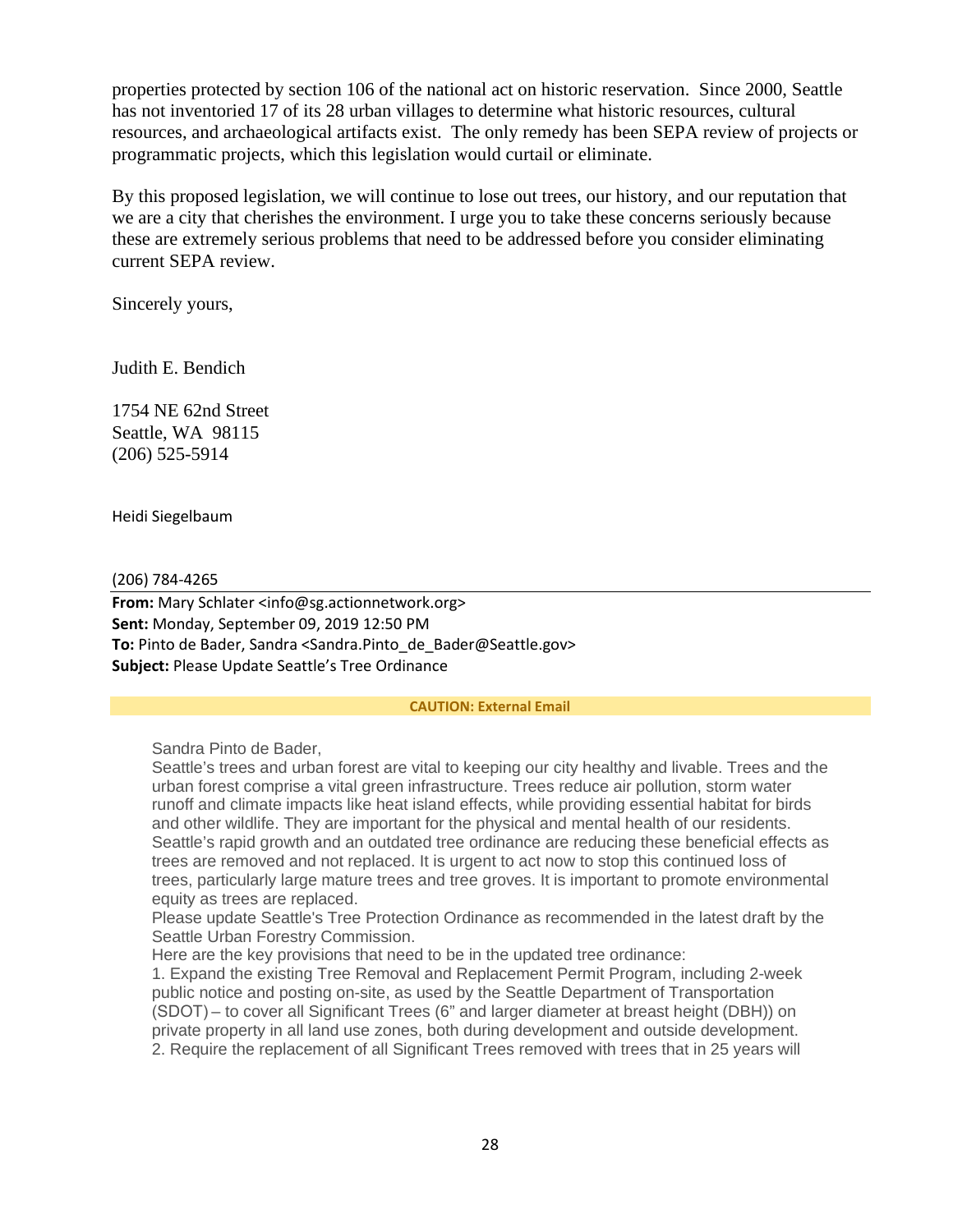reach equivalent canopy volume – either on site or pay a replacement fee into a City Tree Replacement and Preservation Fund. Allow the Fund to also accept fines, donations, grants and set up easements.

3. Retain current protections for Exceptional Trees and reduce the upper threshold for Exceptional Trees to 24" DBH, protect tree groves and prohibit Significant Trees being removed on undeveloped lots.

4. Allow removal of no more than 2 Significant non-Exceptional Trees in 3 years per lot outside development

5. Establish one citywide database for applying for Tree Removal and Replacement Permits and to track changes in the tree canopy.

6. Post online all permit requests and permit approvals for public viewing.

7. Expand SDOT's existing tree service provider's registration and certification to register all Tree Service Providers (arborists) working on trees in Seattle.

8. Provide adequate funding in the budget to implement and enforce the updated ordinance. Mary Schlater

### [mschlater7108@gmail.com](mailto:mschlater7108@gmail.com)

12003 23rd Ave NE Seattle, Washington 98125

**From:** Catherine Englehart <info@sg.actionnetwork.org> **Sent:** Monday, September 09, 2019 1:20 PM **To:** Pinto de Bader, Sandra <Sandra.Pinto de Bader@Seattle.gov> **Subject:** Please Protect Seattle's Trees

#### **CAUTION: External Email**

Sandra Pinto de Bader,

Seattle's trees and urban forest are vital to keeping our city healthy and livable. Trees and the urban forest comprise a vital green infrastructure. Trees reduce air pollution, storm water runoff and climate impacts like heat island effects, while providing essential habitat for birds and other wildlife. They are important for the physical and mental health of our residents. Seattle's rapid growth and an outdated tree ordinance are reducing these beneficial effects as trees are removed and not replaced. It is urgent to act now to stop this continued loss of trees, particularly large mature trees and tree groves. It is important to promote environmental equity as trees are replaced.

Please update Seattle's Tree Protection Ordinance as recommended in the latest draft by the Seattle Urban Forestry Commission.

Here are the key provisions that need to be in the updated tree ordinance:

1. Expand the existing Tree Removal and Replacement Permit Program, including 2-week public notice and posting on-site, as used by the Seattle Department of Transportation (SDOT) – to cover all Significant Trees (6" and larger diameter at breast height (DBH)) on private property in all land use zones, both during development and outside development. 2. Require the replacement of all Significant Trees removed with trees that in 25 years will reach equivalent canopy volume – either on site or pay a replacement fee into a City Tree Replacement and Preservation Fund. Allow the Fund to also accept fines, donations, grants and set up easements.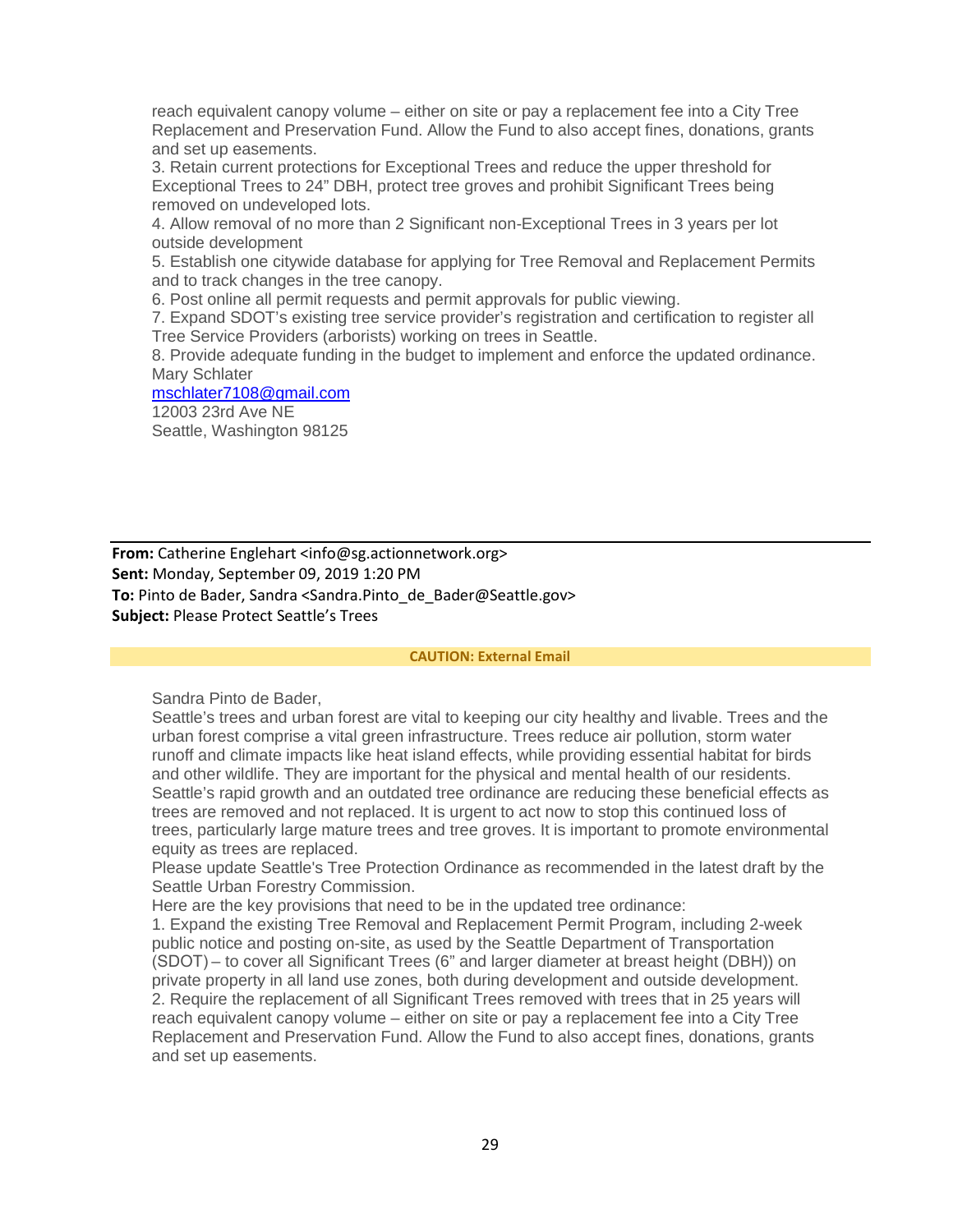3. Retain current protections for Exceptional Trees and reduce the upper threshold for Exceptional Trees to 24" DBH, protect tree groves and prohibit Significant Trees being removed on undeveloped lots.

4. Allow removal of no more than 2 Significant non-Exceptional Trees in 3 years per lot outside development

5. Establish one citywide database for applying for Tree Removal and Replacement Permits and to track changes in the tree canopy.

6. Post online all permit requests and permit approvals for public viewing.

7. Expand SDOT's existing tree service provider's registration and certification to register all Tree Service Providers (arborists) working on trees in Seattle.

8. Provide adequate funding in the budget to implement and enforce the updated ordinance. Catherine Englehart

### [cathy@cathyenglehart.com](mailto:cathy@cathyenglehart.com)

5029 Roosevelt Way NE Seattle, Washington 98105

**From:** Martha Baskin <info@sg.actionnetwork.org>

**Sent:** Monday, September 09, 2019 2:53 PM

**To:** Pinto de Bader, Sandra <Sandra.Pinto\_de\_Bader@Seattle.gov>

**Subject:** Please Protect Seattle's Remaining Residential Tree Canopy & Strengthen Seattle's Tree Ordinance

### **CAUTION: External Email**

Sandra Pinto de Bader,

In an era of climate change when trees should be the city's allies, why is the Emerald City not updating a long dormant Tree Protection Ordinance? For ten years the city has been saying the ordinance will be updated. City Councilmember Sally Bagshaw is the latest council person to step into the void but we're told Mayor Durkan wants to put off the update until next year.

Meanwhile development is putting trees in the cross hairs with lots being razed for new housing and unscrupulous developers and arborists claiming existing trees are hazardous or in the way.

Housing and trees shouldn't be incompatible.

After the unnecessary clearcut of 25 majestic trees on North Seattle lot to build a new home, neighbors have come together to demand the city enact a tree protection ordinance with teeth. The campaign, "dontclearcutseattle.org" is connecting with tree protectors all over the city - Beacon Hill, Queen Anne, West Seattle, Ballard, Victory Heights - to push the Mayor to pass a new tree ordinance NOW.

Here are the key provisions that need to be in the updated tree ordinance:

1. Expand the existing Tree Removal and Replacement Permit Program, including 2-week public notice and posting on-site, as used by the Seattle Department of Transportation (SDOT) – to cover all Significant Trees (6" and larger diameter at breast height (DBH)) on private property in all land use zones, both during development and outside development. 2. Require the replacement of all Significant Trees removed with trees that in 25 years will reach equivalent canopy volume – either on site or pay a replacement fee into a City Tree Replacement and Preservation Fund. Allow the Fund to also accept fines, donations, grants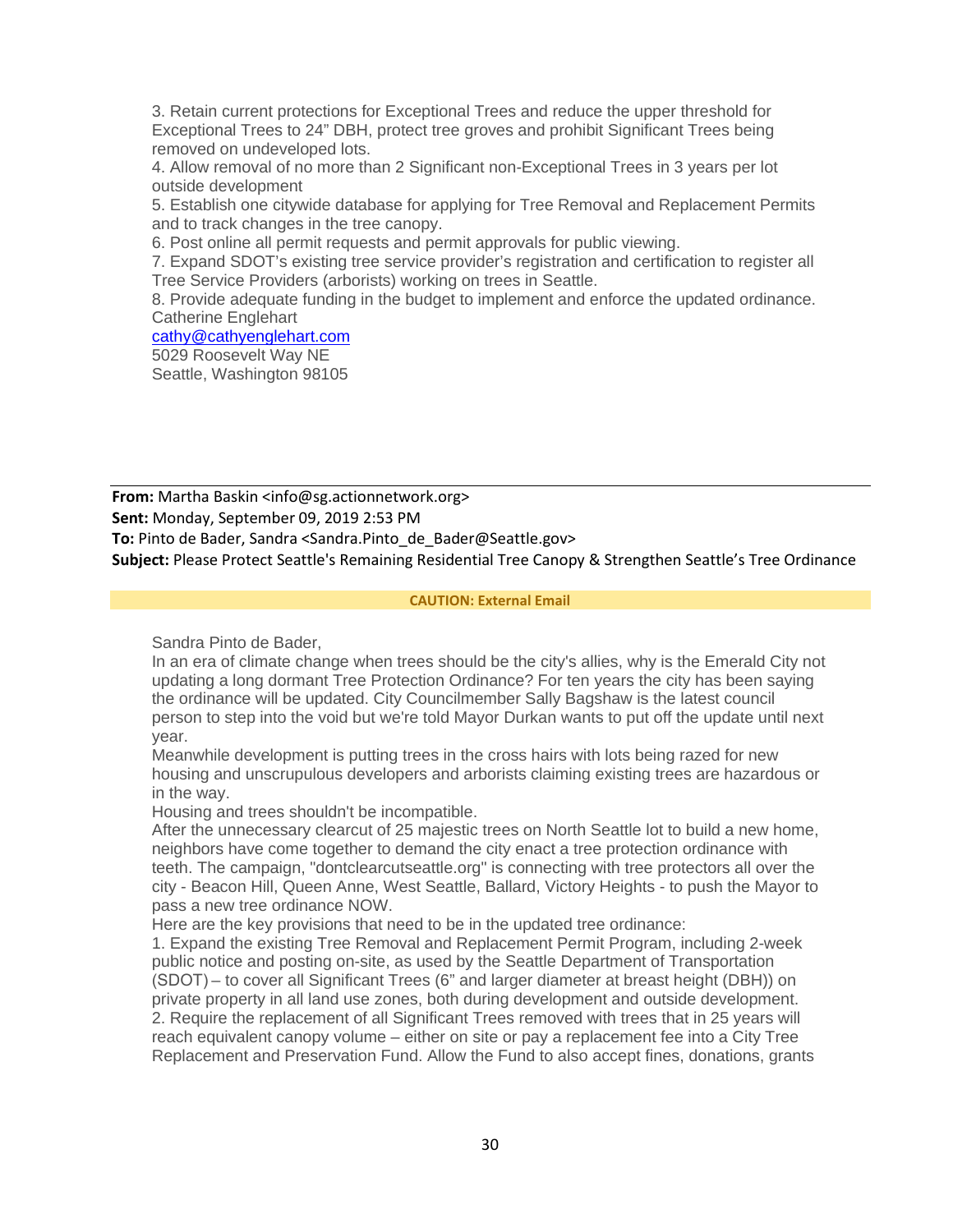and set up easements.

3. Retain current protections for Exceptional Trees and reduce the upper threshold for Exceptional Trees to 24" DBH, protect tree groves and prohibit Significant Trees being removed on undeveloped lots.

4. Allow removal of no more than 2 Significant non-Exceptional Trees in 3 years per lot outside development

5. Establish one citywide database for applying for Tree Removal and Replacement Permits and to track changes in the tree canopy.

6. Post online all permit requests and permit approvals for public viewing.

7. Expand SDOT's existing tree service provider's registration and certification to register all Tree Service Providers (arborists) working on trees in Seattle.

8. Provide adequate funding in the budget to implement and enforce the updated ordinance. Martha Baskin

#### [mobaskin@earthlink.net](mailto:mobaskin@earthlink.net)

7534 17th Ave NW, Apt. B Seattle, Washington 98117

**From:** Linda Schwartz <info@sg.actionnetwork.org> **Sent:** Monday, September 09, 2019 6:01 PM To: Pinto de Bader, Sandra <Sandra.Pinto de Bader@Seattle.gov> **Subject:** Please Strengthen Seattle's Tree Ordinance

#### **CAUTION: External Email**

Sandra Pinto de Bader,

Seattle's trees and urban forest are vital to keeping our city healthy and livable. Trees and the urban forest comprise a vital green infrastructure. Trees reduce air pollution, storm water runoff and climate impacts like heat island effects, while providing essential habitat for birds and other wildlife. They are important for the physical and mental health of our residents. Seattle's rapid growth and an outdated tree ordinance are reducing these beneficial effects as trees are removed and not replaced. It is urgent to act now to stop this continued loss of trees, particularly large mature trees and tree groves. It is important to promote environmental equity as trees are replaced.

Please update Seattle's Tree Protection Ordinance as recommended in the latest draft by the Seattle Urban Forestry Commission.

Here are the key provisions that need to be in the updated tree ordinance:

1. Expand the existing Tree Removal and Replacement Permit Program, including 2-week public notice and posting on-site, as used by the Seattle Department of Transportation (SDOT) – to cover all Significant Trees (6" and larger diameter at breast height (DBH)) on private property in all land use zones, both during development and outside development. 2. Require the replacement of all Significant Trees removed with trees that in 25 years will reach equivalent canopy volume – either on site or pay a replacement fee into a City Tree Replacement and Preservation Fund. Allow the Fund to also accept fines, donations, grants and set up easements.

3. Retain current protections for Exceptional Trees and reduce the upper threshold for Exceptional Trees to 24" DBH, protect tree groves and prohibit Significant Trees being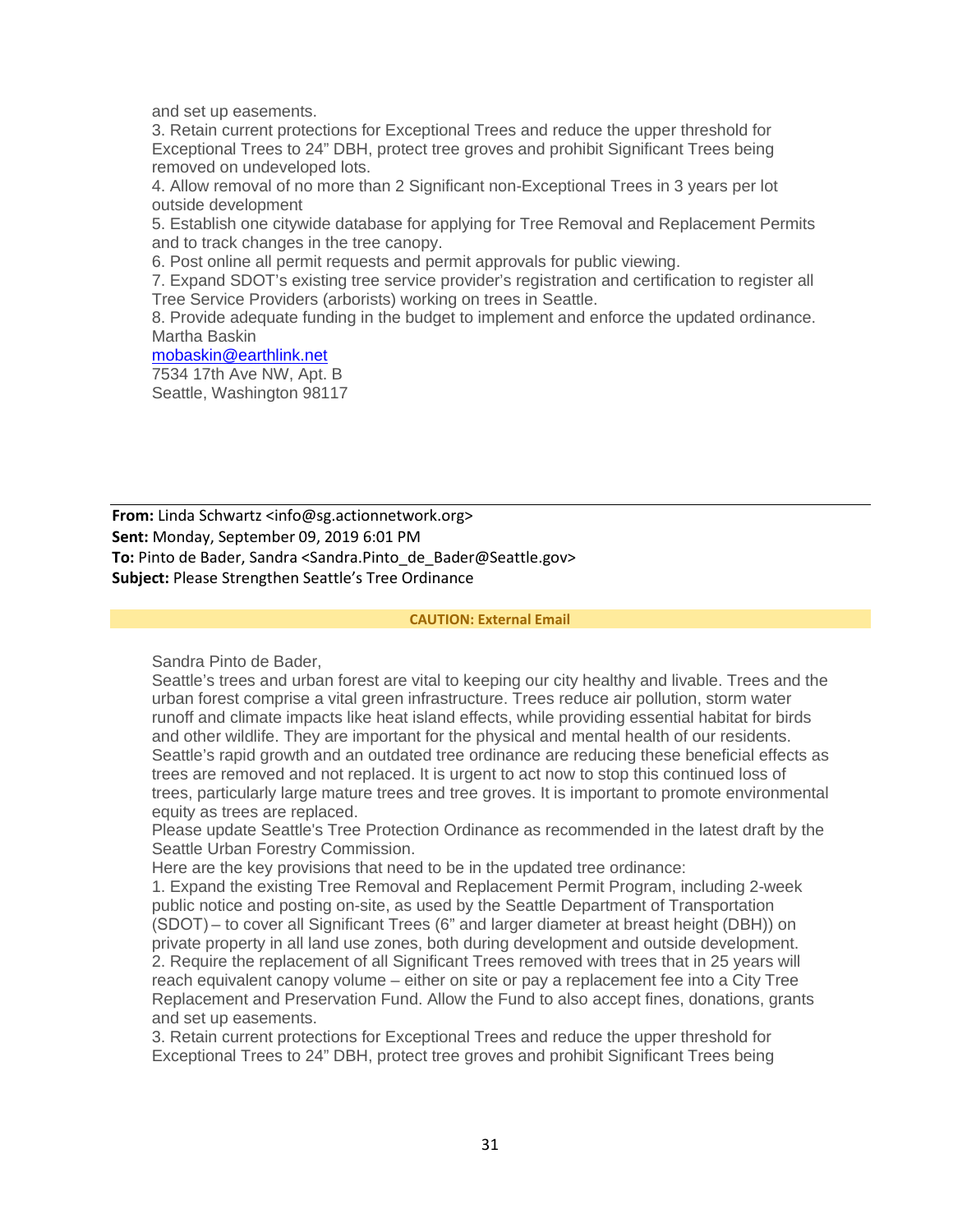removed on undeveloped lots.

4. Allow removal of no more than 2 Significant non-Exceptional Trees in 3 years per lot outside development

5. Establish one citywide database for applying for Tree Removal and Replacement Permits and to track changes in the tree canopy.

6. Post online all permit requests and permit approvals for public viewing.

7. Expand SDOT's existing tree service provider's registration and certification to register all Tree Service Providers (arborists) working on trees in Seattle.

8. Provide adequate funding in the budget to implement and enforce the updated ordinance. Linda Schwartz

[lbschw@gmail.com](mailto:lbschw@gmail.com) 1132 NW 64th St

Seattle, Washington 98107

**From:** Joan Bowers <info@sg.actionnetwork.org> **Sent:** Monday, September 09, 2019 7:45 PM **To:** Pinto de Bader, Sandra <Sandra.Pinto de Bader@Seattle.gov> **Subject:** Please Update Seattle's Tree Ordinance

#### **CAUTION: External Email**

Sandra Pinto de Bader,

Seattle's trees and urban forest are vital to keeping our city healthy and livable. Trees and the urban forest comprise a vital green infrastructure. Trees reduce air pollution, storm water runoff and climate impacts like heat island effects, while providing essential habitat for birds and other wildlife. They are important for the physical and mental health of our residents. Seattle's rapid growth and an outdated tree ordinance are reducing these beneficial effects as trees are removed and not replaced. It is urgent to act now to stop this continued loss of trees, particularly large mature trees and tree groves. It is important to promote environmental equity as trees are replaced.

Please update Seattle's Tree Protection Ordinance as recommended in the latest draft by the Seattle Urban Forestry Commission.

Here are the key provisions that need to be in the updated tree ordinance:

1. Expand the existing Tree Removal and Replacement Permit Program, including 2-week public notice and posting on-site, as used by the Seattle Department of Transportation (SDOT) – to cover all Significant Trees (6" and larger diameter at breast height (DBH)) on private property in all land use zones, both during development and outside development. 2. Require the replacement of all Significant Trees removed with trees that in 25 years will reach equivalent canopy volume – either on site or pay a replacement fee into a City Tree Replacement and Preservation Fund. Allow the Fund to also accept fines, donations, grants and set up easements.

3. Retain current protections for Exceptional Trees and reduce the upper threshold for Exceptional Trees to 24" DBH, protect tree groves and prohibit Significant Trees being removed on undeveloped lots.

4. Allow removal of no more than 2 Significant non-Exceptional Trees in 3 years per lot outside development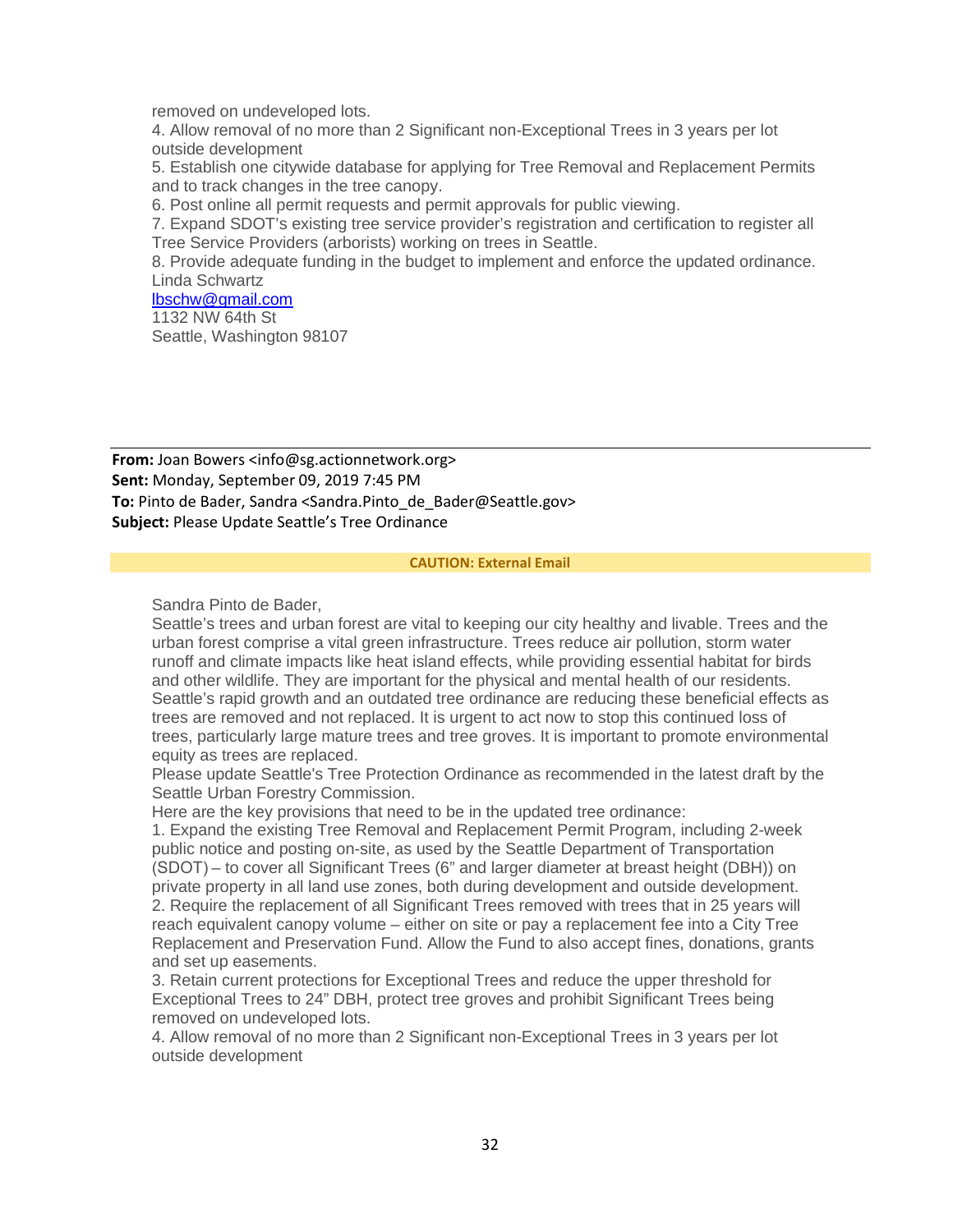5. Establish one citywide database for applying for Tree Removal and Replacement Permits and to track changes in the tree canopy.

6. Post online all permit requests and permit approvals for public viewing.

7. Expand SDOT's existing tree service provider's registration and certification to register all Tree Service Providers (arborists) working on trees in Seattle.

8. Provide adequate funding in the budget to implement and enforce the updated ordinance. Joan Bowers

### [jebbo101@comcast.net](mailto:jebbo101@comcast.net)

13741 15th Ave NE C-11 Seattle, Washington 98125-3125

**From:** Angela Núñez <info@sg.actionnetwork.org> **Sent:** Monday, September 09, 2019 8:06 PM **To:** Pinto de Bader, Sandra <Sandra.Pinto\_de\_Bader@Seattle.gov> **Subject:** Please Strengthen Seattle's Tree Ordinance

#### **CAUTION: External Email**

Sandra Pinto de Bader,

Seattle's trees and urban forest are vital to keeping our city healthy and livable. Trees and the urban forest comprise a vital green infrastructure. Trees reduce air pollution, storm water runoff and climate impacts like heat island effects, while providing essential habitat for birds and other wildlife. They are important for the physical and mental health of our residents. Seattle's rapid growth and an outdated tree ordinance are reducing these beneficial effects as trees are removed and not replaced. It is urgent to act now to stop this continued loss of trees, particularly large mature trees and tree groves. It is important to promote environmental equity as trees are replaced.

Please update Seattle's Tree Protection Ordinance as recommended in the latest draft by the Seattle Urban Forestry Commission.

Here are the key provisions that need to be in the updated tree ordinance:

1. Expand the existing Tree Removal and Replacement Permit Program, including 2-week public notice and posting on-site, as used by the Seattle Department of Transportation (SDOT) – to cover all Significant Trees (6" and larger diameter at breast height (DBH)) on private property in all land use zones, both during development and outside development. 2. Require the replacement of all Significant Trees removed with trees that in 25 years will reach equivalent canopy volume – either on site or pay a replacement fee into a City Tree Replacement and Preservation Fund. Allow the Fund to also accept fines, donations, grants and set up easements.

3. Retain current protections for Exceptional Trees and reduce the upper threshold for Exceptional Trees to 24" DBH, protect tree groves and prohibit Significant Trees being removed on undeveloped lots.

4. Allow removal of no more than 2 Significant non-Exceptional Trees in 3 years per lot outside development

5. Establish one citywide database for applying for Tree Removal and Replacement Permits and to track changes in the tree canopy.

6. Post online all permit requests and permit approvals for public viewing.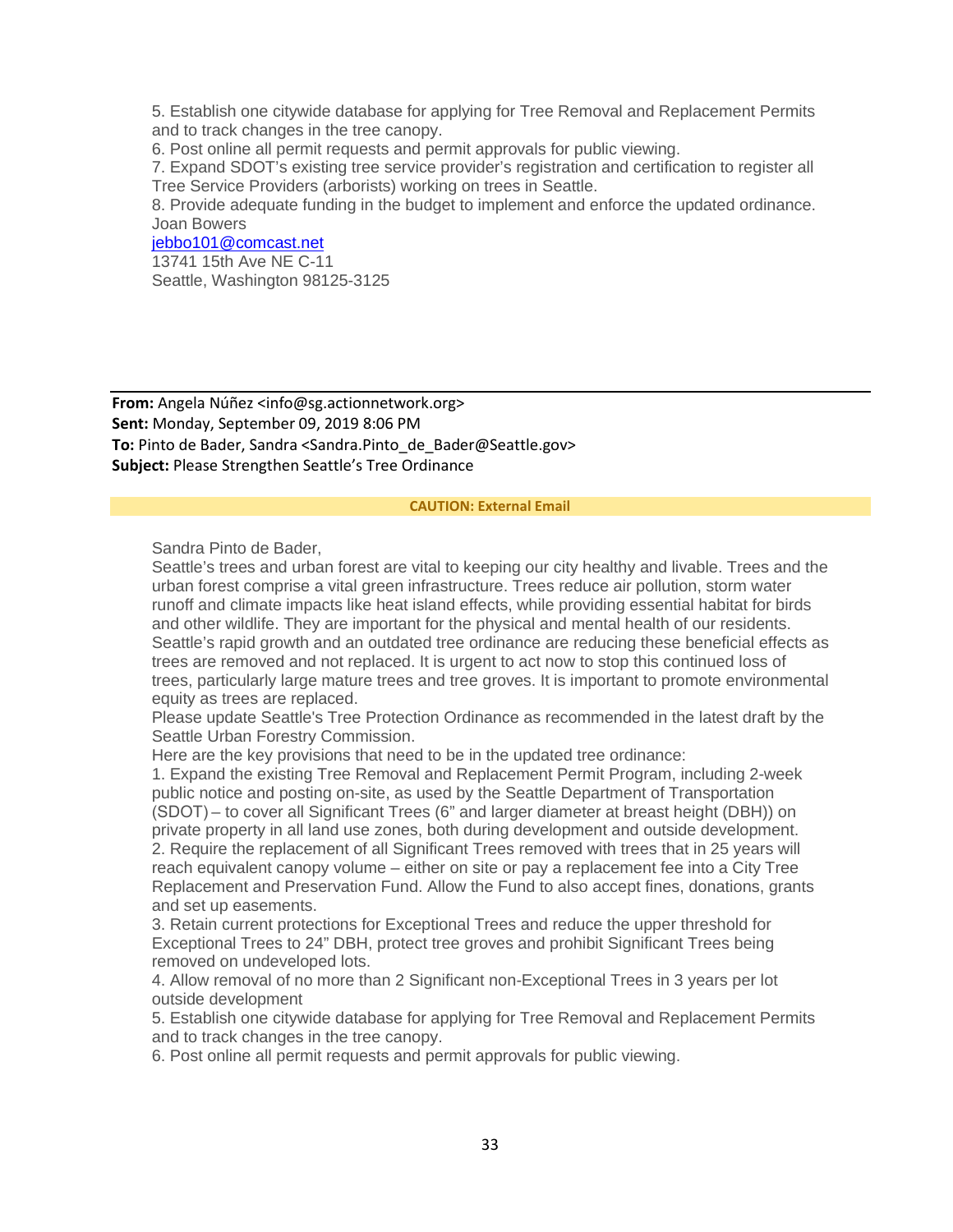7. Expand SDOT's existing tree service provider's registration and certification to register all Tree Service Providers (arborists) working on trees in Seattle.

8. Provide adequate funding in the budget to implement and enforce the updated ordinance. Angela Núñez

[aununez@gmail.com](mailto:aununez@gmail.com) 4547 8th Ave NE Seattle , Washington 98105

**From:** Joyce Moty <info@sg.actionnetwork.org> **Sent:** Tuesday, September 10, 2019 3:38 PM To: Pinto de Bader, Sandra <Sandra.Pinto de Bader@Seattle.gov> **Subject:** Save Our Trees!

#### **CAUTION: External Email**

Sandra Pinto de Bader, Dear Mayor Durkan and Members of Seattle City Council, Will you leave a legacy for Seattle that equals the Olmsted Plan? You can do it by passing the Urban Forestry Commission's June 2019 draft Tree and Urban Forest Protection Ordinance. An updated tree ordinance is long overdue. Developers are logging Seattle at a rapacious pace. It takes years to replace the tree canopy that we are losing daily. Take action NOW. This is one of the best things that you can do for our environment and future generations of Seattle residents. Joyce Moty [jmmoty@gmail.com](mailto:jmmoty@gmail.com) 1531 30th Ave. South Seattle, Washington 98144

**From:** Rebecca Watson <info@sg.actionnetwork.org> **Sent:** Tuesday, September 10, 2019 3:42 PM To: Pinto de Bader, Sandra <Sandra.Pinto de Bader@Seattle.gov> **Subject:** Please Update Seattle's Tree Ordinance

#### **CAUTION: External Email**

Sandra Pinto de Bader,

Seattle's trees and urban forest are vital to keeping our city healthy and livable. Trees and the urban forest comprise a vital green infrastructure. Trees reduce air pollution, storm water runoff and climate impacts like heat island effects, while providing essential habitat for birds and other wildlife. They are important for the physical and mental health of our residents.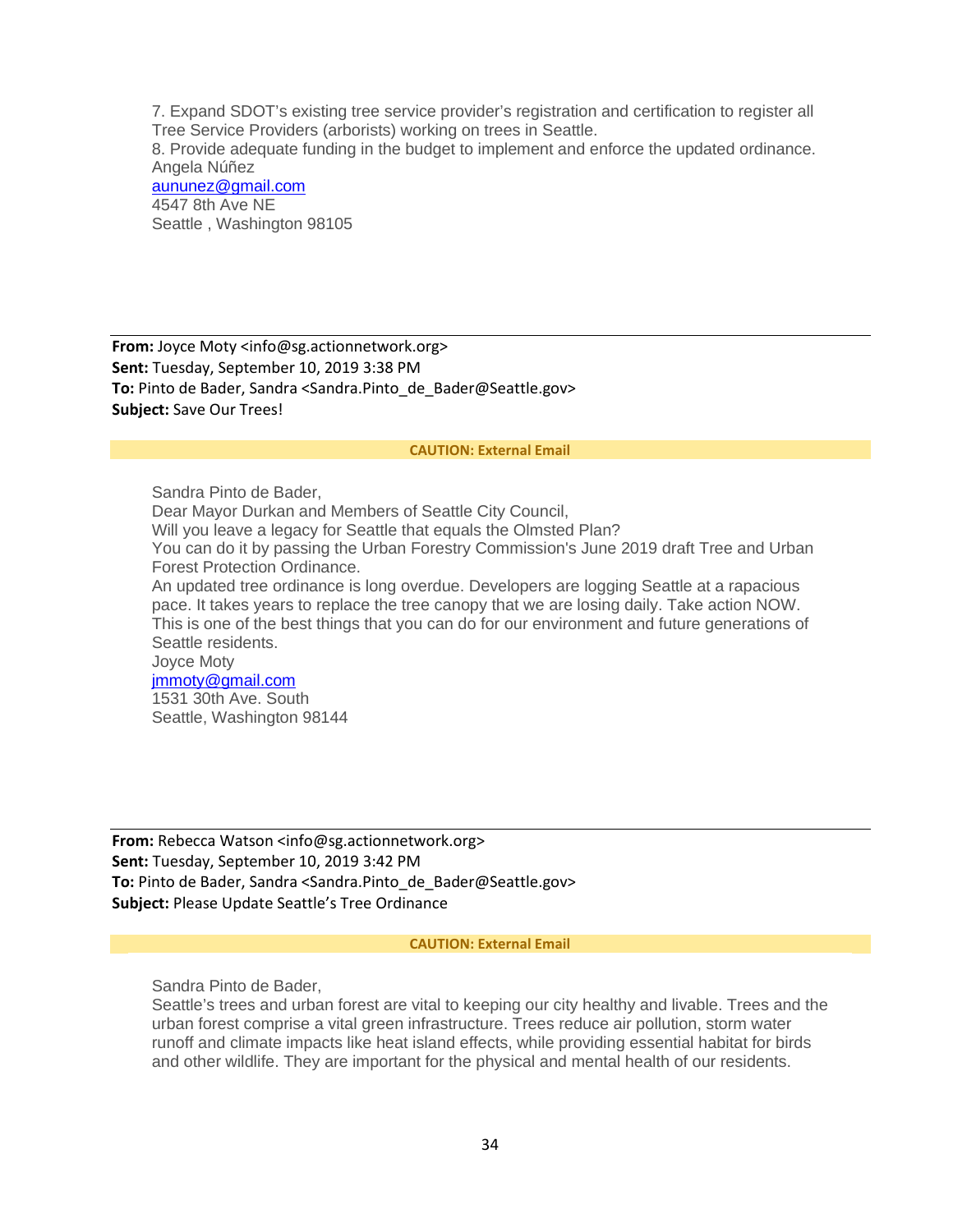Seattle's rapid growth and an outdated tree ordinance are reducing these beneficial effects as trees are removed and not replaced. It is urgent to act now to stop this continued loss of trees, particularly large mature trees and tree groves. It is important to promote environmental equity as trees are replaced.

Please update Seattle's Tree Protection Ordinance as recommended in the latest draft by the Seattle Urban Forestry Commission.

Here are the key provisions that need to be in the updated tree ordinance:

1. Expand the existing Tree Removal and Replacement Permit Program, including 2-week public notice and posting on-site, as used by the Seattle Department of Transportation (SDOT) – to cover all Significant Trees (6" and larger diameter at breast height (DBH)) on private property in all land use zones, both during development and outside development. 2. Require the replacement of all Significant Trees removed with trees that in 25 years will reach equivalent canopy volume – either on site or pay a replacement fee into a City Tree Replacement and Preservation Fund. Allow the Fund to also accept fines, donations, grants and set up easements.

3. Retain current protections for Exceptional Trees and reduce the upper threshold for Exceptional Trees to 24" DBH, protect tree groves and prohibit Significant Trees being removed on undeveloped lots.

4. Allow removal of no more than 2 Significant non-Exceptional Trees in 3 years per lot outside development

5. Establish one citywide database for applying for Tree Removal and Replacement Permits and to track changes in the tree canopy.

6. Post online all permit requests and permit approvals for public viewing.

7. Expand SDOT's existing tree service provider's registration and certification to register all Tree Service Providers (arborists) working on trees in Seattle.

8. Provide adequate funding in the budget to implement and enforce the updated ordinance. The UFC has already spent 10 years of time and energy crafting this updated Tree Ordinance. It is a complete waste of tax payer money to invest more time on researching this issue. People with the expertise on this issue have already weighed in- again and again. Seattle - the so called "Emerald City" is falling far behind other cities in placing an intrinsic value on its green infrastructure. Please pass the UFCs Tree Ordinance for all our sakes. The clock is ticking.

### - Rebecca Watson Rebecca Watson [rebecca.watson@gmail.com](mailto:rebecca.watson@gmail.com) 3932 SW Elmgrove Seattle, Washington 98136

**From:** Nancy Penrose <info@sg.actionnetwork.org> **Sent:** Tuesday, September 10, 2019 3:59 PM To: Pinto de Bader, Sandra <Sandra.Pinto de Bader@Seattle.gov> **Subject:** Adopt UFC June 2019 draft Tree and Urban Forest Protection Ordinance

**CAUTION: External Email**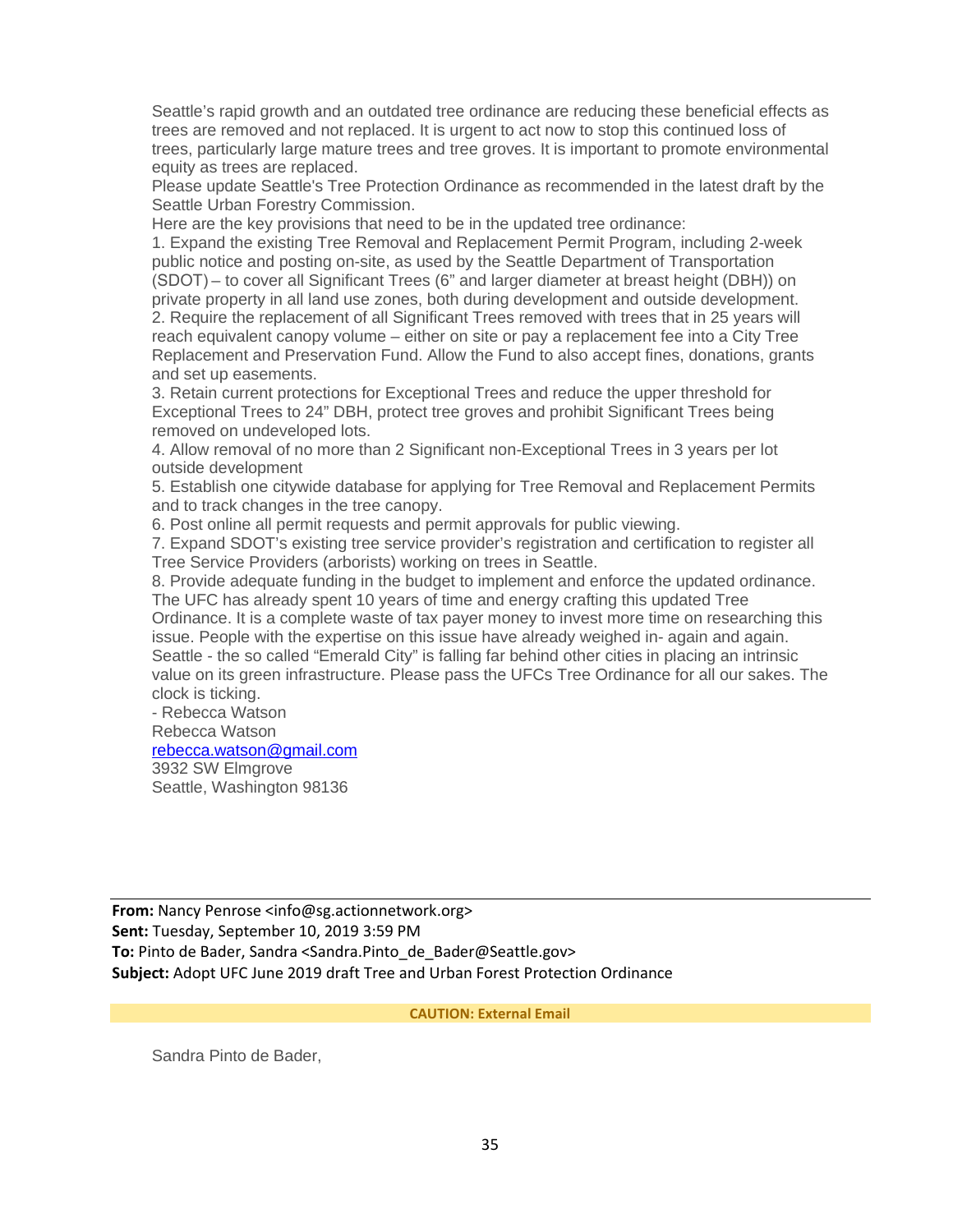Dear Mayor Durkan and Council Members:

I am a Seattle resident and I vote in every election. I am utterly dismayed to learn that you are considering opting for more studies rather than adopting the Urban Forestry Commission's carefully researched and thought out June 2019 draft Tree and Urban Forest Protection Ordinance. Seattle is losing tree canopy at a frightening rate and it is an equity issue as well as a climate crisis issue: wealthier neighborhoods are more likely to conserve trees, which provide invaluable mental and physical health contributions to quality of life in our urban environments.

You have the UFC roadmap for protecting trees in hand. Here are key provisions that must be in the updated tree ordinance:

1. Expand the existing Tree Removal and Replacement Permit Program, including 2-week public notice and posting on-site, as used by the Seattle Department of Transportation (SDOT) – to cover all Significant Trees (6" and larger diameter at breast height (DBH)) on private property in all land use zones, both during development and outside development. 2. Require the replacement of all Significant Trees removed with trees that in 25 years will reach equivalent canopy volume – either on site or pay a replacement fee into a City Tree Replacement and Preservation Fund. Allow the Fund to also accept fines, donations, grants and set up easements.

3. Retain current protections for Exceptional Trees and reduce the upper threshold for Exceptional Trees to 24" DBH, protect tree groves and prohibit Significant Trees being removed on undeveloped lots.

4. Allow removal of no more than 2 Significant non-Exceptional Trees in 3 years per lot outside development

5. Establish one citywide database for applying for Tree Removal and Replacement Permits and to track changes in the tree canopy.

6. Post online all permit requests and permit approvals for public viewing.

7. Expand SDOT's existing tree service provider's registration and certification to register all Tree Service Providers (arborists) working on trees in Seattle.

8. Provide adequate funding in the budget to implement and enforce the updated ordinance. Thank you. I expect you to adopt the UFC Updated Ordinance rather than letting more of Seattle's trees fall to the developers' saws while you undertake another study. Time for punting on this is past. Action is required NOW.

Nancy Penrose

# [mue.rose@gmail.com](mailto:mue.rose@gmail.com)

2402 E Olive Street Seattle, Washington 98122

**From:** Brendan McGarry <info@sg.actionnetwork.org> **Sent:** Tuesday, September 10, 2019 4:01 PM To: Pinto de Bader, Sandra <Sandra.Pinto de Bader@Seattle.gov> **Subject:** Please Strengthen Seattle's Tree Ordinance

**CAUTION: External Email**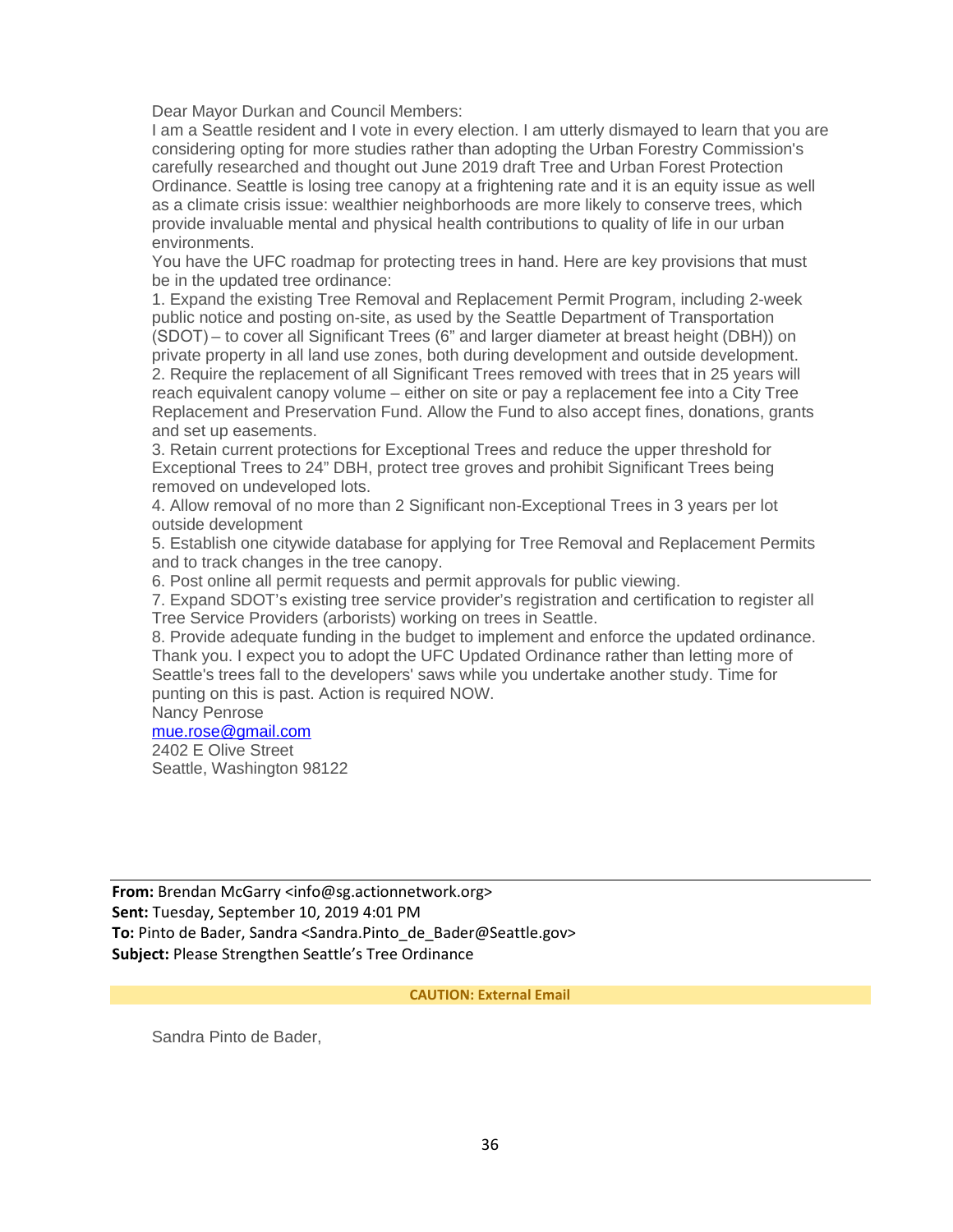Seattle's trees and urban forest are vital to keeping our city healthy and livable. Trees and the urban forest comprise a vital green infrastructure. Trees reduce air pollution, storm water runoff and climate impacts like heat island effects, while providing essential habitat for birds and other wildlife. They are important for the physical and mental health of our residents. Seattle's rapid growth and an outdated tree ordinance are reducing these beneficial effects as trees are removed and not replaced. It is urgent to act now to stop this continued loss of trees, particularly large mature trees and tree groves. It is important to promote environmental equity as trees are replaced.

Please update Seattle's Tree Protection Ordinance as recommended in the latest draft by the Seattle Urban Forestry Commission.

Here are the key provisions that need to be in the updated tree ordinance:

1. Expand the existing Tree Removal and Replacement Permit Program, including 2-week public notice and posting on-site, as used by the Seattle Department of Transportation (SDOT) – to cover all Significant Trees (6" and larger diameter at breast height (DBH)) on private property in all land use zones, both during development and outside development. 2. Require the replacement of all Significant Trees removed with trees that in 25 years will reach equivalent canopy volume – either on site or pay a replacement fee into a City Tree Replacement and Preservation Fund. Allow the Fund to also accept fines, donations, grants and set up easements.

3. Retain current protections for Exceptional Trees and reduce the upper threshold for Exceptional Trees to 24" DBH, protect tree groves and prohibit Significant Trees being removed on undeveloped lots.

4. Allow removal of no more than 2 Significant non-Exceptional Trees in 3 years per lot outside development

5. Establish one citywide database for applying for Tree Removal and Replacement Permits and to track changes in the tree canopy.

6. Post online all permit requests and permit approvals for public viewing.

7. Expand SDOT's existing tree service provider's registration and certification to register all Tree Service Providers (arborists) working on trees in Seattle.

8. Provide adequate funding in the budget to implement and enforce the updated ordinance. To further this message, I'd like to note that I am a former tree care provider who worked at a reputable company. I believe that clear, easy to follow, and enforced regulations are highly important. This will help diminish corner cutting and illegal removals. Seattle has a reputation of being green, and of addressing climate change. Let's actually live up to that by protecting the trees we have, and planting more. No amount of housing density should sacrifice green spaces, parks, and individual trees.

Brendan McGarry

[mcgbre04@gmail.com](mailto:mcgbre04@gmail.com)

315 N 50th St, Apartment 106 Seattle, Washington 98103

**From:** focus3456@gmail.com <info@sg.actionnetwork.org> **Sent:** Tuesday, September 10, 2019 4:02 PM **To:** Pinto de Bader, Sandra <Sandra.Pinto\_de\_Bader@Seattle.gov> **Subject:** Save Our Trees!

**CAUTION: External Email**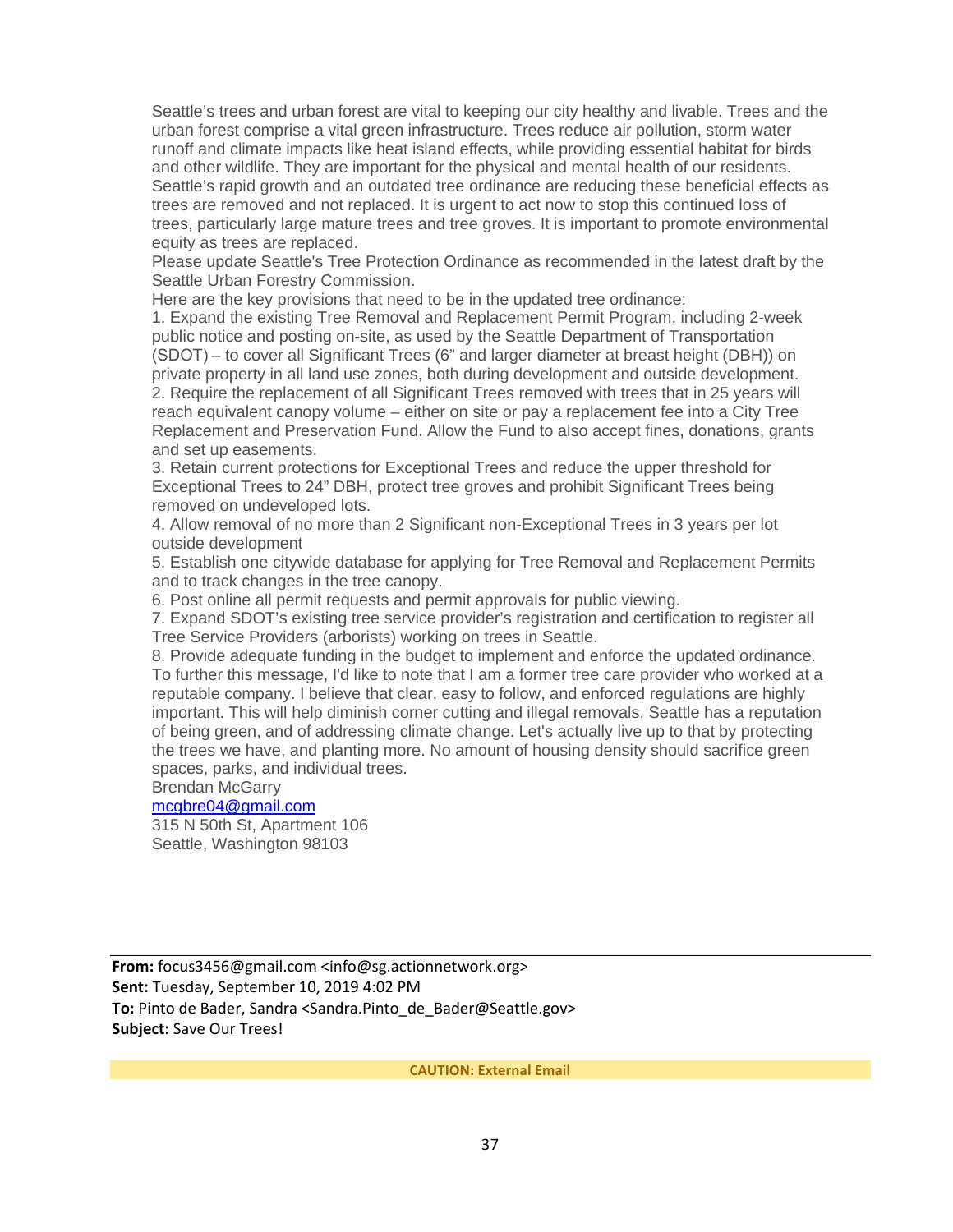Sandra Pinto de Bader,

Seattle's trees and urban forest are vital to keeping our city healthy and livable. Trees and the urban forest comprise a vital green infrastructure. Trees reduce air pollution, storm water runoff and climate impacts like heat island effects, while providing essential habitat for birds and other wildlife. They are important for the physical and mental health of our residents. Seattle's rapid growth and an outdated tree ordinance are reducing these beneficial effects as trees are removed and not replaced. It is urgent to act now to stop this continued loss of trees, particularly large mature trees and tree groves. It is important to promote environmental equity as trees are replaced.

Please update Seattle's Tree Protection Ordinance as recommended in the latest draft by the Seattle Urban Forestry Commission.

Here are the key provisions that need to be in the updated tree ordinance:

1. Expand the existing Tree Removal and Replacement Permit Program, including 2-week public notice and posting on-site, as used by the Seattle Department of Transportation (SDOT) – to cover all Significant Trees (6" and larger diameter at breast height (DBH)) on private property in all land use zones, both during development and outside development. 2. Require the replacement of all Significant trees removed with trees that in 25 years will reach equivalent canopy volume – either on site or pay a replacement fee into a City Tree Replacement and Preservation Fund. Allow the Fund to also accept fines, donations, grants and set up easements.

3. Retain current protections for Exceptional Trees and reduce the upper threshold for Exceptional Trees to 24" DBH, protect tree groves and prohibit Significant Trees being removed on undeveloped lots.

4. Allow removal of no more than 2 Significant non-Exceptional Trees in 3 years per lot outside development

5. Establish one citywide database for applying for Tree Removal and Replacement Permits and to track changes in the tree canopy.

6. Post online all permit requests and permit approvals for public viewing.

7. Expand SDOT's existing tree service provider's registration and certification to register all Tree Service Providers (arborists) working on trees in Seattle.

8. Provide adequate funding in the budget to implement and enforce the updated ordinance. [focus3456@gmail.com](mailto:focus3456@gmail.com)

3530 Cheasty Blvd S

Seattle, Washington 98144

**From:** Emily Riesser <info@sg.actionnetwork.org> **Sent:** Tuesday, September 10, 2019 4:07 PM To: Pinto de Bader, Sandra <Sandra.Pinto de Bader@Seattle.gov> **Subject:** Please Update Seattle's Tree Ordinance

#### **CAUTION: External Email**

Sandra Pinto de Bader,

Seattle's trees and urban forest are vital to keeping our city healthy and livable. Trees and the urban forest comprise a vital green infrastructure. Trees reduce air pollution, storm water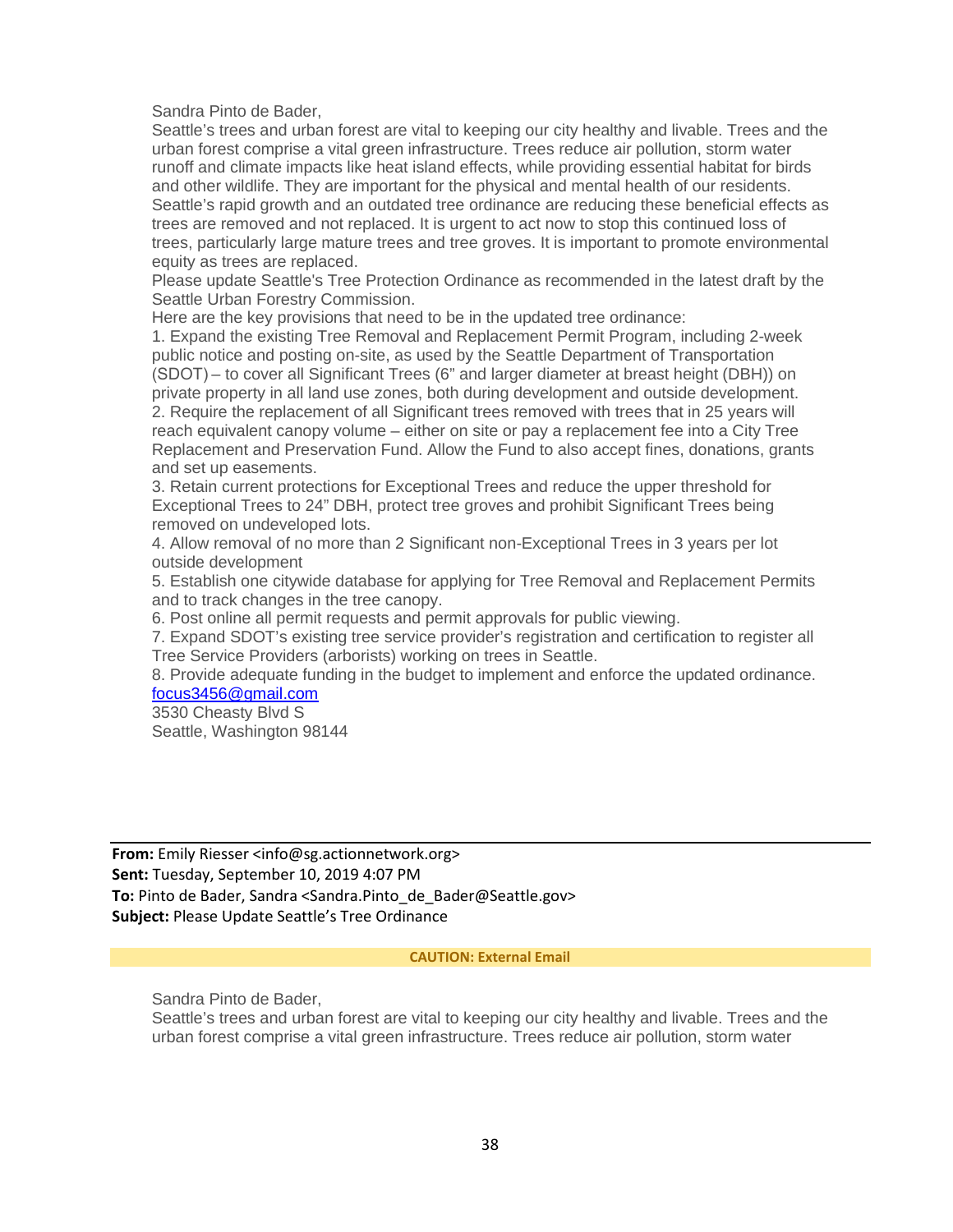runoff and climate impacts like heat island effects, while providing essential habitat for birds and other wildlife. They are important for the physical and mental health of our residents. Seattle's rapid growth and an outdated tree ordinance are reducing these beneficial effects as trees are removed and not replaced. It is urgent to act now to stop this continued loss of trees, particularly large mature trees and tree groves. It is important to promote environmental equity as trees are replaced.

Please update Seattle's Tree Protection Ordinance as recommended in the latest draft by the Seattle Urban Forestry Commission.

Here are the key provisions that need to be in the updated tree ordinance:

1. Expand the existing Tree Removal and Replacement Permit Program, including 2-week public notice and posting on-site, as used by the Seattle Department of Transportation (SDOT) – to cover all Significant Trees (6" and larger diameter at breast height (DBH)) on private property in all land use zones, both during development and outside development. 2. Require the replacement of all Significant Trees removed with trees that in 25 years will reach equivalent canopy volume – either on site or pay a replacement fee into a City Tree Replacement and Preservation Fund. Allow the Fund to also accept fines, donations, grants and set up easements.

3. Retain current protections for Exceptional Trees and reduce the upper threshold for Exceptional Trees to 24" DBH, protect tree groves and prohibit Significant Trees being removed on undeveloped lots.

4. Allow removal of no more than 2 Significant non-Exceptional Trees in 3 years per lot outside development

5. Establish one citywide database for applying for Tree Removal and Replacement Permits and to track changes in the tree canopy.

6. Post online all permit requests and permit approvals for public viewing.

7. Expand SDOT's existing tree service provider's registration and certification to register all Tree Service Providers (arborists) working on trees in Seattle.

8. Provide adequate funding in the budget to implement and enforce the updated ordinance. Emily Riesser

# [pearlstgang@msn.com](mailto:pearlstgang@msn.com)

1342 S Pearl St Seattle , Washington 98108

**From:** Linda Fornero <info@sg.actionnetwork.org>

**Sent:** Tuesday, September 10, 2019 4:11 PM

**To:** Pinto de Bader, Sandra <Sandra.Pinto de Bader@Seattle.gov>

**Subject:** With the population growth & out of control development going on in Seattle, more green space & trees are warranted. Humans don't do well in a concrete city. Trees do so much for our environment that they need to be protected. Clearly, they don't mean ...

### **CAUTION: External Email**

Sandra Pinto de Bader,

Seattle's trees and urban forest are vital to keeping our city healthy and livable. Trees and the urban forest comprise a vital green infrastructure. Trees reduce air pollution, storm water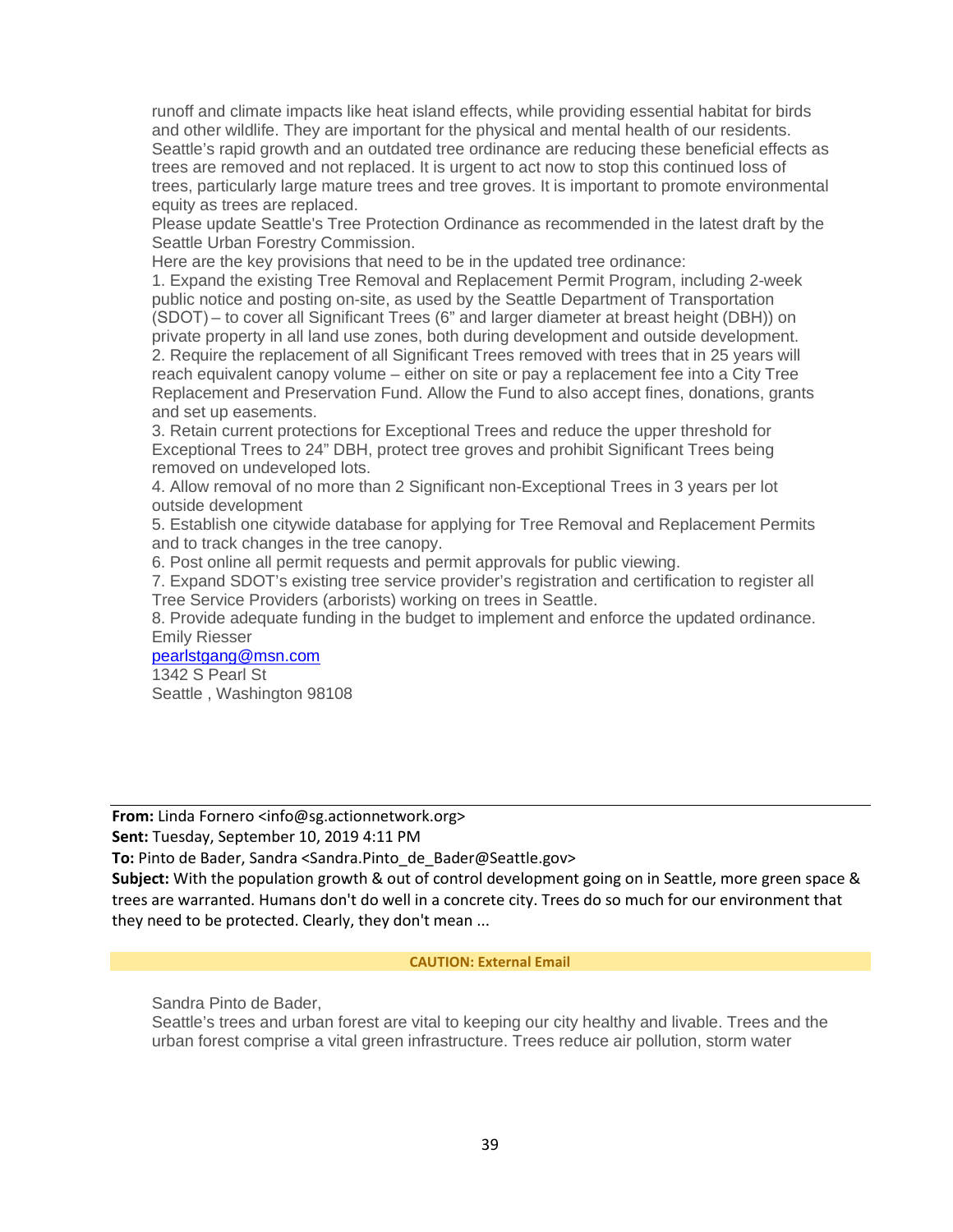runoff and climate impacts like heat island effects, while providing essential habitat for birds and other wildlife. They are important for the physical and mental health of our residents. Seattle's rapid growth and an outdated tree ordinance are reducing these beneficial effects as trees are removed and not replaced. It is urgent to act now to stop this continued loss of trees, particularly large mature trees and tree groves. It is important to promote environmental equity as trees are replaced.

Please update Seattle's Tree Protection Ordinance as recommended in the latest draft by the Seattle Urban Forestry Commission.

Here are the key provisions that need to be in the updated tree ordinance:

1. Expand the existing Tree Removal and Replacement Permit Program, including 2-week public notice and posting on-site, as used by the Seattle Department of Transportation (SDOT) – to cover all Significant Trees (6" and larger diameter at breast height (DBH)) on private property in all land use zones, both during development and outside development. 2. Require the replacement of all Significant trees removed with trees that in 25 years will reach equivalent canopy volume – either on site or pay a replacement fee into a City Tree Replacement and Preservation Fund. Allow the Fund to also accept fines, donations, grants and set up easements.

3. Retain current protections for Exceptional Trees and reduce the upper threshold for Exceptional Trees to 24" DBH, protect tree groves and prohibit Significant Trees being removed on undeveloped lots.

4. Allow removal of no more than 2 Significant non-Exceptional Trees in 3 years per lot outside development

5. Establish one citywide database for applying for Tree Removal and Replacement Permits and to track changes in the tree canopy.

6. Post online all permit requests and permit approvals for public viewing.

7. Expand SDOT's existing tree service provider's registration and certification to register all Tree Service Providers (arborists) working on trees in Seattle.

8. Provide adequate funding in the budget to implement and enforce the updated ordinance. Linda Fornero

### [lindafornero@mac.com](mailto:lindafornero@mac.com)

4857 38th Ave SW Seattle, Washington 98126

**From:** Marilyn Spotswood <info@sg.actionnetwork.org> **Sent:** Tuesday, September 10, 2019 4:12 PM To: Pinto de Bader, Sandra <Sandra.Pinto de Bader@Seattle.gov> **Subject:** Save Our Trees!

#### **CAUTION: External Email**

Sandra Pinto de Bader,

As the Board President of Friends of Ravenna-Cowen, a 501c3 whose mission is to "preserve and protect the heritage of the Ravenna-Cowen neighborhood as a shared community resource for all", I am writing to implore you to please update and enforce Seattle's Tree Ordinance. It is critical that we save our precious tree canopy. This too is a community resource for all!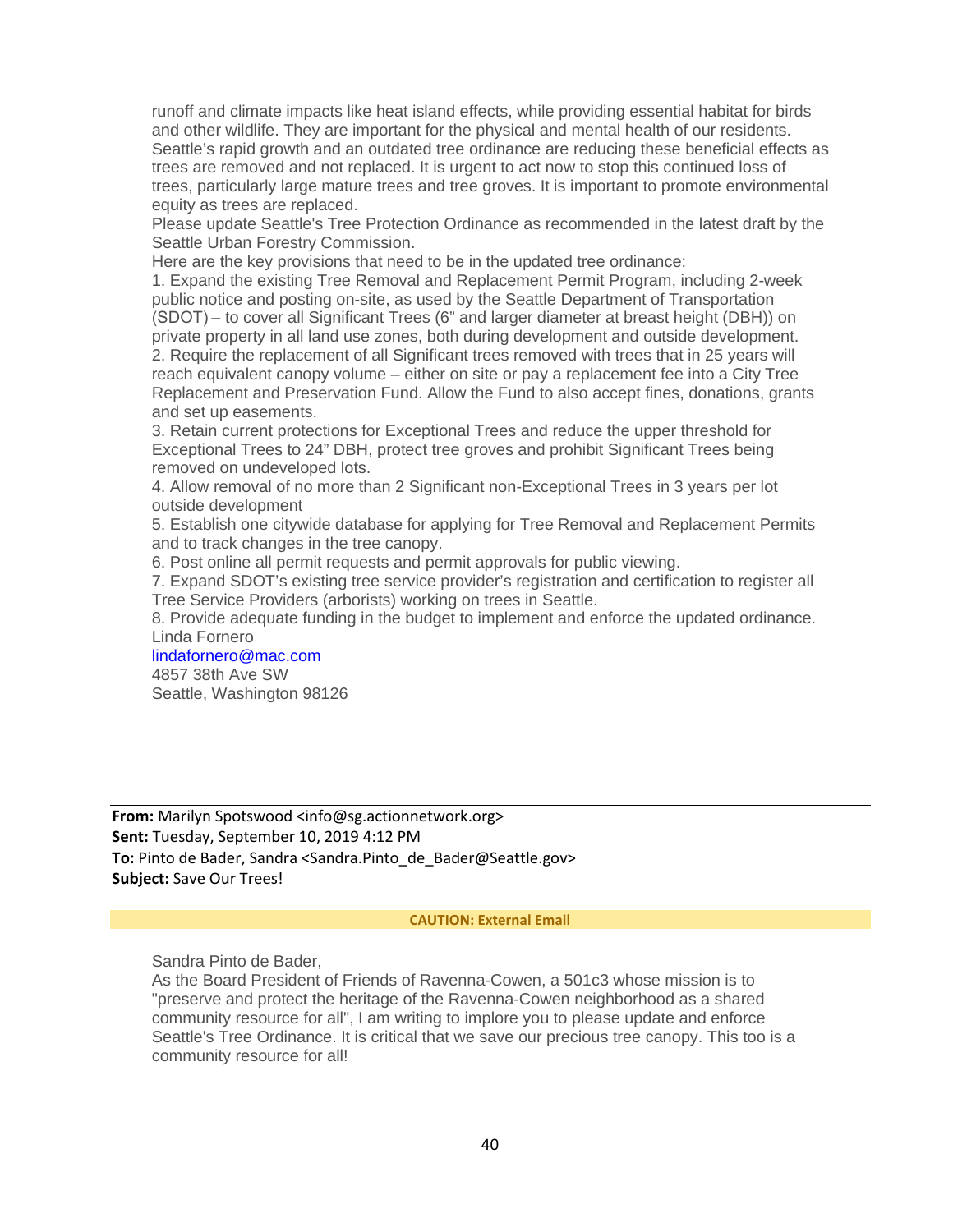Seattle's trees and urban forest are vital to keeping our city healthy and livable. Trees and the urban forest comprise a vital green infrastructure. Trees reduce air pollution, storm water runoff and climate impacts like heat island effects, while providing essential habitat for birds and other wildlife. They are important for the physical and mental health of our residents. Seattle's rapid growth and an outdated tree ordinance are reducing these beneficial effects as trees are removed and not replaced. It is urgent to act now to stop this continued loss of trees, particularly large mature trees and tree groves. It is important to promote environmental equity as trees are replaced.

Please update Seattle's Tree Protection Ordinance as recommended in the latest draft by the Seattle Urban Forestry Commission.

Here are the key provisions that need to be in the updated tree ordinance:

1. Expand the existing Tree Removal and Replacement Permit Program, including 2-week public notice and posting on-site, as used by the Seattle Department of Transportation (SDOT) – to cover all Significant Trees (6" and larger diameter at breast height (DBH)) on private property in all land use zones, both during development and outside development. 2. Require the replacement of all Significant trees removed with trees that in 25 years will reach equivalent canopy volume – either on site or pay a replacement fee into a City Tree Replacement and Preservation Fund. Allow the Fund to also accept fines, donations, grants and set up easements.

3. Retain current protections for Exceptional Trees and reduce the upper threshold for Exceptional Trees to 24" DBH, protect tree groves and prohibit Significant Trees being removed on undeveloped lots.

4. Allow removal of no more than 2 Significant non-Exceptional Trees in 3 years per lot outside development

5. Establish one citywide database for applying for Tree Removal and Replacement Permits and to track changes in the tree canopy.

6. Post online all permit requests and permit approvals for public viewing.

7. Expand SDOT's existing tree service provider's registration and certification to register all Tree Service Providers (arborists) working on trees in Seattle.

8. Provide adequate funding in the budget to implement and enforce the updated ordinance. Thank you,

Marilyn Spotswood President, Friends of Ravenna-Cowen Marilyn Spotswood [marilynspotswood@hotmail.com](mailto:marilynspotswood@hotmail.com) 1721 NE 63rd Street

Seattle, Washington 98115

**From:** Clark Casebolt <info@sg.actionnetwork.org> **Sent:** Tuesday, September 10, 2019 4:29 PM To: Pinto de Bader, Sandra <Sandra.Pinto de Bader@Seattle.gov> **Subject:** Save our Trees!

**CAUTION: External Email**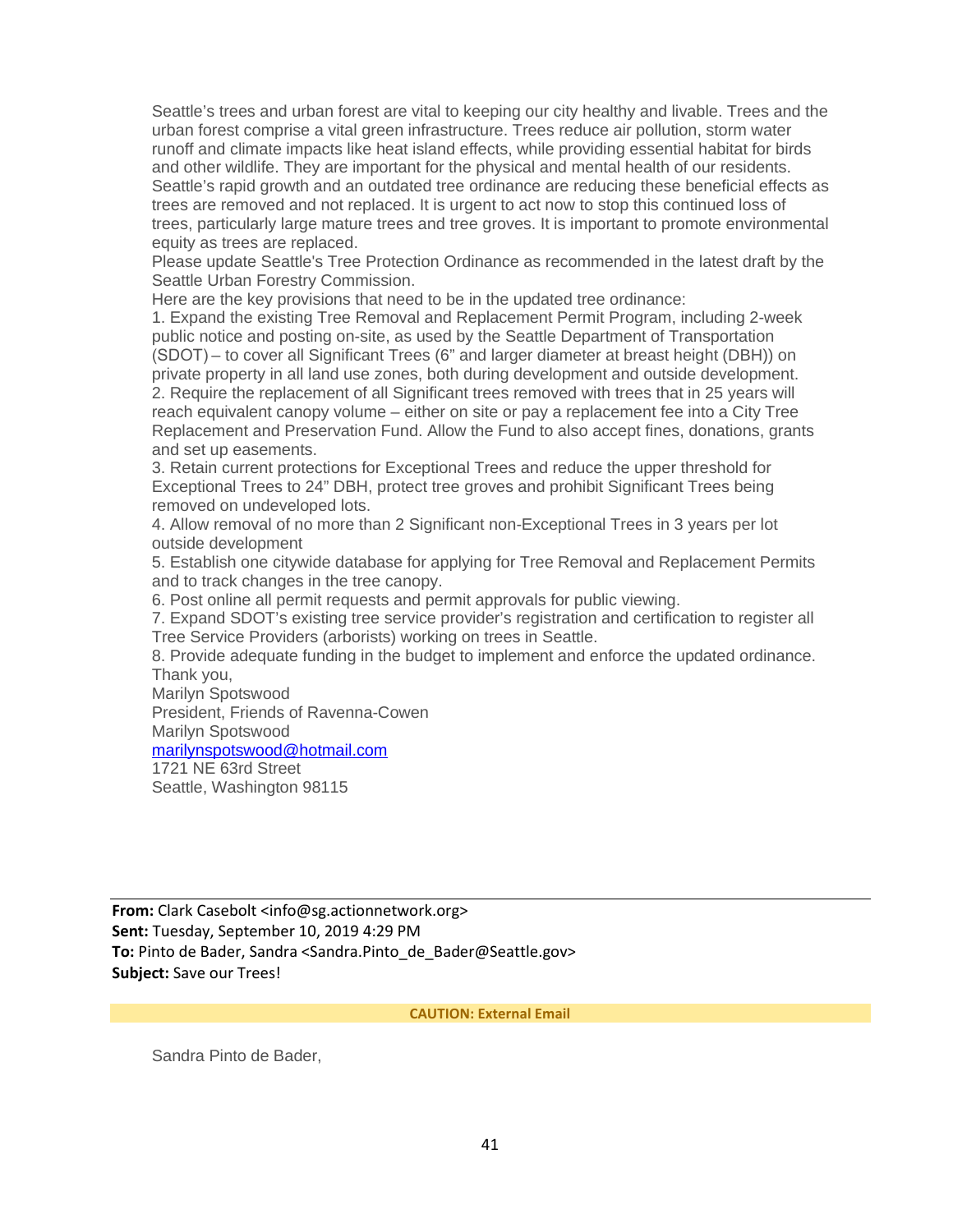Seattle's trees and urban forest are vital to keeping our city healthy and livable. Trees and the urban forest comprise a vital green infrastructure. Trees reduce air pollution, storm water runoff and climate impacts like heat island effects, while providing essential habitat for birds and other wildlife. They are important for the physical and mental health of our residents. Seattle's rapid growth and an outdated tree ordinance are reducing these beneficial effects as trees are removed and not replaced. It is urgent to act now to stop this continued loss of trees, particularly large mature trees and tree groves. It is important to promote environmental equity as trees are replaced.

Please update Seattle's Tree Protection Ordinance as recommended in the latest draft by the Seattle Urban Forestry Commission.

Here are the key provisions that need to be in the updated tree ordinance:

1. Expand the existing Tree Removal and Replacement Permit Program, including 2-week public notice and posting on-site, as used by the Seattle Department of Transportation (SDOT) – to cover all Significant Trees (6" and larger diameter at breast height (DBH)) on private property in all land use zones, both during development and outside development. 2. Require the replacement of all Significant trees removed with trees that in 25 years will reach equivalent canopy volume – either on site or pay a replacement fee into a City Tree Replacement and Preservation Fund. Allow the Fund to also accept fines, donations, grants and set up easements.

3. Retain current protections for Exceptional Trees and reduce the upper threshold for Exceptional Trees to 24" DBH, protect tree groves and prohibit Significant Trees being removed on undeveloped lots.

4. Allow removal of no more than 2 Significant non-Exceptional Trees in 3 years per lot outside development

5. Establish one citywide database for applying for Tree Removal and Replacement Permits and to track changes in the tree canopy.

6. Post online all permit requests and permit approvals for public viewing.

7. Expand SDOT's existing tree service provider's registration and certification to register all Tree Service Providers (arborists) working on trees in Seattle.

8. Provide adequate funding in the budget to implement and enforce the updated ordinance. Clark Casebolt

[casebolt.clark@gmail.com](mailto:casebolt.clark@gmail.com)

12003 23 Ave NE Seattle , Washington 98125

**From:** Joan Miller <info@sg.actionnetwork.org> **Sent:** Tuesday, September 10, 2019 5:18 PM To: Pinto de Bader, Sandra <Sandra.Pinto de Bader@Seattle.gov> **Subject:** Please Update Seattle's Tree Ordinance

#### **CAUTION: External Email**

Sandra Pinto de Bader,

There are so many reasons to value and preserve trees. Seattle's trees and urban forest are vital to keeping our city healthy and livable. Trees and the urban forest comprise a vital green infrastructure. Trees reduce air pollution, storm water runoff and climate impacts like heat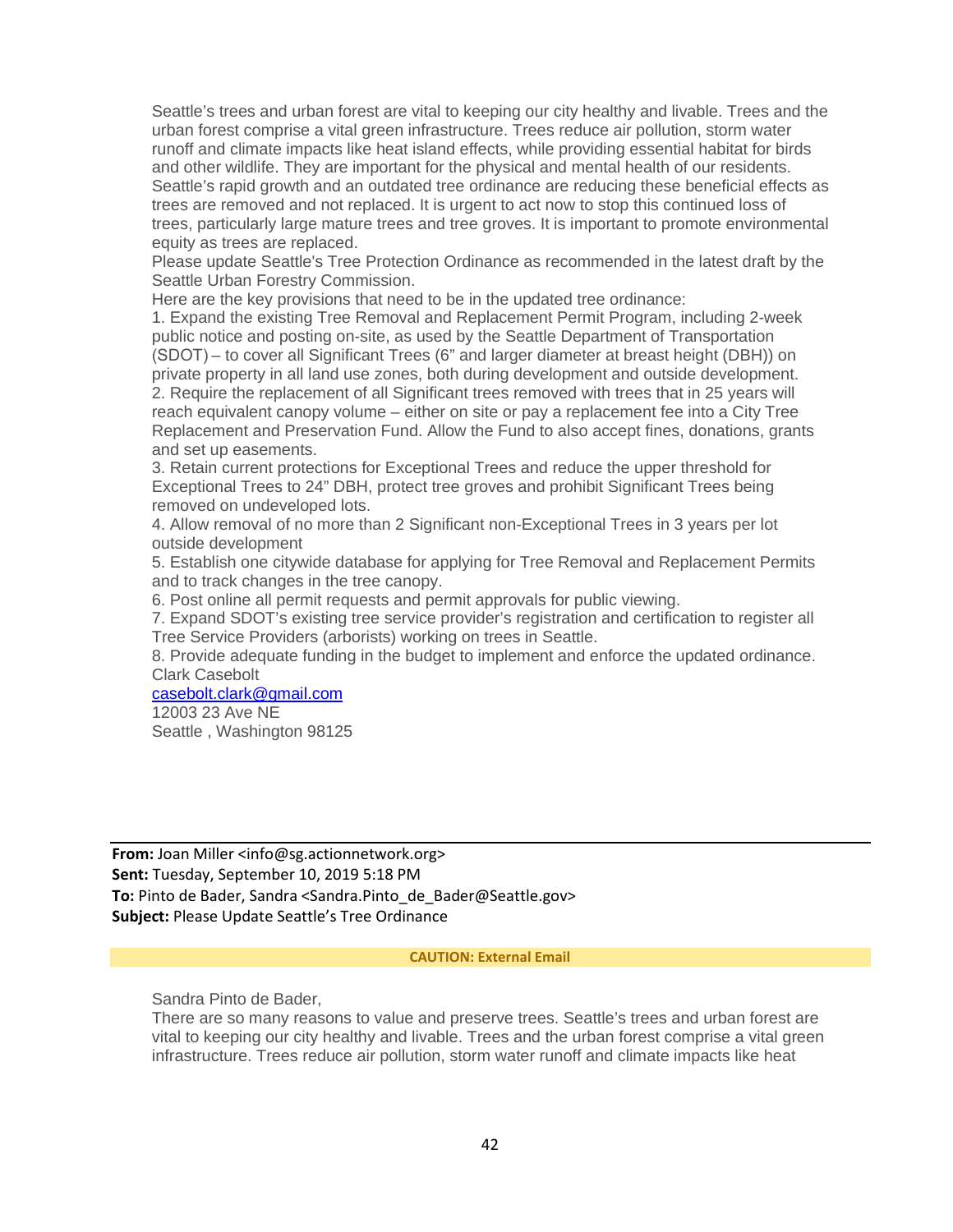island effects, while providing essential habitat for birds and other wildlife. They are important for the physical and mental health of our residents.

Seattle's rapid growth and an outdated tree ordinance are reducing these beneficial effects as trees are removed and not replaced. It is urgent to act now to stop this continued loss of trees, particularly large mature trees and tree groves. It is important to promote environmental equity as trees are replaced.

Please update Seattle's Tree Protection Ordinance as recommended in the latest draft by the Seattle Urban Forestry Commission.

Here are the key provisions that need to be in the updated tree ordinance:

1. Expand the existing Tree Removal and Replacement Permit Program, including 2-week public notice and posting on-site, as used by the Seattle Department of Transportation (SDOT) – to cover all Significant Trees (6" and larger diameter at breast height (DBH)) on private property in all land use zones, both during development and outside development. 2. Require the replacement of all Significant Trees removed with trees that in 25 years will reach equivalent canopy volume – either on site or pay a replacement fee into a City Tree Replacement and Preservation Fund. Allow the Fund to also accept fines, donations, grants and set up easements.

3. Retain current protections for Exceptional Trees and reduce the upper threshold for Exceptional Trees to 24" DBH, protect tree groves and prohibit Significant Trees being removed on undeveloped lots.

4. Allow removal of no more than 2 Significant non-Exceptional Trees in 3 years per lot outside development

5. Establish one citywide database for applying for Tree Removal and Replacement Permits and to track changes in the tree canopy.

6. Post online all permit requests and permit approvals for public viewing.

7. Expand SDOT's existing tree service provider's registration and certification to register all Tree Service Providers (arborists) working on trees in Seattle.

8. Provide adequate funding in the budget to implement and enforce the updated ordinance. Joan Miller

#### [jemskink@gmail.com](mailto:jemskink@gmail.com) 5402 34TH AVE SW

SEATTLE, Washington 98126

**From:** Judy Bendich <jebendich@comcast.net>

**Sent:** Monday, September 09, 2019 5:23 PM

To: Pinto de Bader, Sandra <Sandra.Pinto de Bader@Seattle.gov>

**Cc:** 'Steve Zemke' <stevezemke@msn.com>

**Subject:** FW: Planning, Land Use, and Zoning Committee Agenda – 9/9/19 Proposed legislation to limit SEPA review

### **CAUTION: External Email**

Dear Ms. Pinto de Bader,

Mr. Steve Zemke suggested I forward my letter to the PLUZ Committee to the Urban Forestry Commission for you to forward to the commissioners as a comment re the proposed tree ordinance, which I and my community wholly endorse.

Sincerely,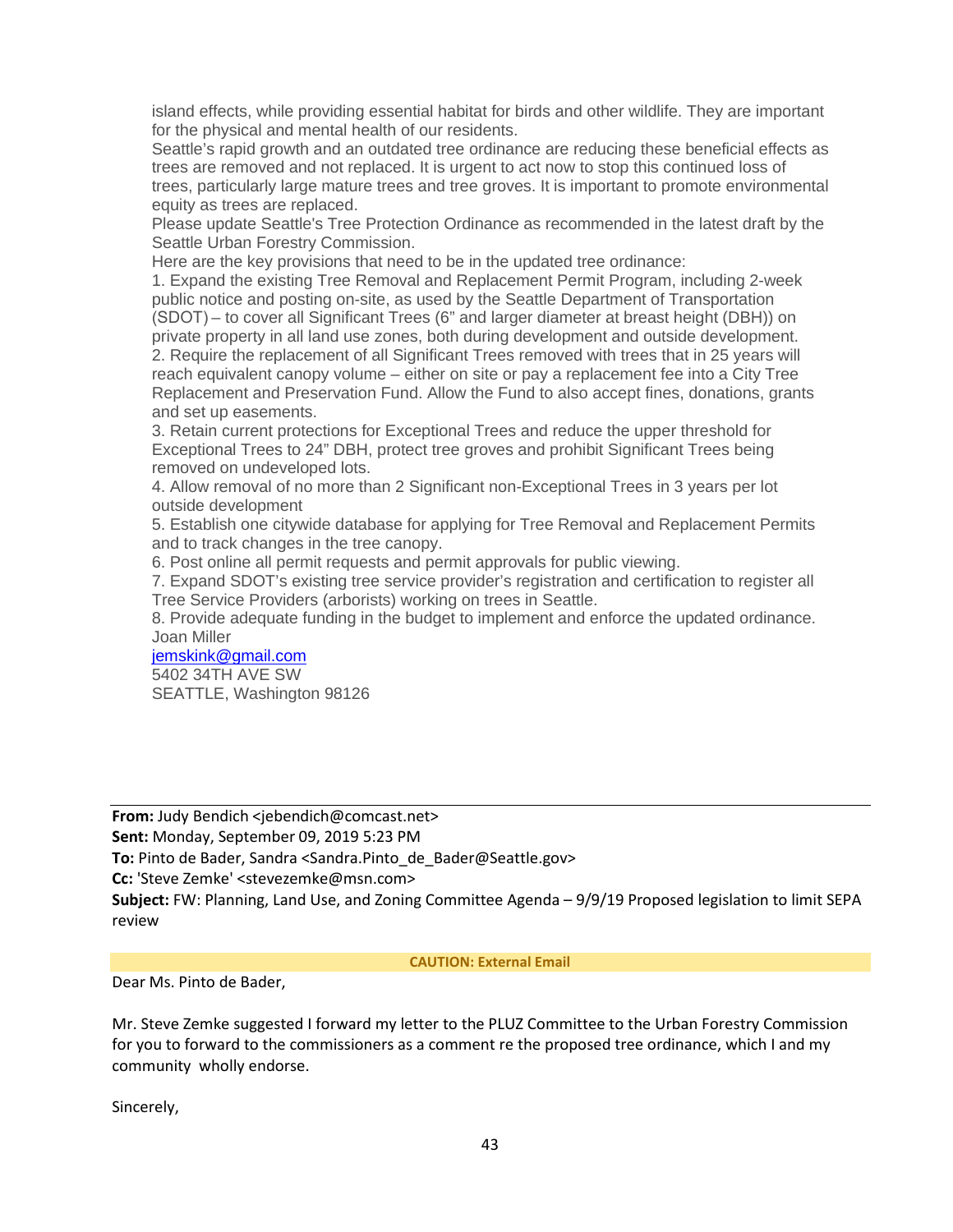Judith E. Bendich 1754 NE 62nd Street Seattle, WA 98115 (206) 525-5914

Dear Chairperson Pacheco and Councilmembers Herbold, O'Brien and Gonzalez:

I cannot attend tomorrow's committee meeting. I write to express concerns with proposed legislation CB 119600, which would dramatically reduce SEPA review (and even allow developers to build pending an appeal of the hearing examiner decision) except where "significant levels of adverse environmental impacts are likely."

I find it disheartening, if not hypocritical, that a city that touts its concerns about the environment is now trying to broadly curtail protection for the environment. On the one hand we have Councilmember O'Brien stating natural gas use should be curtailed (even though he uses it in his home and possibly his rental units) and at the same time he is pushing for this anti-SEPA review legislation. Both Councilmembers Pacheco and O'Brien are lame ducks. There is plenty of time before the state's deadline to decide whether or not to incorporate state legislation. There is plenty of time to allow the incoming Council to make that decision. This push to overturn SEPA protections we now have is unseemly, a rush to judgment by councilmembers who leave office in a few months. The proposed legislation is also wrong-headed. We should be proud that unlike most parts of the country we have an environmental process in place that recognizes environmental review is among our highest priorities.

And that review has been critically important. We are seeing greater and greater decimation of our trees, the greatest natural asset we have against carbon and an amazing control for many kinds of pollution and environmental harm. Quite a few appeals to the hearing examiner have involved destruction of groves of trees and exceptional trees, as well as increased run-off and steep slope degradation due to tree removal. These appeals concern smaller projects and would not meet the threshold for "significant adverse environmental impacts."

The proposed legislation would leave broad authority to DCI, which over the years and currently has not enforced the minimal protections we now have for exceptional trees, steep slopes, and has ignored significant lack of infrastructure concerns, in some instances resulting in increased massive sewage overflows into Lake Washington, such as from Madison Valley, and other sewage overflows into Puget Sound.

The staff memo relies on current state legislation, but that legislation does not require the City to eliminate the SEPA protections it currently has. The staff memo in August (which is no longer available online) provided data that show that in fact the number of appeals has been minimal. There have been thousands and thousands of permits and developments over the last five years, and the number of appeals has been *de minimis*. And in at least 25% of appeals, the hearing examiner ruled in favor of the appellant and against the developer and the City. That is an extremely high error rate and actually supports why there must be continuing environmental review. The staff memo provided no information on the number of appeals that were settled prior to hearing where as the result of the appeal the developer revised the project due to the appeal.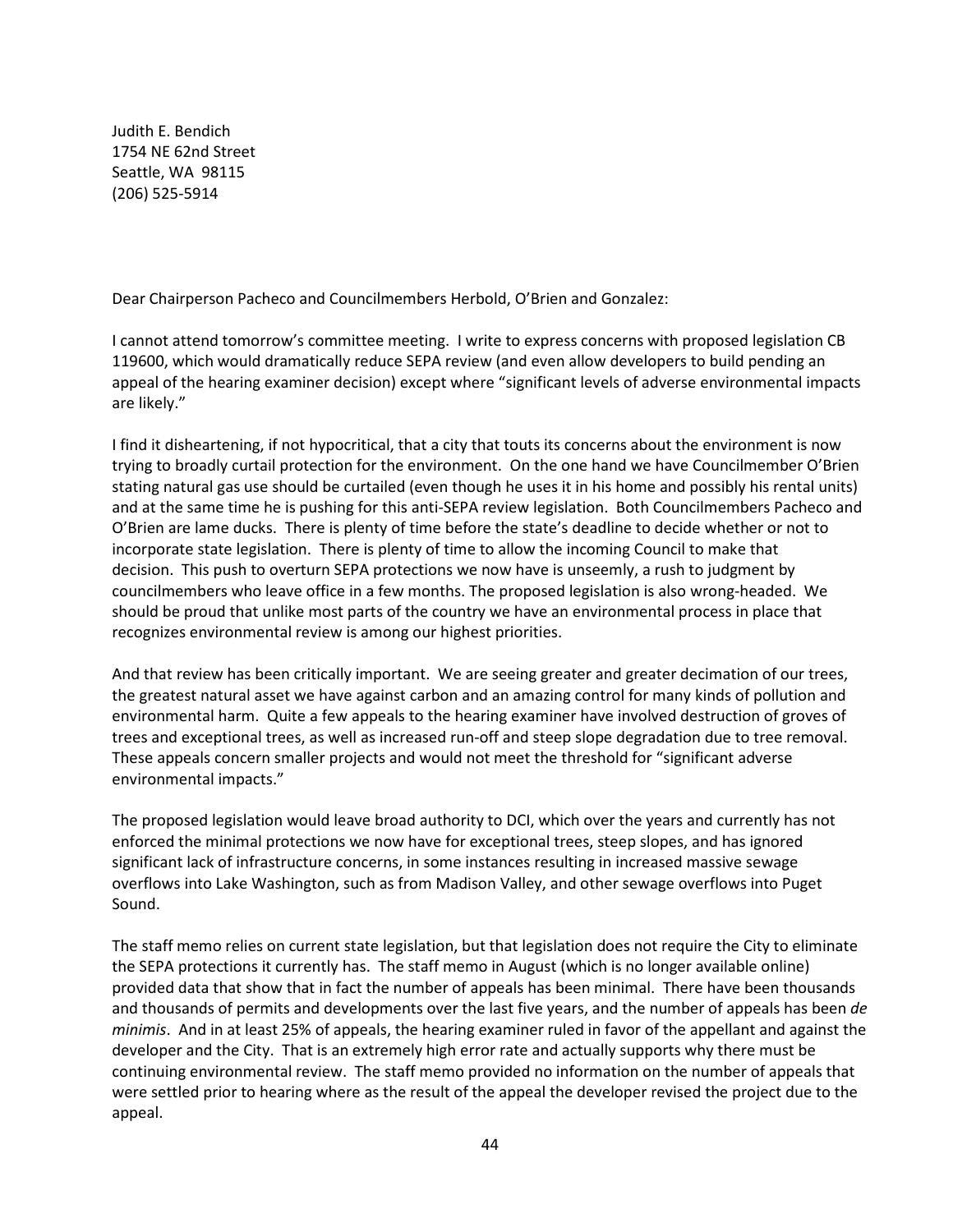Because of its track record, DCI should not be allowed to have any authority to set any thresholds or determinations as to what is likely to be a significant level of adverse environmental impacts, and the Council needs to adopt stronger tree protection legislation with stringent enforceable penalties before even considering any legislation that would weaken SEPA protections. And until you fund DCI and require real inspectors dedicated to protecting trees and enforcing other environmental protections, and until you enact real penalties against developers who flout with impunity even the inadequate laws we have, we will continue to use greater and greater losses to our environment, only without any remedy to rectify DCI's inaction.

A major concern I have with the premises set out in the preface to the proposed legislation is that it bars SEPA review for "infill" in UVs except where "significant levels of adverse environmental impacts are likely." What it fails to consider is the cumulative impact of these "infills" which are near environmentally critical areas or which will overwhelm our current infrastructure. Ravenna/Cowen Park is one example, but I assume that there are many others throughout the city. Ravenna-Cowen was exempted from upzoning because it became a National Historic District, but had that not occurred, at the hearing before the hearing examiner, Friends of Ravenna-Cowen presented evidence that the cumulative impact of turning a SF neighborhood that abuts the park to RSL (and higher) would have had significant negative adverse environmental impacts on the park. (The attached letter above describes these in greater detail. The hearing examiner never made a ruling on that evidence.) A Ph.D. biologist from the UW (Prof. Kern Ewing) testified about the adverse environmental impacts to the impacts to the park, and an ornithology/wildlife/tree expert discussed that the intensified development would impact flyover migration of birds and dramatically decrease tree and large shrub cover.

Additionally, the UW expert, who is also a civil engineer, testified that developing all that "infill" without the required sewer infrastructure is a disaster, particularly with the CSO sewer systems we have throughout Seattle's older neighborhoods. Seattle's combined wastewater/sewage 8" pipes (from the early 1900's) cannot handle the capacity from upzoning. West Seattle even has wooden sewers. Seattle is already under a consent decree with the federal government. Seattle's sewer system in the Madison Valley cannot handle the overflows now and has repeatedly put sewage into Lake Washington. We had another breakdown this summer contaminating Puget Sound. We have had one sewer overflow problem after the next, contaminating our water systems, and unless that is addressed first, it is inevitable we will continue to have even more as infill increases due to more impervious surfaces and fewer trees, large shrubs and other ground cover. No one in the city has taken the cumulative impacts of upzoning on sewer infrastructure seriously, and *there has been no analysis of these cumulative impacts*. Removing SEPA review while not first addressing the city's massive infrastructure problems and the cumulative impacts of development is grossly irresponsible.

Additionally, *the city has never analyzed the cumulative impact of development on potential historic resources*, which are an element of the environment under SEPA. Despite the staff's memo regarding "protections" for historic resources, these apply only to city-landmarked properties or properties protected by section 106 of the national act on historic reservation. Since 2000, Seattle has not inventoried 17 of its 28 urban villages to determine what historic resources, cultural resources, and archaeological artifacts exist. The only remedy has been SEPA review of projects or programmatic projects, which this legislation would curtail or eliminate.

By this proposed legislation, we will continue to lose out trees, our history, and our reputation that we are a city that cherishes the environment. I urge you to take these concerns seriously because these are extremely serious problems that need to be addressed before you consider eliminating current SEPA review.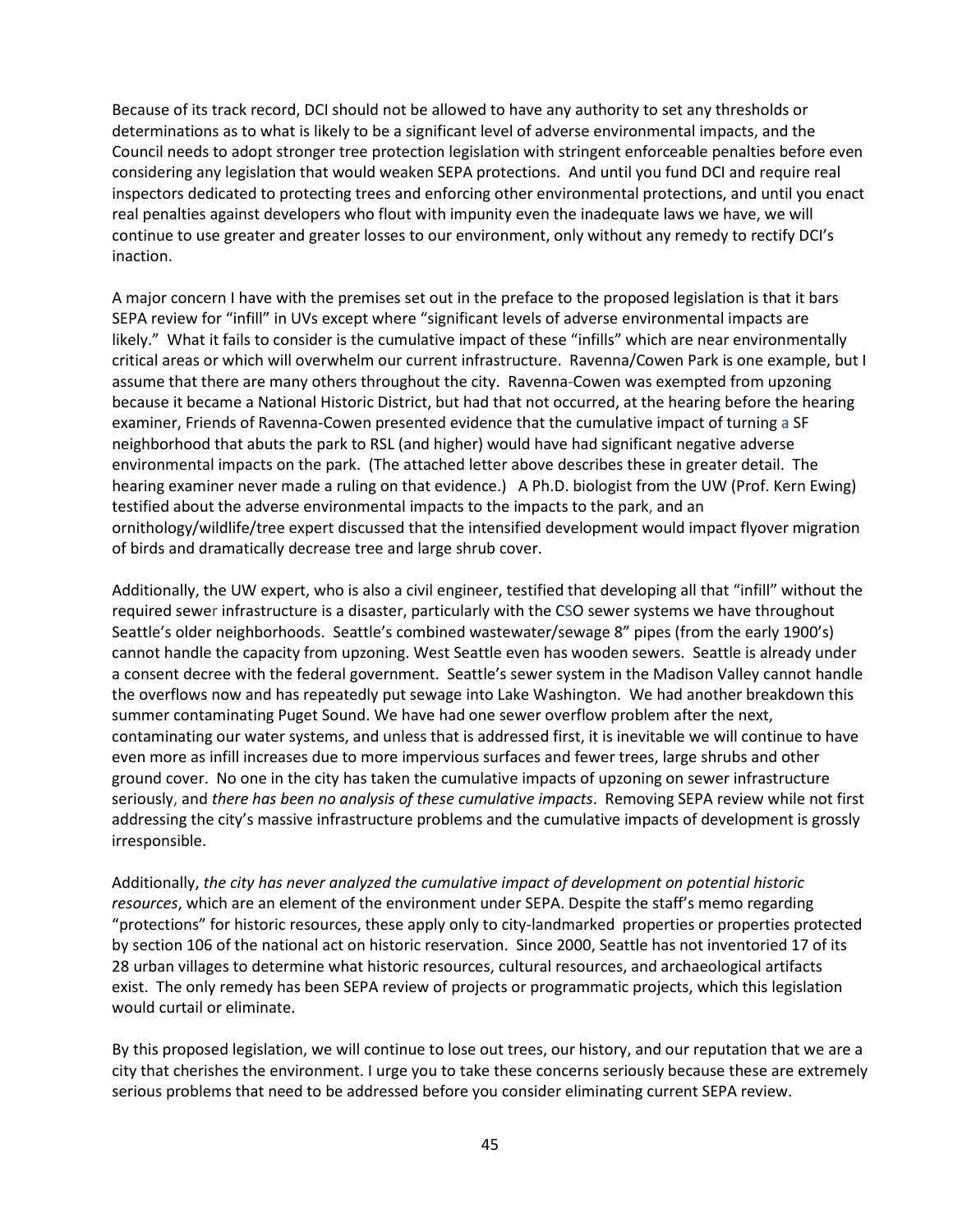Sincerely yours,

Judith E. Bendich

1754 NE 62nd Street Seattle, WA 98115 (206) 525-5914

**From:** Judy Bendich <jebendich@comcast.net> **Sent:** Tuesday, September 10, 2019 1:42 PM **To:** Bagshaw, Sally <Sally.Bagshaw@seattle.gov>; Durkan, Jenny <Jenny.Durkan@seattle.gov> **Cc:** LEG\_CouncilMembers <council@seattle.gov>; Pennucci, Aly <Aly.Pennucci@seattle.gov> **Subject:** Finance and Neigborhoods Committee Meeting Sept. 11 2-4 pm

### **CAUTION: External Email**

Dear Chairperson Bagshaw, Councilmembers, and Mayor Durkan:

I disfavor another resolution that goes nowhere. It has been 10 years of resolutions and doing nothing about Seattle's inadequate tree ordinance and in those 10 years Seattle is losing greater numbers of trees at a faster rate. And there has been little enforcement by SDCI of the few protections that exist. It is time to adopt an ordinance. I support the Seattle Urban Forestry Commission's proposed legislation to:

- **Expand the existing tree removal and replacement permit program, including 2-week public notice and posting**, as used by the Seattle Department of transportation (SDOT) – to cover all trees 6" DBH and larger on private property in all land use zones, both during development and outside development.
- **Require the replacement of all trees removed that are 6" DBH and larger with trees that in 25 years will reach equivalent canopy volume** – either on site or pay an in-lieu fee into a City Tree Replacement and Preservation Fund. Allow the Fund to also accept fines, donations, grants and set up easements.
- **Retain current protections for Exceptional Trees** and reduce the upper threshold for exceptional trees to 24" DBH, protect tree groves and prohibit trees over 6"DBH being removed on undeveloped lots.
- **Allow removal of no more than 2 significant non-exceptional trees** in 3 years per lot outside development
- Establish one citywide **database** for applying for tree removal and replacement permits and to track changes in the tree canopy. **Post online all permit requests and permit approvals** for public viewing.
- Expand SDOT's existing tree service provider's registration and certification to **register all tree service providers** working on trees in Seattle.

• **Provide adequate funding** in the budget to implement and enforce the updated ordinance. Trees are the best natural protection that exists to ameliorate pollution, to "eat" carbon, to retain water and prevent run-off into our woefully inadequate sewers system as well as providing health benefits to humans, and habitat for wildlife. Seattle has been decimating its trees at a faster and faster rate. Our local NPR station had a series of articles on tree loss and trees' benefits. Let's get this done! The foot-dragging by the Council and Mayor has to stop. Please enact the proposed legislation now, not just resolution after resolution.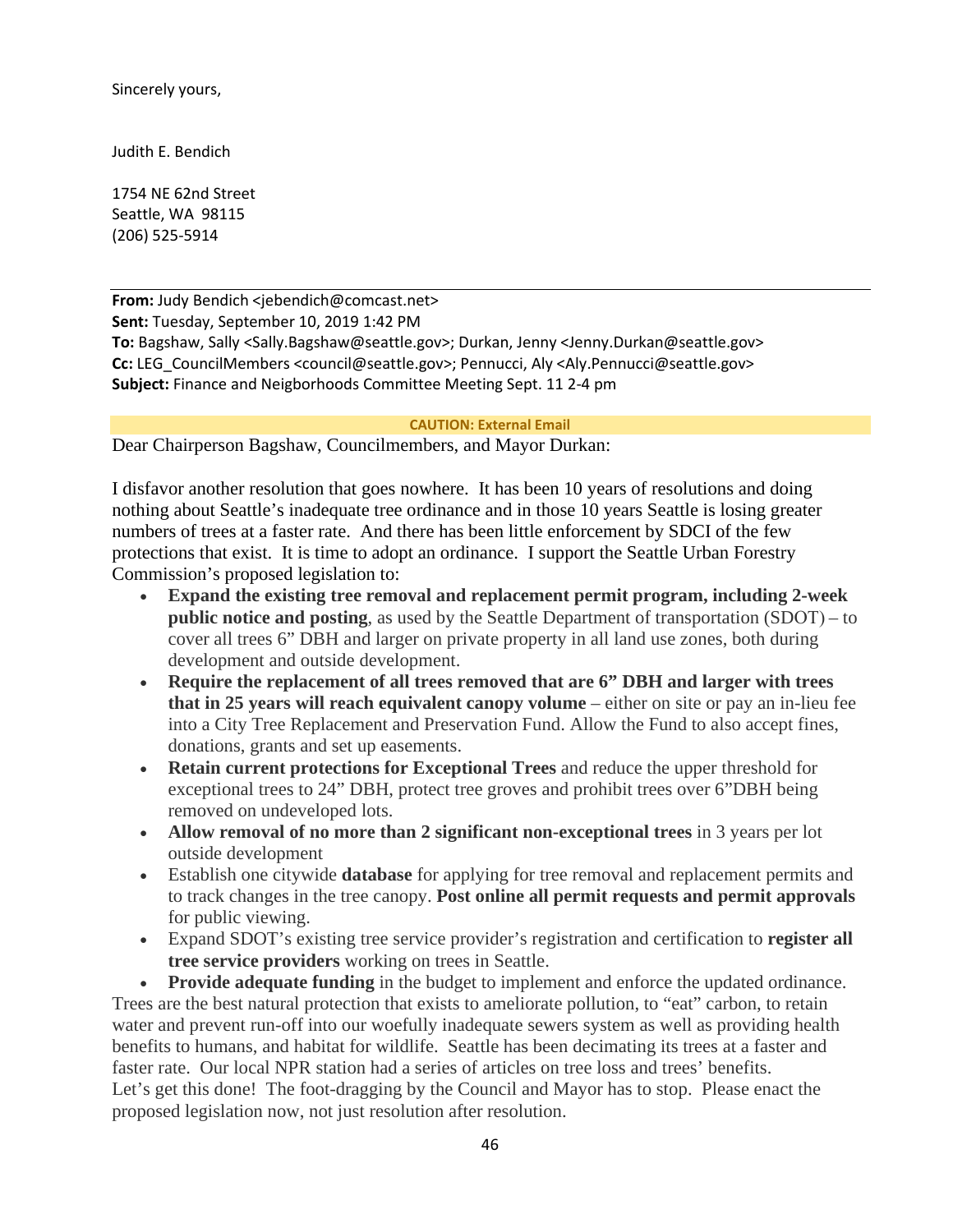Sincerely yours, Judith E. Bendich 1754 NE 62nd Street Seattle, WA 98115 (206) 525-5914

**From:** Susan Ward <info@sg.actionnetwork.org> **Sent:** Tuesday, September 10, 2019 5:35 PM To: Pinto de Bader, Sandra <Sandra.Pinto de Bader@Seattle.gov> **Subject:** Save Our Trees!

#### **CAUTION: External Email**

Sandra Pinto de Bader,

To Mayor Durkan and the Council:

The time to act to preserve Seattle's tree canopy is now. The Urban Forestry Commission has worked with the City for years, and has presented a detailed plan to update our inadequate Tree Code. We do not need more studies and more delays. Development has been put on a fast track, and the same must be done with preserving trees and green, open spaces. If not, we will lose one of the most valuable and appealing features of Seattle: its trees.

I urge you to adopt the recommendations/revisions of the UFC. Stronger protections of trees on private property is the only way we can reach our goal of at least 30% tree canopy, as most of our trees are there-one City estimate was 72%.

In particular, we must strengthen enforcement, as even the current Tree Code has not been adequately enforced. More staff is required, and better notification of the public about proposed removals, with a longer warning period.

As summers get hotter and the air more polluted with growing population, would it be sane not to prioritize protection of our greatest defense?

The UFC's revisions to the Code should be adopted as quickly as possible. SDIC should not be leading the job of revising the Code, but should work equally with the Office of Sustainability and Environment and the Urban Forestry Commission.

Additionally, the ruling on the exceptional tree at 2813 4th Av W in West Seattle should be reversed.

Thank you, Susan Ward Seattle resident and Chair, ReVisioning Northgate Susan Ward

# [barrettmw@msn.com](mailto:barrettmw@msn.com)

10330 Wallingford N Seattle, Washington 98133

**From:** shelly leonarf <info@sg.actionnetwork.org> **Sent:** Tuesday, September 10, 2019 6:02 PM **To:** Pinto de Bader, Sandra <Sandra.Pinto de Bader@Seattle.gov> **Subject:** Please Strengthen Seattle's Tree Ordinance

**CAUTION: External Email**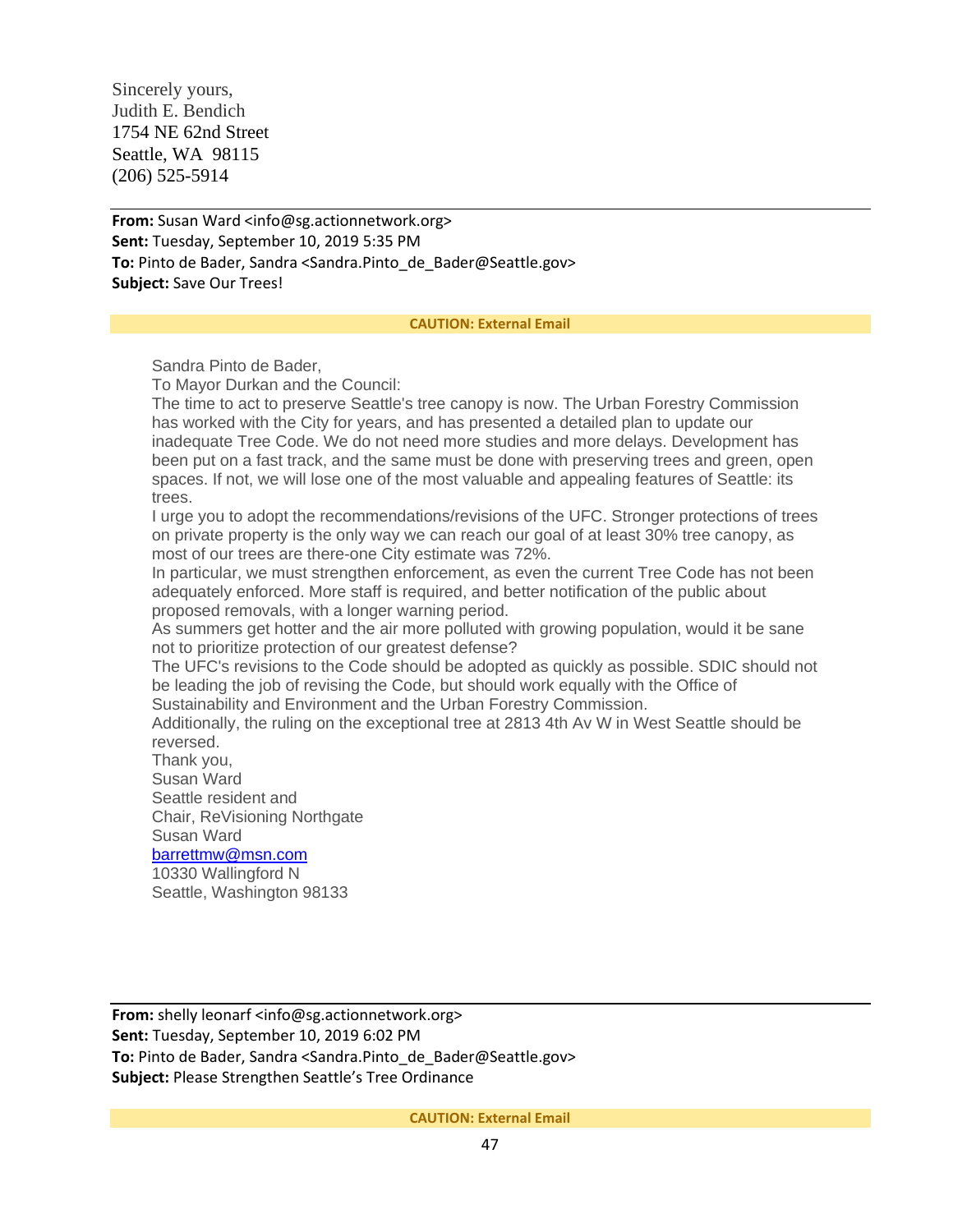Sandra Pinto de Bader,

Please quit "studying" ( read: shelve it until politically usable for reelection) the need FOR a tree ordinance that is truly protective of trees, and start protecting trees.

Seattle's trees and urban forest are vital to keeping our city healthy and livable. Trees and the urban forest comprise a vital green infrastructure. Trees reduce air pollution, storm water runoff and climate impacts like heat island effects, while providing essential habitat for birds and other wildlife. They are important for the physical and mental health of our residents. Seattle's rapid growth and an outdated tree ordinance are reducing these beneficial effects as trees are removed and not replaced. It is urgent to act now to stop this continued loss of trees, particularly large mature trees and tree groves. It is important to promote environmental equity as trees are replaced.

Please update Seattle's Tree Protection Ordinance.

In other words :. Quit studying how trees are removed. By the time the council and mayor are done "studying" there won't be any trees to study.

I suggest the following be included in a real tree ordinance:

1. Expand the existing Tree Removal and Replacement Permit Program, including 2-week public notice and posting on-site, as used by the Seattle Department of Transportation (SDOT) – to cover all Significant Trees (4" and larger diameter at breast height (DBH)) on private property in all land use zones, both during development and outside development. 2. Require the replacement of all Significant Trees removed with trees that in 25 years will reach equivalent canopy volume – either on site or pay a replacement fee into a City Tree Replacement and Preservation Fund. Allow the Fund to also accept fines, donations, grants and set up easements.

3. Retain current protections for Exceptional Trees and reduce the upper threshold for Exceptional Trees to 24" DBH, protect tree groves and prohibit Significant Trees being removed on undeveloped lots.

5. Establish one citywide database for applying for Tree Removal and Replacement Permits and to track changes in the tree canopy.

6. Post online all permit requests and permit approvals for public viewing.

7. Expand SDOT's existing tree service provider's registration and certification to register all Tree Service Providers (arborists) working on trees in Seattle.

8. Provide adequate funding in the budget to implement and enforce the updated ordinance. shelly leonarf

# [savethetrees@live.com](mailto:savethetrees@live.com)

13502 Ashworth Ave n Seattle, Washington 98133

**From:** Alicia Keefe <info@sg.actionnetwork.org> **Sent:** Tuesday, September 10, 2019 6:58 PM To: Pinto de Bader, Sandra <Sandra.Pinto de Bader@Seattle.gov> **Subject:** Save Our Trees!

**CAUTION: External Email**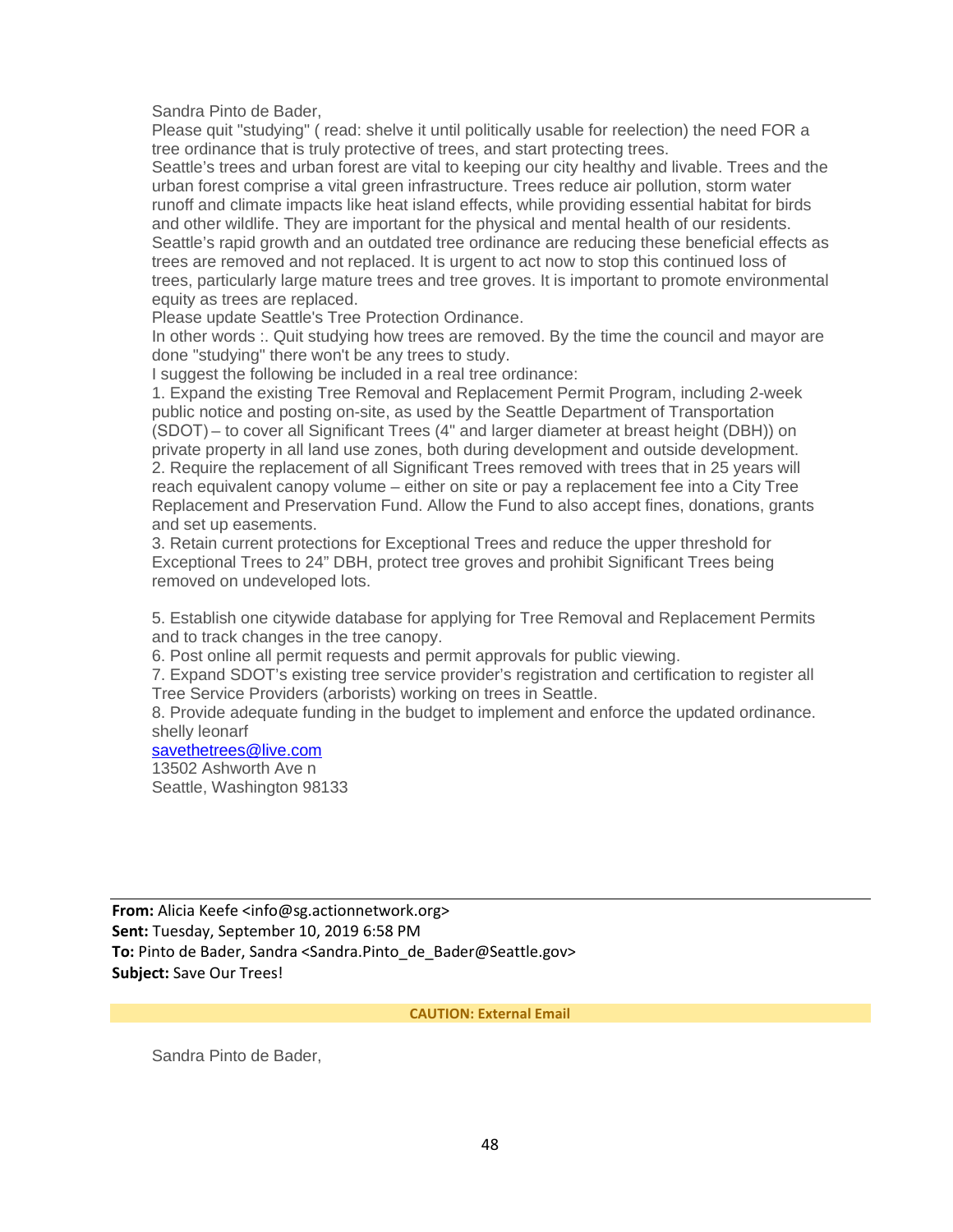Seattle's trees and urban forest are vital to keeping our city healthy and livable. Trees and the urban forest comprise a vital green infrastructure. Trees reduce air pollution, storm water runoff and climate impacts like heat island effects, while providing essential habitat for birds and other wildlife. They are important for the physical and mental health of our residents. Seattle's rapid growth and an outdated tree ordinance are reducing these beneficial effects as trees are removed and not replaced. It is urgent to act now to stop this continued loss of trees, particularly large mature trees and tree groves. It is important to promote environmental equity as trees are replaced.

Please update Seattle's Tree Protection Ordinance as recommended in the latest draft by the Seattle Urban Forestry Commission.

Here are the key provisions that need to be in the updated tree ordinance:

1. Expand the existing Tree Removal and Replacement Permit Program, including 2-week public notice and posting on-site, as used by the Seattle Department of Transportation (SDOT) – to cover all Significant Trees (6" and larger diameter at breast height (DBH)) on private property in all land use zones, both during development and outside development. 2. Require the replacement of all Significant trees removed with trees that in 25 years will reach equivalent canopy volume – either on site or pay a replacement fee into a City Tree Replacement and Preservation Fund. Allow the Fund to also accept fines, donations, grants and set up easements.

3. Retain current protections for Exceptional Trees and reduce the upper threshold for Exceptional Trees to 24" DBH, protect tree groves and prohibit Significant Trees being removed on undeveloped lots.

4. Allow removal of no more than 2 Significant non-Exceptional Trees in 3 years per lot outside development

5. Establish one citywide database for applying for Tree Removal and Replacement Permits and to track changes in the tree canopy.

6. Post online all permit requests and permit approvals for public viewing.

7. Expand SDOT's existing tree service provider's registration and certification to register all Tree Service Providers (arborists) working on trees in Seattle.

8. Provide adequate funding in the budget to implement and enforce the updated ordinance. Alicia Keefe

[keefeam@gmail.com](mailto:keefeam@gmail.com) 13347 12th Ave NE

Seattle, Washington 98125

**From:** Dean Drugge <info@sg.actionnetwork.org> **Sent:** Tuesday, September 10, 2019 7:03 PM To: Pinto de Bader, Sandra <Sandra.Pinto de Bader@Seattle.gov> **Subject:** Please Strengthen Seattle's Tree Ordinance

### **CAUTION: External Email**

Sandra Pinto de Bader,

Born and raised in Washington near Grays Harbor I have the clouds and rain, and TREES, in my DNA. The familiarity and appreciation of this climate and landscape comes natural to me, and also the sensibility when I see the forest canopy of the Northwest being lost. Having been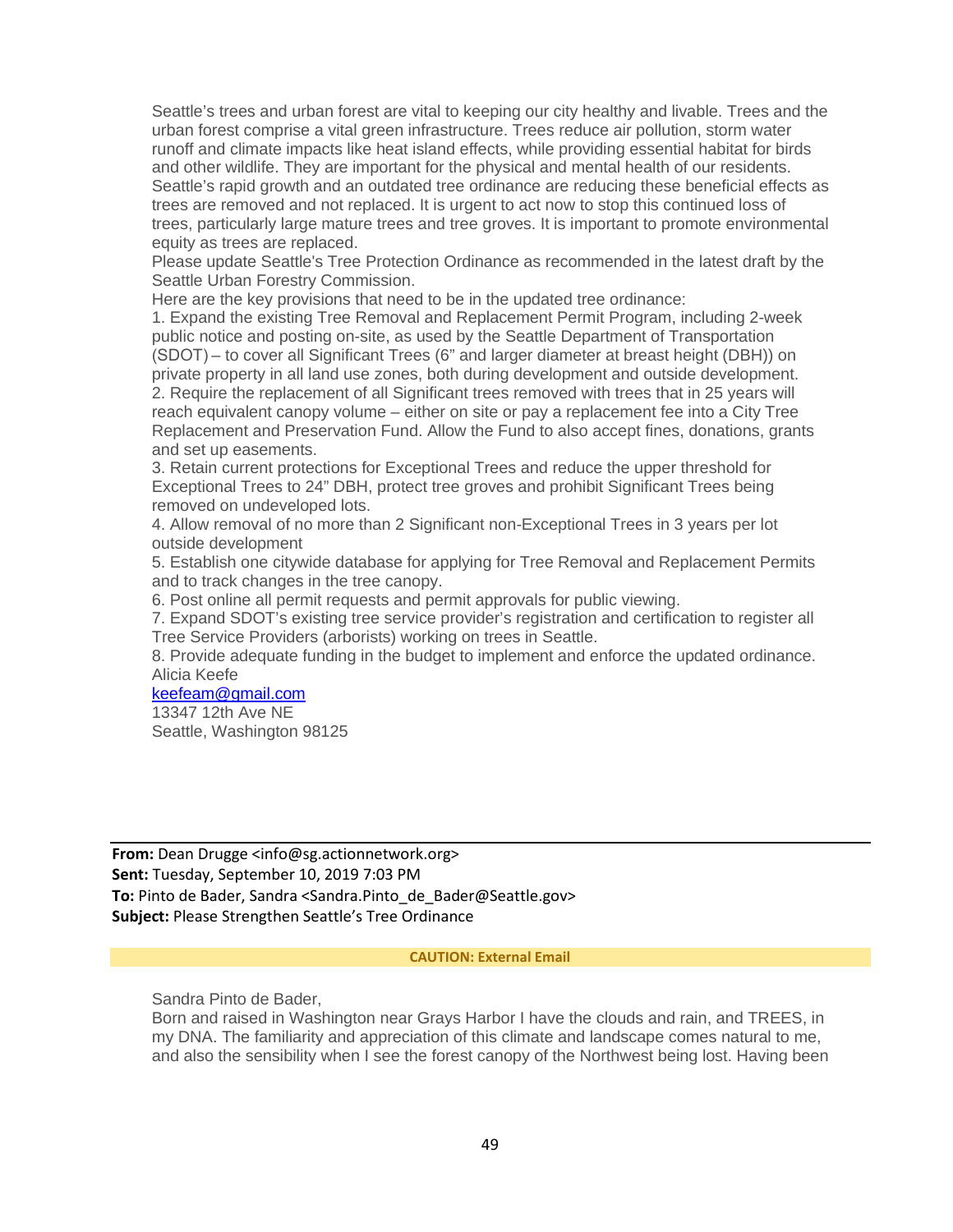a teacher and lived in the Seattle area for 38 years I've shared my knowledge and passion of the Northwest landscape and beauty with kids and families for decades, with great reception. Now retired and volunteering in Seattle Parks with Green Seattle Partnership, the reception of citizens, born in the Northwest and those from afar, are loving and learning the beauty of our region and the need to retain our Northwest and Seattle landscape. Do what you can to support a healthy Seattle canopy and urban forest to enjoy. -dean

Seattle's trees and urban forest are vital to keeping our city healthy and livable. Trees and the urban forest comprise a vital green infrastructure. Trees reduce air pollution, storm water runoff and climate impacts like heat island effects, while providing essential habitat for birds and other wildlife. They are important for the physical and mental health of our residents. Seattle's rapid growth and an outdated tree ordinance are reducing these beneficial effects as trees are removed and not replaced. It is urgent to act now to stop this continued loss of trees, particularly large mature trees and tree groves. It is important to promote environmental equity as trees are replaced.

Please update Seattle's Tree Protection Ordinance as recommended in the latest draft by the Seattle Urban Forestry Commission.

Here are the key provisions that need to be in the updated tree ordinance:

1. Expand the existing Tree Removal and Replacement Permit Program, including 2-week public notice and posting on-site, as used by the Seattle Department of Transportation (SDOT) – to cover all Significant Trees (6" and larger diameter at breast height (DBH)) on private property in all land use zones, both during development and outside development. 2. Require the replacement of all Significant Trees removed with trees that in 25 years will reach equivalent canopy volume – either on site or pay a replacement fee into a City Tree Replacement and Preservation Fund. Allow the Fund to also accept fines, donations, grants and set up easements.

3. Retain current protections for Exceptional Trees and reduce the upper threshold for Exceptional Trees to 24" DBH, protect tree groves and prohibit Significant Trees being removed on undeveloped lots.

4. Allow removal of no more than 2 Significant non-Exceptional Trees in 3 years per lot outside development

5. Establish one citywide database for applying for Tree Removal and Replacement Permits and to track changes in the tree canopy.

6. Post online all permit requests and permit approvals for public viewing.

7. Expand SDOT's existing tree service provider's registration and certification to register all Tree Service Providers (arborists) working on trees in Seattle.

8. Provide adequate funding in the budget to implement and enforce the updated ordinance. Dean Drugge

### [deandrugge@hotmail.com](mailto:deandrugge@hotmail.com)

9515 40th Ave. Ne Seattle, Washington 98115

From: nannette martin <info@sg.actionnetwork.org> **Sent:** Tuesday, September 10, 2019 7:43 PM **To:** Pinto de Bader, Sandra <Sandra.Pinto\_de\_Bader@Seattle.gov> **Subject:** Keep Seattle Livable!

**CAUTION: External Email**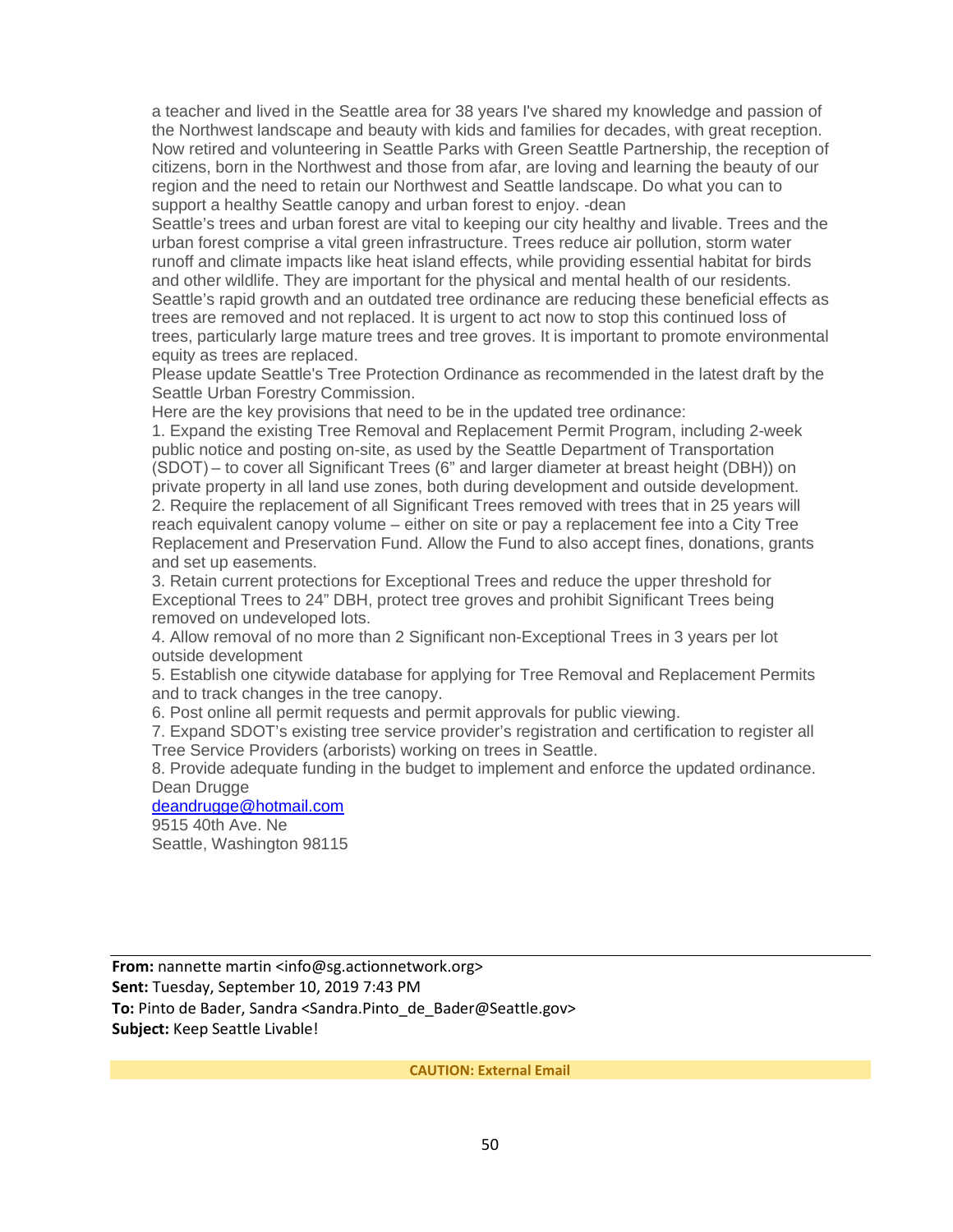Sandra Pinto de Bader,

PLEASE DO YOUR JOB AS MY REPRESENTATIVE AND PASS A TREE ORDINANCE NOW !! We are losing precious ancient trees everyday. They can not be replaced. Please think about the future and global warming and move to protect the few great trees we have left in this boom town city! Don't procrastinate another day...PASS THE TREE ORIDINANCE NOW. Please .

Seattle's rapid growth and an outdated tree ordinance are reducing these beneficial effects as trees are removed and not replaced. It is urgent to act now to stop this continued loss of trees, particularly large mature trees and tree groves. It is important to promote environmental equity as trees are replaced.

Please update Seattle's Tree Protection Ordinance as recommended in the latest draft by the Seattle Urban Forestry Commission.

Here are the key provisions that need to be in the updated tree ordinance:

1. Expand the existing Tree Removal and Replacement Permit Program, including 2-week public notice and posting on-site, as used by the Seattle Department of Transportation (SDOT) – to cover all Significant Trees (6" and larger diameter at breast height (DBH)) on private property in all land use zones, both during development and outside development. 2. Require the replacement of all Significant Trees removed with trees that in 25 years will reach equivalent canopy volume – either on site or pay a replacement fee into a City Tree Replacement and Preservation Fund. Allow the Fund to also accept fines, donations, grants and set up easements.

3. Retain current protections for Exceptional Trees and reduce the upper threshold for Exceptional Trees to 24" DBH, protect tree groves and prohibit Significant Trees being removed on undeveloped lots.

4. Allow removal of no more than 2 Significant non-Exceptional Trees in 3 years per lot outside development

5. Establish one citywide database for applying for Tree Removal and Replacement Permits and to track changes in the tree canopy.

6. Post online all permit requests and permit approvals for public viewing.

7. Expand SDOT's existing tree service provider's registration and certification to register all Tree Service Providers (arborists) working on trees in Seattle.

8. Provide adequate funding in the budget to implement and enforce the updated ordinance. nannette martin

# [nann3tt3@gmail.com](mailto:nann3tt3@gmail.com)

1731 31st ave south seattle, Washington 98144

**From:** Christine Deppe <info@sg.actionnetwork.org> **Sent:** Tuesday, September 10, 2019 7:53 PM To: Pinto de Bader, Sandra <Sandra.Pinto de Bader@Seattle.gov> **Subject:** Regarding Tree Ordinance - Save our Trees!

**CAUTION: External Email**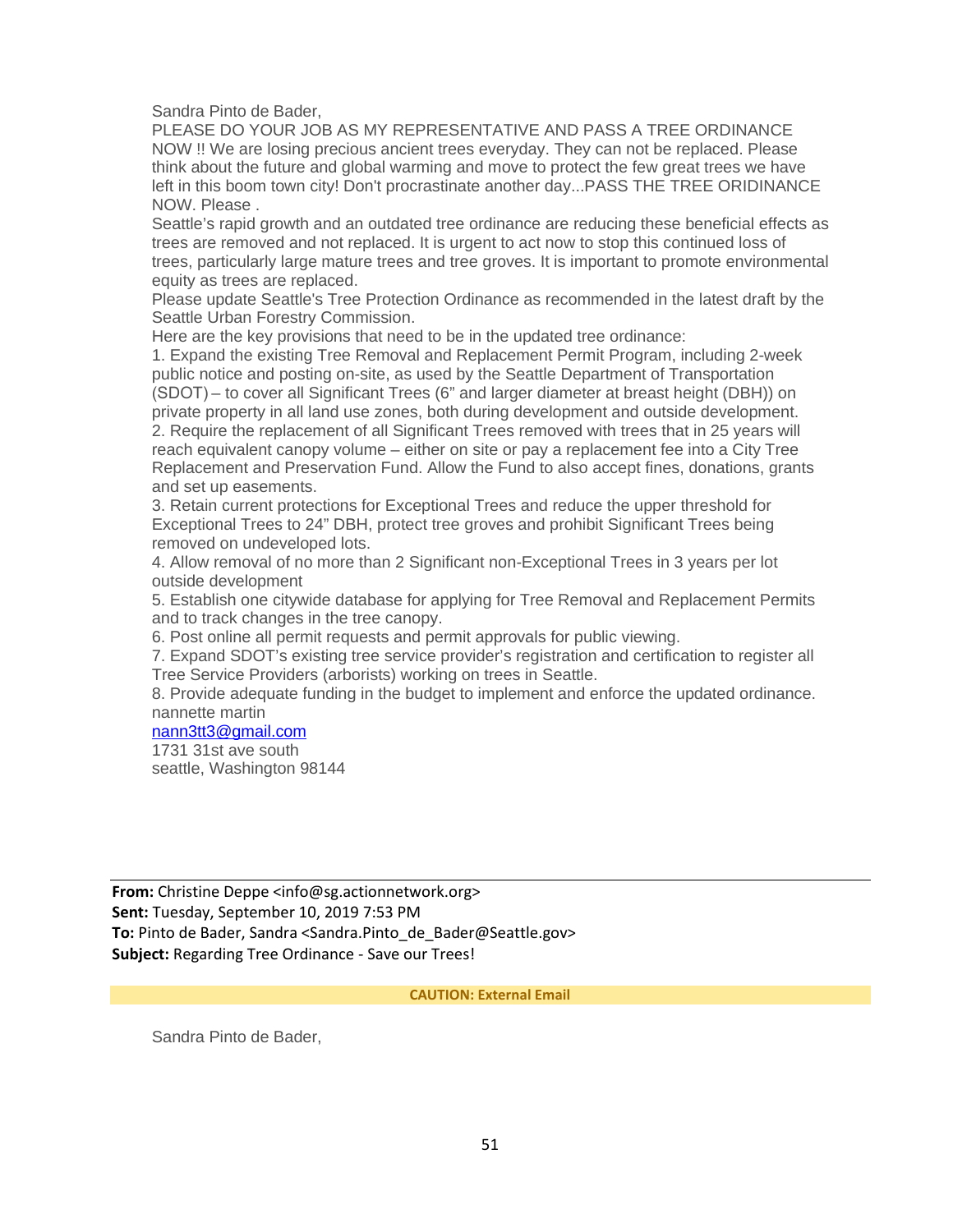As a Seattle Forest Steward it came to my attention that Seattle's trees and urban forest are vital to keeping our forests protected and our city healthy and livable. Trees and the urban forest comprise a vital green infrastructure. Trees reduce air pollution, storm water runoff and climate impacts like heat island effects, while providing essential habitat for birds and other wildlife. They are important for the physical and mental health of our residents. Seattle's rapid growth and an outdated tree ordinance are reducing these beneficial effects as trees are removed and not replaced. It is urgent to act now to stop this continued loss of

trees, particularly large mature trees and tree groves. Cutting more trees will raise temperatures which will threaten the health of all other city trees.

It is important to promote environmental equity as trees are replaced.

Please update Seattle's Tree Protection Ordinance as recommended in the latest draft by the Seattle Urban Forestry Commission.

Here are the key provisions that need to be in the updated tree ordinance:

1. Expand the existing Tree Removal and Replacement Permit Program, including 2-week public notice and posting on-site, as used by the Seattle Department of Transportation (SDOT) – to cover all Significant Trees (6" and larger diameter at breast height (DBH)) on private property in all land use zones, both during development and outside development. 2. Require the replacement of all Significant trees removed with trees that in 25 years will reach equivalent canopy volume – either on site or pay a replacement fee into a City Tree Replacement and Preservation Fund. Allow the Fund to also accept fines, donations, grants and set up easements.

3. Retain current protections for Exceptional Trees and reduce the upper threshold for Exceptional Trees to 24" DBH, protect tree groves and prohibit Significant Trees being removed on undeveloped lots.

4. Allow removal of no more than 2 Significant non-Exceptional Trees in 3 years per lot outside development

5. Establish one citywide database for applying for Tree Removal and Replacement Permits and to track changes in the tree canopy.

6. Post online all permit requests and permit approvals for public viewing.

7. Expand SDOT's existing tree service provider's registration and certification to register all Tree Service Providers (arborists) working on trees in Seattle.

8. Provide adequate funding in the budget to implement and enforce the updated ordinance. Christine Deppe

# [adrenalintini@gmail.com](mailto:adrenalintini@gmail.com)

5228 38th Ave SW, YES Seattle, Washington 98126

**From:** Cynthia Rose <info@sg.actionnetwork.org> **Sent:** Tuesday, September 10, 2019 8:16 PM To: Pinto de Bader, Sandra <Sandra.Pinto de Bader@Seattle.gov> **Subject:** Keep Seattle Livable!

#### **CAUTION: External Email**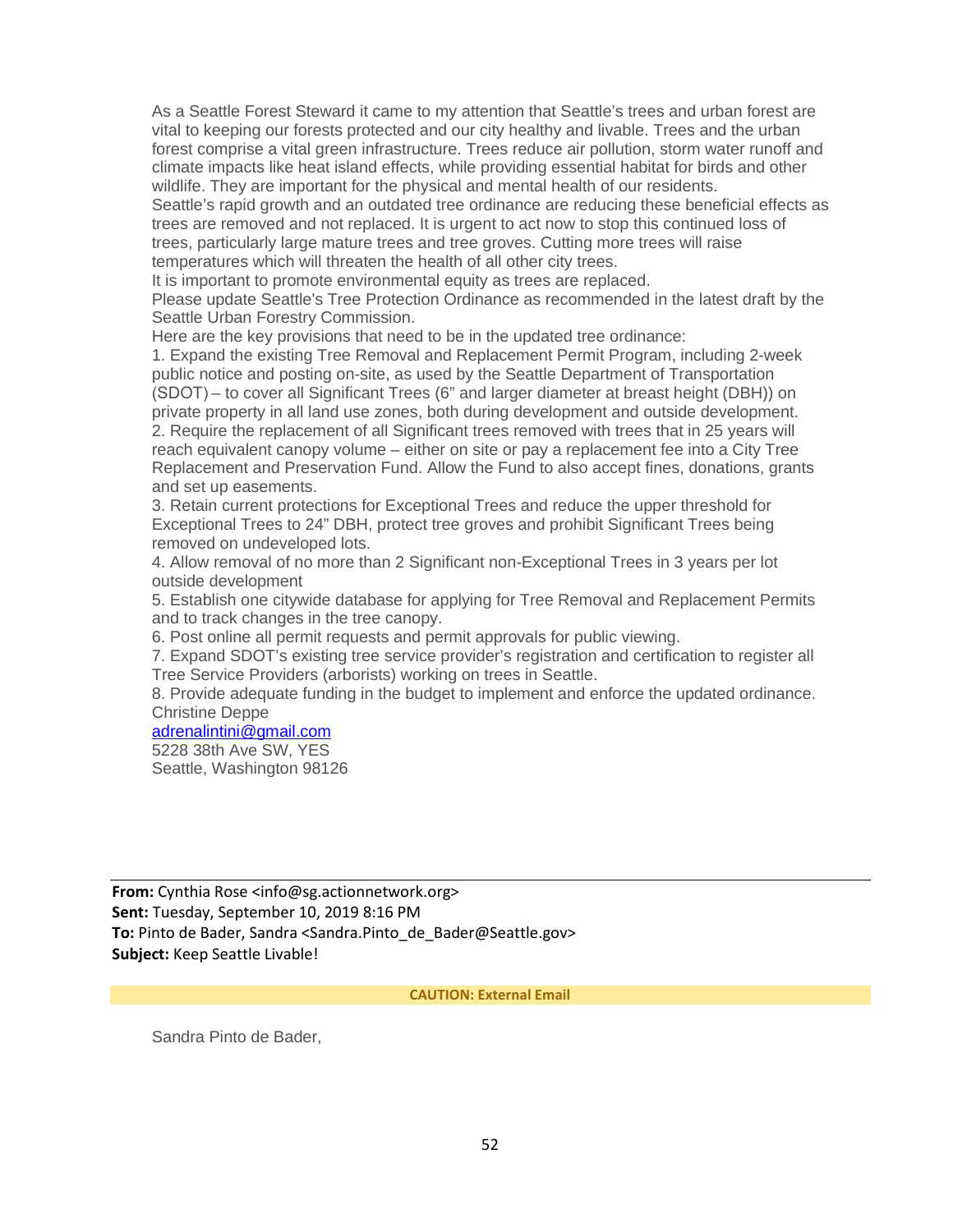In the 3 years I have lived in Seattle I have seen many large trees in my Pinehurst neighborhood be cut down. I thought Seattle was supposed to be a green environmentally concerned city but I find the cutting of such trees to be horrible; there are no replacement trees visible on the latest bare lots. Will this be a GREEN city in the future? Not at this rate. It will be a brown city of stumps controlled by developers. We do need housing but there are ways to build with conserving and enhancing the green canopy.

Ten years ago the Urban Forest Commission started trying to get an amendment to the tree ordinance to strengthen it and allow it to be enforced, but evidently the Seattle City Council over and over fails to enact an amendment to try to preserve trees. Please be the ones to keep and increase Seattle's green canopy.

Please update Seattle's Tree Protection Ordinance as recommended in the latest draft by the Seattle Urban Forestry Commission.

Here are the key provisions that need to be in the updated tree ordinance:

1. Expand the existing Tree Removal and Replacement Permit Program, including 2-week public notice and posting on-site, as used by the Seattle Department of Transportation (SDOT) – to cover all Significant Trees (6" and larger diameter at breast height (DBH)) on private property in all land use zones, both during development and outside development. 2. Require the replacement of all Significant Trees removed with trees that in 25 years will reach equivalent canopy volume – either on site or pay a replacement fee into a City Tree Replacement and Preservation Fund. Allow the Fund to also accept fines, donations, grants and set up easements.

3. Retain current protections for Exceptional Trees and reduce the upper threshold for Exceptional Trees to 24" DBH, protect tree groves and prohibit Significant Trees being removed on undeveloped lots.

4. Allow removal of no more than 2 Significant non-Exceptional Trees in 3 years per lot outside development

5. Establish one citywide database for applying for Tree Removal and Replacement Permits and to track changes in the tree canopy.

6. Post online all permit requests and permit approvals for public viewing.

7. Expand SDOT's existing tree service provider's registration and certification to register all Tree Service Providers (arborists) working on trees in Seattle.

8. Provide adequate funding in the budget to implement and enforce the updated ordinance. Cynthia Rose

### [crose1453@gmail.com](mailto:crose1453@gmail.com)

11557 23rd Ave. NE Seattle, Washington 98125

**From:** carrie lafferty <info@sg.actionnetwork.org> **Sent:** Tuesday, September 10, 2019 8:47 PM To: Pinto de Bader, Sandra <Sandra.Pinto de Bader@Seattle.gov> **Subject:** Please Update Seattle's Tree Ordinance

**CAUTION: External Email**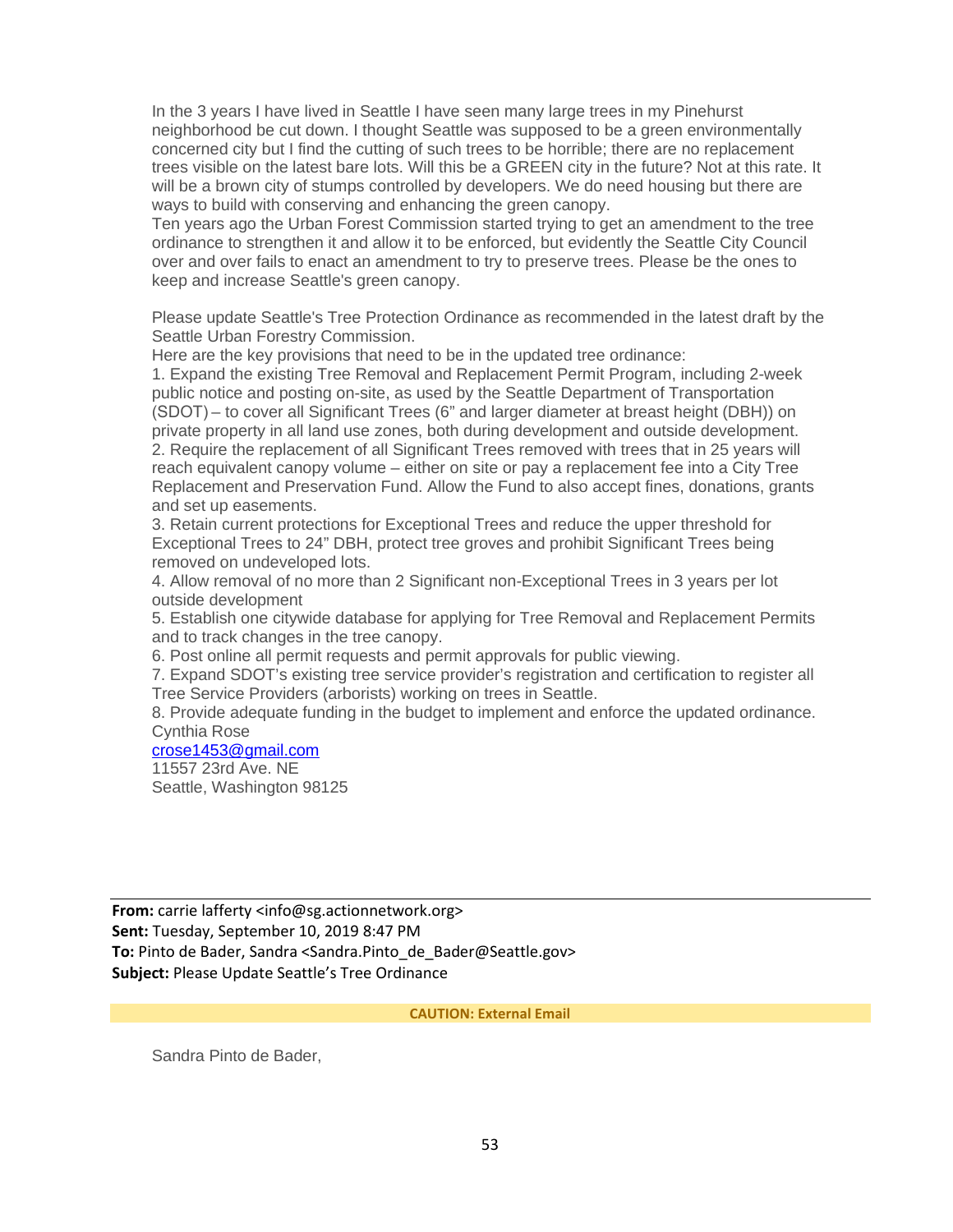Seattle's trees and urban forest are vital to keeping our city healthy and livable. Trees and the urban forest comprise a vital green infrastructure. Trees reduce air pollution, storm water runoff and climate impacts like heat island effects, while providing essential habitat for birds and other wildlife. They are important for the physical and mental health of our residents. Seattle's rapid growth and an outdated tree ordinance are reducing these beneficial effects as trees are removed and not replaced. It is urgent to act now to stop this continued loss of trees, particularly large mature trees and tree groves. It is important to promote environmental equity as trees are replaced.

Please update Seattle's Tree Protection Ordinance as recommended in the latest draft by the Seattle Urban Forestry Commission.

Here are the key provisions that need to be in the updated tree ordinance:

1. Expand the existing Tree Removal and Replacement Permit Program, including 2-week public notice and posting on-site, as used by the Seattle Department of Transportation (SDOT) – to cover all Significant Trees (6" and larger diameter at breast height (DBH)) on private property in all land use zones, both during development and outside development. 2. Require the replacement of all Significant Trees removed with trees that in 25 years will reach equivalent canopy volume – either on site or pay a replacement fee into a City Tree Replacement and Preservation Fund. Allow the Fund to also accept fines, donations, grants and set up easements.

3. Retain current protections for Exceptional Trees and reduce the upper threshold for Exceptional Trees to 24" DBH, protect tree groves and prohibit Significant Trees being removed on undeveloped lots.

4. Allow removal of no more than 2 Significant non-Exceptional Trees in 3 years per lot outside development

5. Establish one citywide database for applying for Tree Removal and Replacement Permits and to track changes in the tree canopy.

6. Post online all permit requests and permit approvals for public viewing.

7. Expand SDOT's existing tree service provider's registration and certification to register all Tree Service Providers (arborists) working on trees in Seattle.

8. Provide adequate funding in the budget to implement and enforce the updated ordinance. carrie lafferty

[carrielafferty99@gmail.com](mailto:carrielafferty99@gmail.com)

705A N. 102nd St Seattle, Washington 98133

**From:** Regina Brennan <info@sg.actionnetwork.org> **Sent:** Tuesday, September 10, 2019 9:25 PM To: Pinto de Bader, Sandra <Sandra.Pinto de Bader@Seattle.gov> **Subject:** Please Update Seattle's Tree Ordinance

#### **CAUTION: External Email**

Sandra Pinto de Bader,

Seattle's trees and urban forest are vital to keeping our city healthy and livable. Trees and the urban forest comprise a vital green infrastructure. Trees reduce air pollution, storm water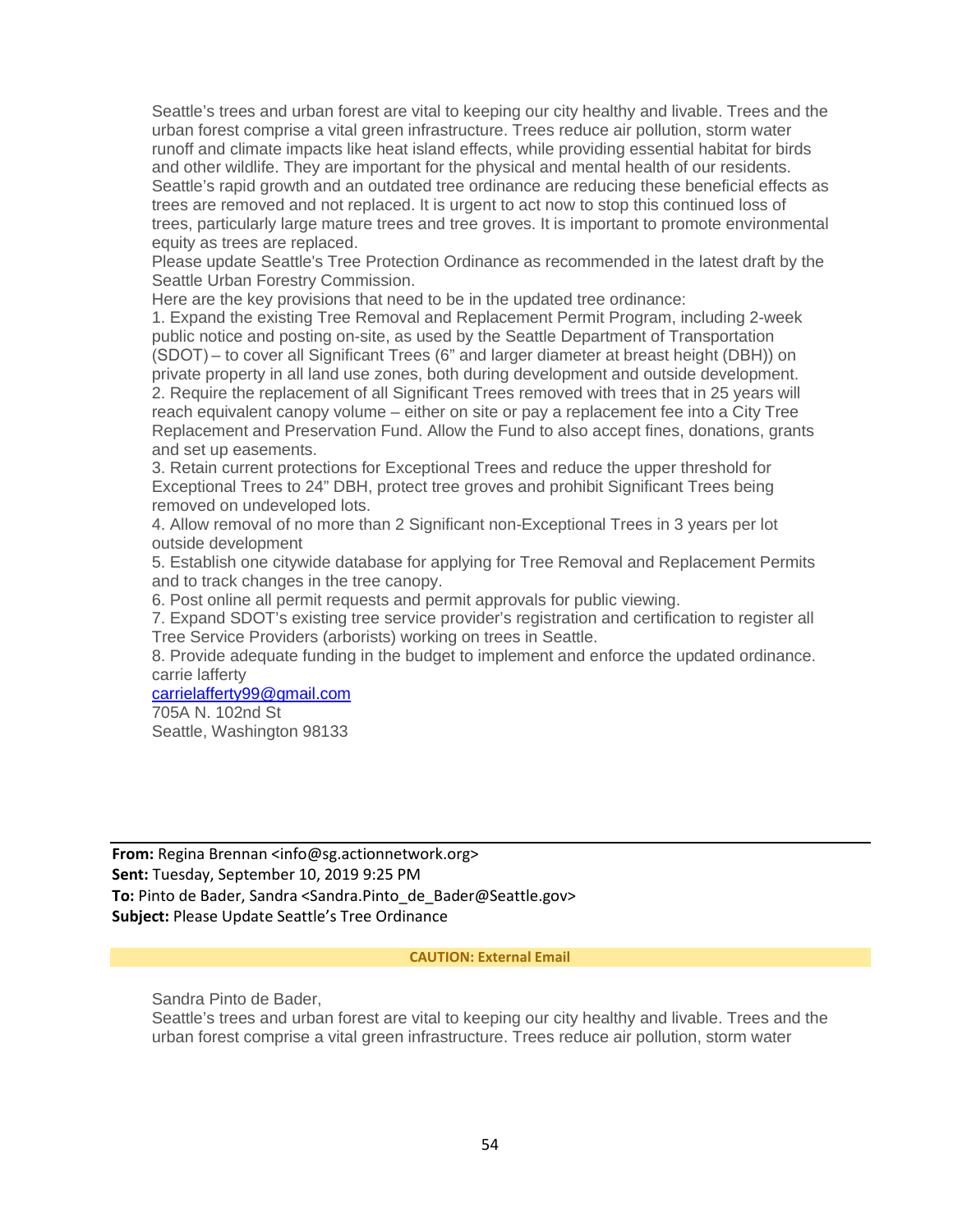runoff and climate impacts like heat island effects, while providing essential habitat for birds and other wildlife. They are important for the physical and mental health of our residents. Seattle's rapid growth and an outdated tree ordinance are reducing these beneficial effects as trees are removed and not replaced. It is urgent to act now to stop this continued loss of trees, particularly large mature trees and tree groves. It is important to promote environmental equity as trees are replaced.

Please update Seattle's Tree Protection Ordinance as recommended in the latest draft by the Seattle Urban Forestry Commission.

Here are the key provisions that need to be in the updated tree ordinance:

1. Expand the existing Tree Removal and Replacement Permit Program, including 2-week public notice and posting on-site, as used by the Seattle Department of Transportation (SDOT) – to cover all Significant Trees (6" and larger diameter at breast height (DBH)) on private property in all land use zones, both during development and outside development. 2. Require the replacement of all Significant Trees removed with trees that in 25 years will reach equivalent canopy volume – either on site or pay a replacement fee into a City Tree Replacement and Preservation Fund. Allow the Fund to also accept fines, donations, grants and set up easements.

3. Retain current protections for Exceptional Trees and reduce the upper threshold for Exceptional Trees to 24" DBH, protect tree groves and prohibit Significant Trees being removed on undeveloped lots.

4. Allow removal of no more than 2 Significant non-Exceptional Trees in 3 years per lot outside development

5. Establish one citywide database for applying for Tree Removal and Replacement Permits and to track changes in the tree canopy.

6. Post online all permit requests and permit approvals for public viewing.

7. Expand SDOT's existing tree service provider's registration and certification to register all Tree Service Providers (arborists) working on trees in Seattle.

8. Provide adequate funding in the budget to implement and enforce the updated ordinance. Regina Brennan

# [rmbrennan@comcast.net](mailto:rmbrennan@comcast.net)

9004 36th Ave. SW Seattle, Washington 98126

**From:** Carol Olwell <info@sg.actionnetwork.org> **Sent:** Tuesday, September 10, 2019 9:27 PM To: Pinto de Bader, Sandra <Sandra.Pinto de Bader@Seattle.gov> **Subject:** Keep Seattle Livable!

#### **CAUTION: External Email**

Sandra Pinto de Bader,

Last month, on 6th Ave between W. Crockett and McGraw, a large tree with a diameter of probably 3 feet at it's widest part was cut down and all vestige of its stump ground out within 48 hours. When I called City government to see if there was any way this could be stopped, I found out there were no real protections unless the tree had been designated as a very significant one.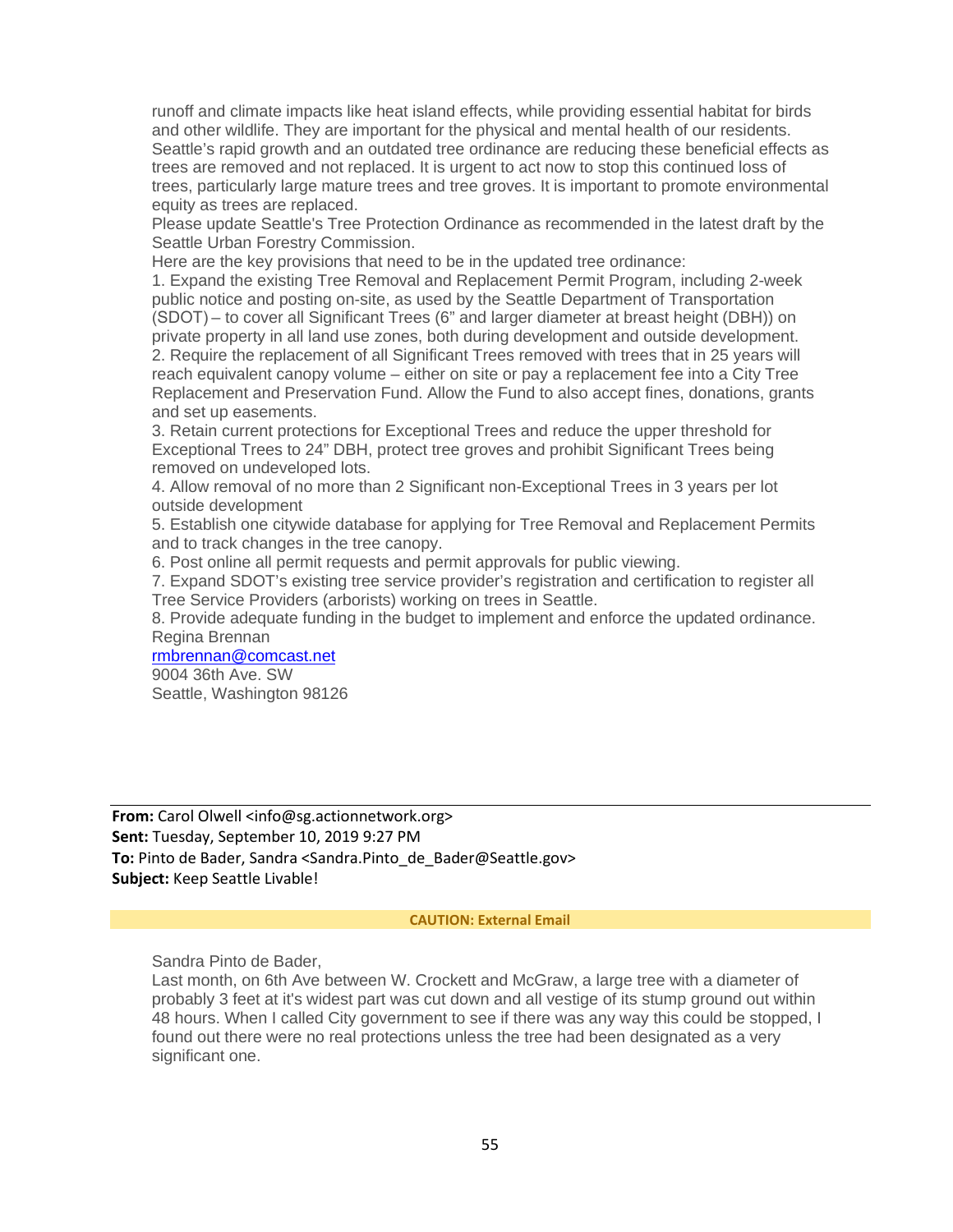The time to act to protect our trees is now; we do not need further study.

Seattle's trees and urban forest are vital to keeping our city healthy and livable. Trees and the urban forest comprise a vital green infrastructure. Trees reduce air pollution, storm water runoff and climate impacts like heat island effects, while providing essential habitat for birds and other wildlife. They are important for the physical and mental health of our residents. Seattle's rapid growth and an outdated tree ordinance are reducing these beneficial effects as trees are removed and not replaced. It is urgent to act now to stop this continued loss of trees, particularly large mature trees and tree groves. It is important to promote environmental equity as trees are replaced.

Please update Seattle's Tree Protection Ordinance as recommended in the latest draft by the Seattle Urban Forestry Commission.

Here are the key provisions that need to be in the updated tree ordinance:

1. Expand the existing Tree Removal and Replacement Permit Program, including 2-week public notice and posting on-site, as used by the Seattle Department of Transportation (SDOT) – to cover all Significant Trees (6" and larger diameter at breast height (DBH)) on private property in all land use zones, both during development and outside development. 2. Require the replacement of all Significant Trees removed with trees that in 25 years will reach equivalent canopy volume – either on site or pay a replacement fee into a City Tree Replacement and Preservation Fund. Allow the Fund to also accept fines, donations, grants and set up easements.

3. Retain current protections for Exceptional Trees and reduce the upper threshold for Exceptional Trees to 24" DBH, protect tree groves and prohibit Significant Trees being removed on undeveloped lots.

4. Allow removal of no more than 2 Significant non-Exceptional Trees in 3 years per lot outside development

5. Establish one citywide database for applying for Tree Removal and Replacement Permits and to track changes in the tree canopy.

6. Post online all permit requests and permit approvals for public viewing.

7. Expand SDOT's existing tree service provider's registration and certification to register all Tree Service Providers (arborists) working on trees in Seattle.

8. Provide adequate funding in the budget to implement and enforce the updated ordinance. Carol Olwell

[cjolwell@gmail.com](mailto:cjolwell@gmail.com)

2117 5th Ave W Seattle, Washington 98119

**From:** Barbara Broderick <info@sg.actionnetwork.org> **Sent:** Tuesday, September 10, 2019 9:27 PM **To:** Pinto de Bader, Sandra <Sandra.Pinto\_de\_Bader@Seattle.gov> **Subject:** Please Protect Seattle's Trees

#### **CAUTION: External Email**

Sandra Pinto de Bader,

I have lived here in NE Seattle for 38 years. In these many decades people here have tried to get a tree protection ordinance that truly protects the urban forest in our city. Decade after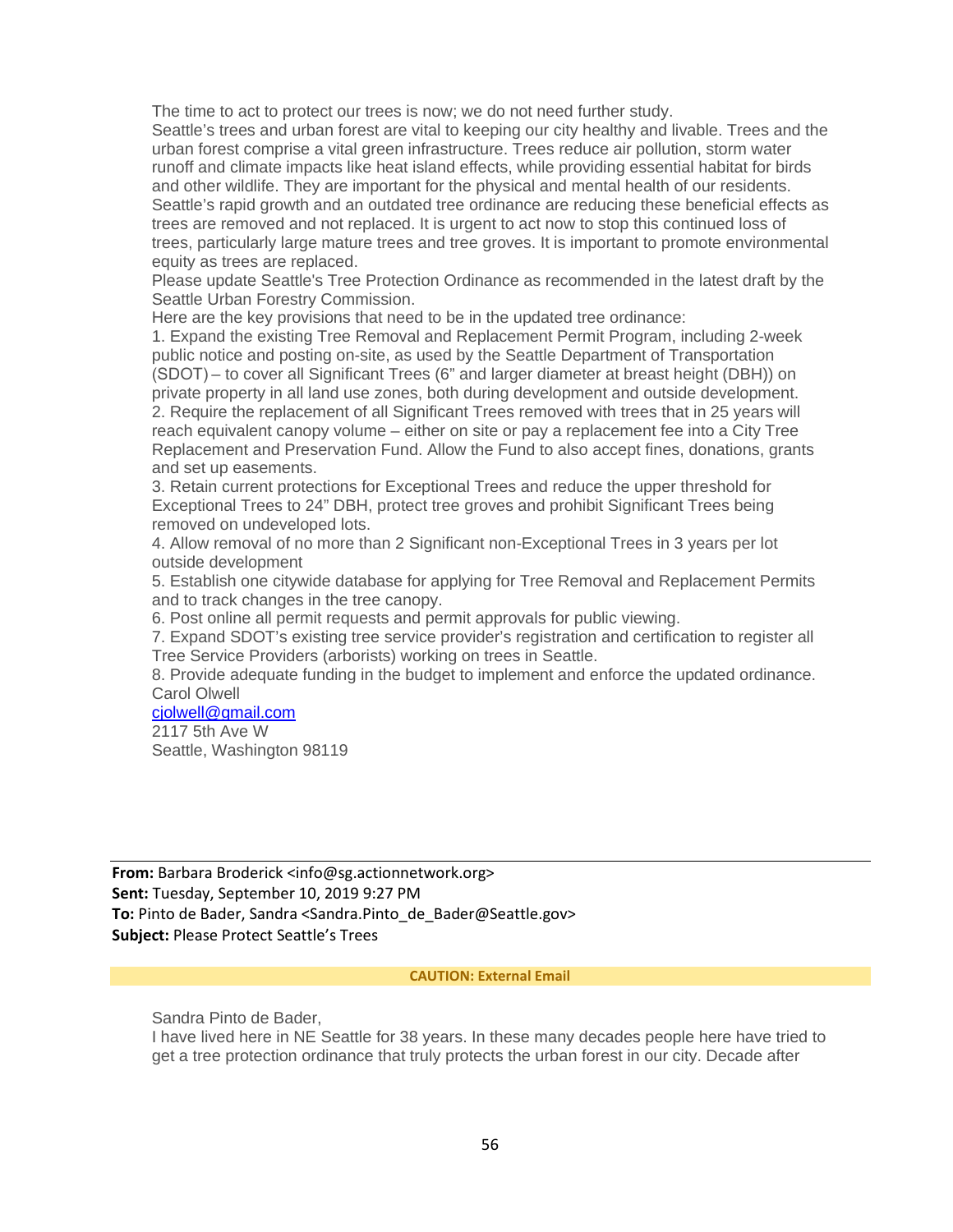decade, the City Counsel and Mayor have not followed through and have "kicked the can" down the road for others to deal with. ENOUGH! IT'S TIME FOR YOU TO PASS SEATTLE'S TREE PROTECTION ORDINANCE NOW!

Seattle's trees and urban forest are vital to keeping our city healthy and livable. Trees and the urban forest comprise a vital green infrastructure. Trees reduce air pollution, storm water runoff and climate impacts like heat island effects, while providing essential habitat for birds and other wildlife. They are important for the physical and mental health of our residents. Seattle's rapid growth and an outdated tree ordinance are reducing these beneficial effects as trees are removed and not replaced. It is urgent to act now to stop this continued loss of trees, particularly large mature trees and tree groves. It is important to promote environmental equity as trees are replaced.

Please update Seattle's Tree Protection Ordinance as recommended in the latest draft by the Seattle Urban Forestry Commission.

Here are the key provisions that need to be in the updated tree ordinance:

1. Expand the existing Tree Removal and Replacement Permit Program, including 2-week public notice and posting on-site, as used by the Seattle Department of Transportation (SDOT) – to cover all Significant Trees (6" and larger diameter at breast height (DBH)) on private property in all land use zones, both during development and outside development. 2. Require the replacement of all Significant Trees removed with trees that in 25 years will reach equivalent canopy volume – either on site or pay a replacement fee into a City Tree Replacement and Preservation Fund. Allow the Fund to also accept fines, donations, grants and set up easements.

3. Retain current protections for Exceptional Trees and reduce the upper threshold for Exceptional Trees to 24" DBH, protect tree groves and prohibit Significant Trees being removed on undeveloped lots.

4. Allow removal of no more than 2 Significant non-Exceptional Trees in 3 years per lot outside development

5. Establish one citywide database for applying for Tree Removal and Replacement Permits and to track changes in the tree canopy.

6. Post online all permit requests and permit approvals for public viewing.

7. Expand SDOT's existing tree service provider's registration and certification to register all Tree Service Providers (arborists) working on trees in Seattle.

8. Provide adequate funding in the budget to implement and enforce the updated ordinance. Barbara Broderick

### [maggieb180@comcast.net](mailto:maggieb180@comcast.net)

3911 NE 82nd Street

Seattle, Washington 98115

**From:** Sandy Shettler <info@sg.actionnetwork.org> **Sent:** Tuesday, September 10, 2019 10:07 PM To: Pinto de Bader, Sandra <Sandra.Pinto de Bader@Seattle.gov> **Subject:** Please protect Seattle's trees

**CAUTION: External Email**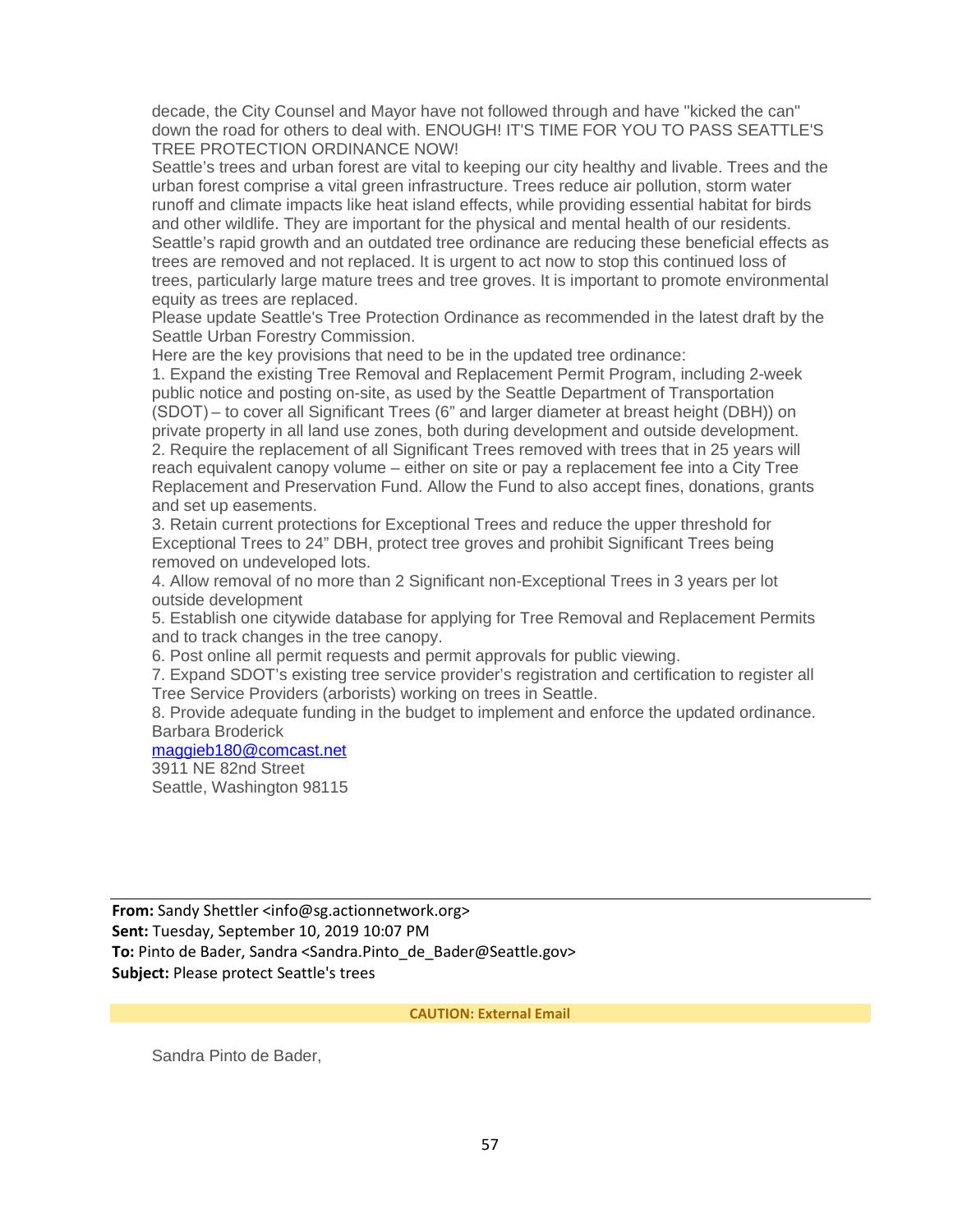I work in health care and study public health, and I am truly alarmed by the number and size of the trees being removed throughout the city. Our health, our children's health and the health of our neighbors depend on this vital green infrastructure. "Make room for our neighbors" is a great approach to make our city more inclusive and provide housing for all, but it is a false dichotomy to say we need to remove our tree canopy to do this. Please don't let us turn into Phoenix Arizona! We can build smarter and more strategically by leaving a little room on each lot for a tree!

Seattle's trees and urban forest are vital to keeping our city healthy and livable. Trees and the urban forest comprise a vital green infrastructure. Trees reduce air pollution, storm water runoff and climate impacts like heat island effects, while providing essential habitat for birds and other wildlife. They are important for the physical and mental health of our residents. Seattle's rapid growth and an outdated tree ordinance are reducing these beneficial effects as trees are removed and not replaced. It is urgent to act now to stop this continued loss of trees, particularly large mature trees and tree groves. It is important to promote environmental equity as trees are replaced.

Please update Seattle's Tree Protection Ordinance as recommended in the latest draft by the Seattle Urban Forestry Commission.

Here are the key provisions that need to be in the updated tree ordinance:

1. Expand the existing Tree Removal and Replacement Permit Program, including 2-week public notice and posting on-site, as used by the Seattle Department of Transportation (SDOT) – to cover all Significant Trees (6" and larger diameter at breast height (DBH)) on private property in all land use zones, both during development and outside development. 2. Require the replacement of all Significant Trees removed with trees that in 25 years will reach equivalent canopy volume – either on site or pay a replacement fee into a City Tree Replacement and Preservation Fund. Allow the Fund to also accept fines, donations, grants and set up easements.

3. Retain current protections for Exceptional Trees and reduce the upper threshold for Exceptional Trees to 24" DBH, protect tree groves and prohibit Significant Trees being removed on undeveloped lots.

4. Allow removal of no more than 2 Significant non-Exceptional Trees in 3 years per lot outside development

5. Establish one citywide database for applying for Tree Removal and Replacement Permits and to track changes in the tree canopy.

6. Post online all permit requests and permit approvals for public viewing.

7. Expand SDOT's existing tree service provider's registration and certification to register all Tree Service Providers (arborists) working on trees in Seattle.

8. Provide adequate funding in the budget to implement and enforce the updated ordinance. Sandy Shettler

### [sshettler@msn.com](mailto:sshettler@msn.com)

7419 Woodlawn Avenue Northeast Seattle, Washington 98115

**From:** carol ellis <info@sg.actionnetwork.org> **Sent:** Tuesday, September 10, 2019 10:10 PM **To:** Pinto de Bader, Sandra <Sandra.Pinto\_de\_Bader@Seattle.gov> **Subject:** Please Update Seattle's Tree Ordinance

**CAUTION: External Email**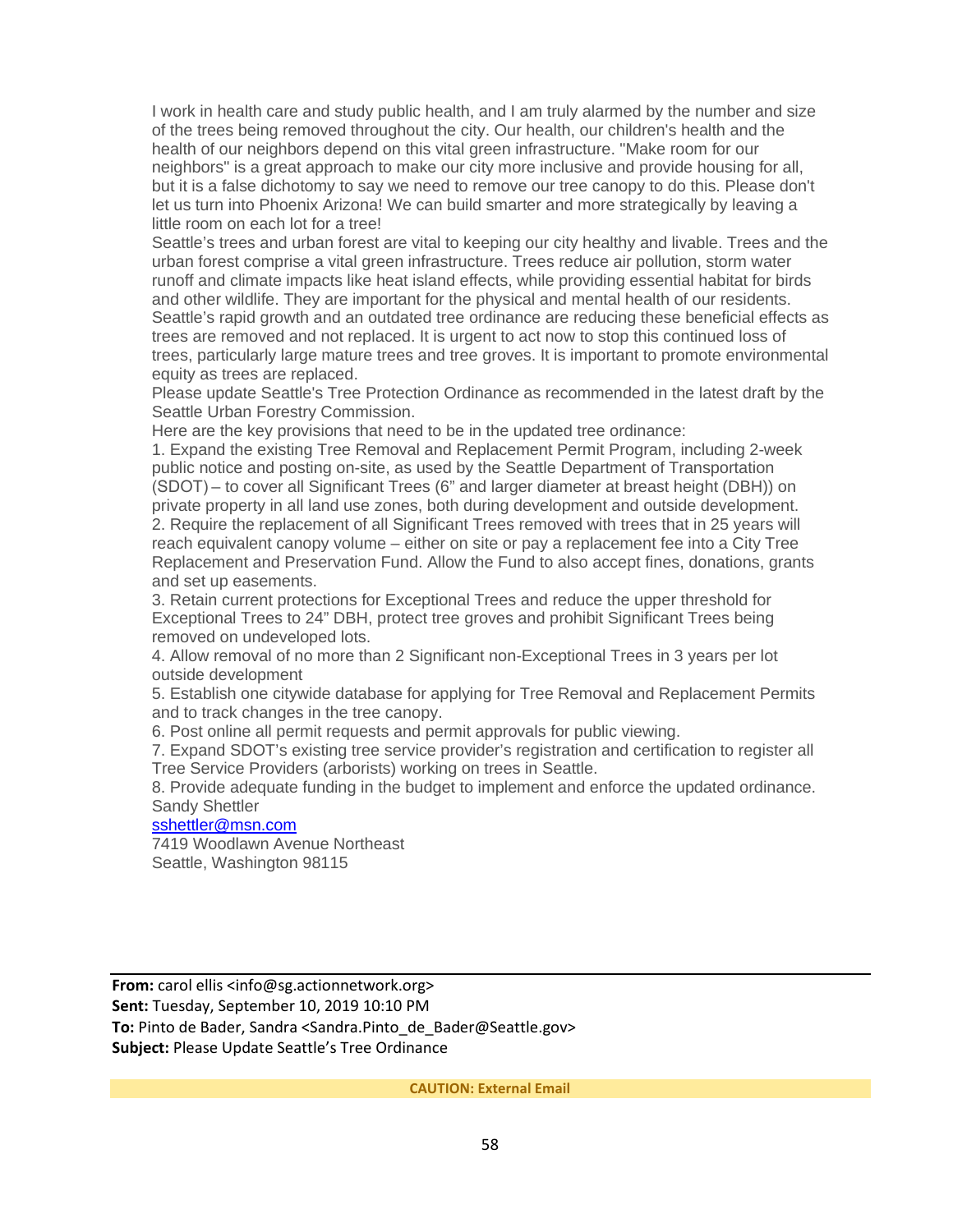Sandra Pinto de Bader,

Seattle's trees and urban forest are vital to keeping our city healthy and livable. Trees and the urban forest comprise a vital green infrastructure. Trees reduce air pollution, storm water runoff and climate impacts like heat island effects, while providing essential habitat for birds and other wildlife. They are important for the physical and mental health of our residents. Seattle's rapid growth and an outdated tree ordinance are reducing these beneficial effects as trees are removed and not replaced. It is urgent to act now to stop this continued loss of trees, particularly large mature trees and tree groves. It is important to promote environmental equity as trees are replaced.

Please update Seattle's Tree Protection Ordinance as recommended in the latest draft by the Seattle Urban Forestry Commission.

Here are the key provisions that need to be in the updated tree ordinance:

1. Expand the existing Tree Removal and Replacement Permit Program, including 2-week public notice and posting on-site, as used by the Seattle Department of Transportation (SDOT) – to cover all Significant Trees (6" and larger diameter at breast height (DBH)) on private property in all land use zones, both during development and outside development. 2. Require the replacement of all Significant Trees removed with trees that in 25 years will reach equivalent canopy volume – either on site or pay a replacement fee into a City Tree Replacement and Preservation Fund. Allow the Fund to also accept fines, donations, grants and set up easements.

3. Retain current protections for Exceptional Trees and reduce the upper threshold for Exceptional Trees to 24" DBH, protect tree groves and prohibit Significant Trees being removed on undeveloped lots.

4. Allow removal of no more than 2 Significant non-Exceptional Trees in 3 years per lot outside development

5. Establish one citywide database for applying for Tree Removal and Replacement Permits and to track changes in the tree canopy.

6. Post online all permit requests and permit approvals for public viewing.

7. Expand SDOT's existing tree service provider's registration and certification to register all Tree Service Providers (arborists) working on trees in Seattle.

8. Provide adequate funding in the budget to implement and enforce the updated ordinance. carol ellis

[carolynellis99@yahoo.com](mailto:carolynellis99@yahoo.com)

4023 46 th Ave SW #1 Seattle, Washington 98116

**From:** Stephanie Woods <info@sg.actionnetwork.org> **Sent:** Tuesday, September 10, 2019 10:16 PM To: Pinto de Bader, Sandra <Sandra.Pinto de Bader@Seattle.gov> **Subject:** Please Strengthen Seattle's Tree Ordinance

#### **CAUTION: External Email**

Sandra Pinto de Bader,

Seattle's trees and urban forest are vital to keeping our city healthy and livable. Trees and the urban forest comprise a vital green infrastructure. Trees reduce air pollution, storm water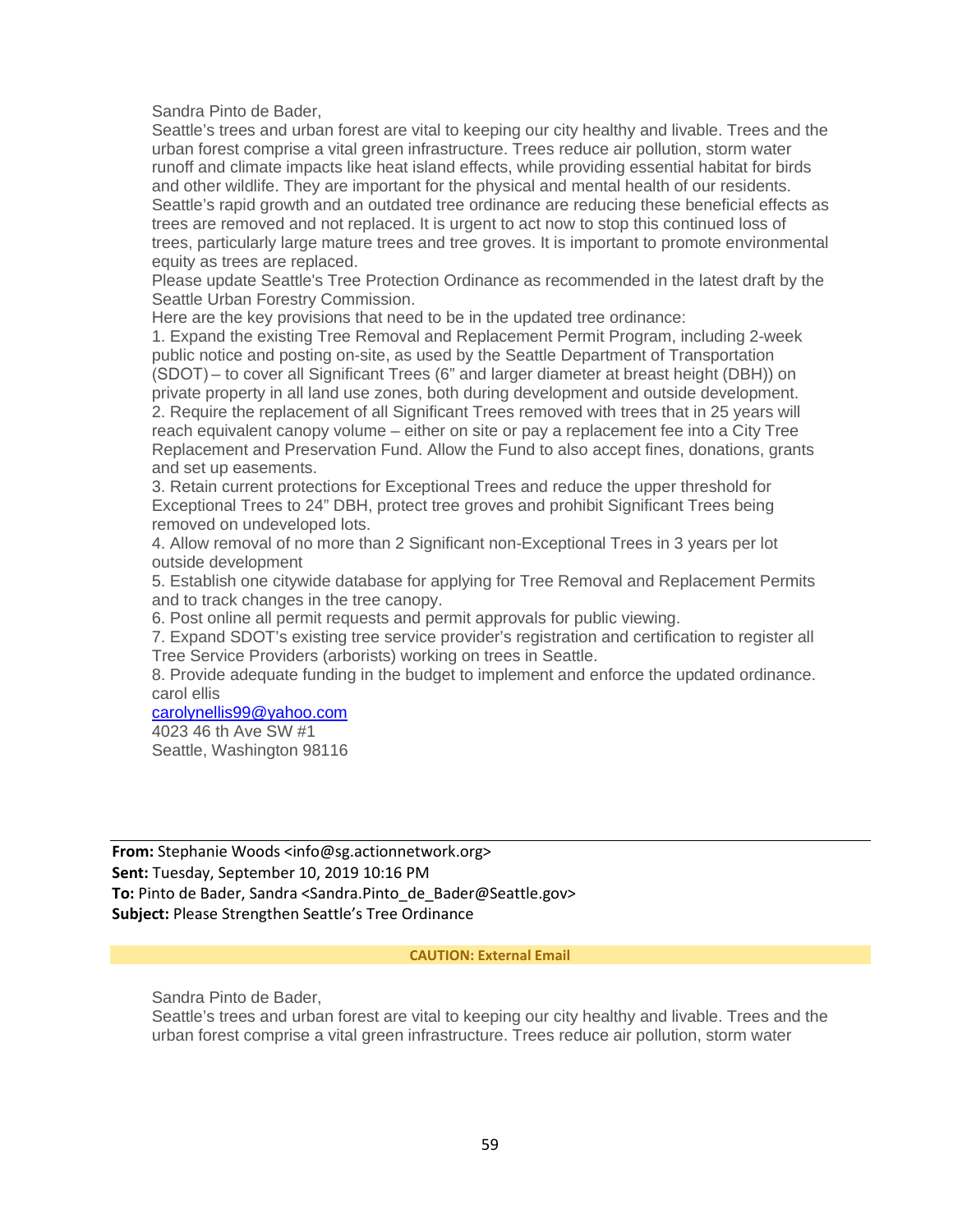runoff and climate impacts like heat island effects, while providing essential habitat for birds and other wildlife. They are important for the physical and mental health of our residents. Seattle's rapid growth and an outdated tree ordinance are reducing these beneficial effects as trees are removed and not replaced. It is urgent to act now to stop this continued loss of trees, particularly large mature trees and tree groves. It is important to promote environmental equity as trees are replaced.

Please update Seattle's Tree Protection Ordinance as recommended in the latest draft by the Seattle Urban Forestry Commission.

Here are the key provisions that need to be in the updated tree ordinance:

1. Expand the existing Tree Removal and Replacement Permit Program, including 2-week public notice and posting on-site, as used by the Seattle Department of Transportation (SDOT) – to cover all Significant Trees (6" and larger diameter at breast height (DBH)) on private property in all land use zones, both during development and outside development. 2. Require the replacement of all Significant Trees removed with trees that in 25 years will reach equivalent canopy volume – either on site or pay a replacement fee into a City Tree Replacement and Preservation Fund. Allow the Fund to also accept fines, donations, grants and set up easements.

3. Retain current protections for Exceptional Trees and reduce the upper threshold for Exceptional Trees to 24" DBH, protect tree groves and prohibit Significant Trees being removed on undeveloped lots.

4. Allow removal of no more than 2 Significant non-Exceptional Trees in 3 years per lot outside development

5. Establish one citywide database for applying for Tree Removal and Replacement Permits and to track changes in the tree canopy.

6. Post online all permit requests and permit approvals for public viewing.

7. Expand SDOT's existing tree service provider's registration and certification to register all Tree Service Providers (arborists) working on trees in Seattle.

8. Provide adequate funding in the budget to implement and enforce the updated ordinance. Stephanie Woods

[sl\\_weidemann@hotmail.com](mailto:sl_weidemann@hotmail.com)

13613 NE 129th St Kirkland, Washington 98034

**From:** Tim Jaureguy <info@sg.actionnetwork.org> **Sent:** Tuesday, September 10, 2019 10:21 PM To: Pinto de Bader, Sandra <Sandra.Pinto de Bader@Seattle.gov> **Subject:** Save our Trees!

#### **CAUTION: External Email**

Sandra Pinto de Bader,

Seattle's trees and urban forest are vital to keeping our city healthy and livable. Trees and the urban forest comprise a vital green infrastructure. Trees reduce air pollution, storm water runoff and climate impacts like heat island effects, while providing essential habitat for birds and other wildlife. They are important for the physical and mental health of our residents.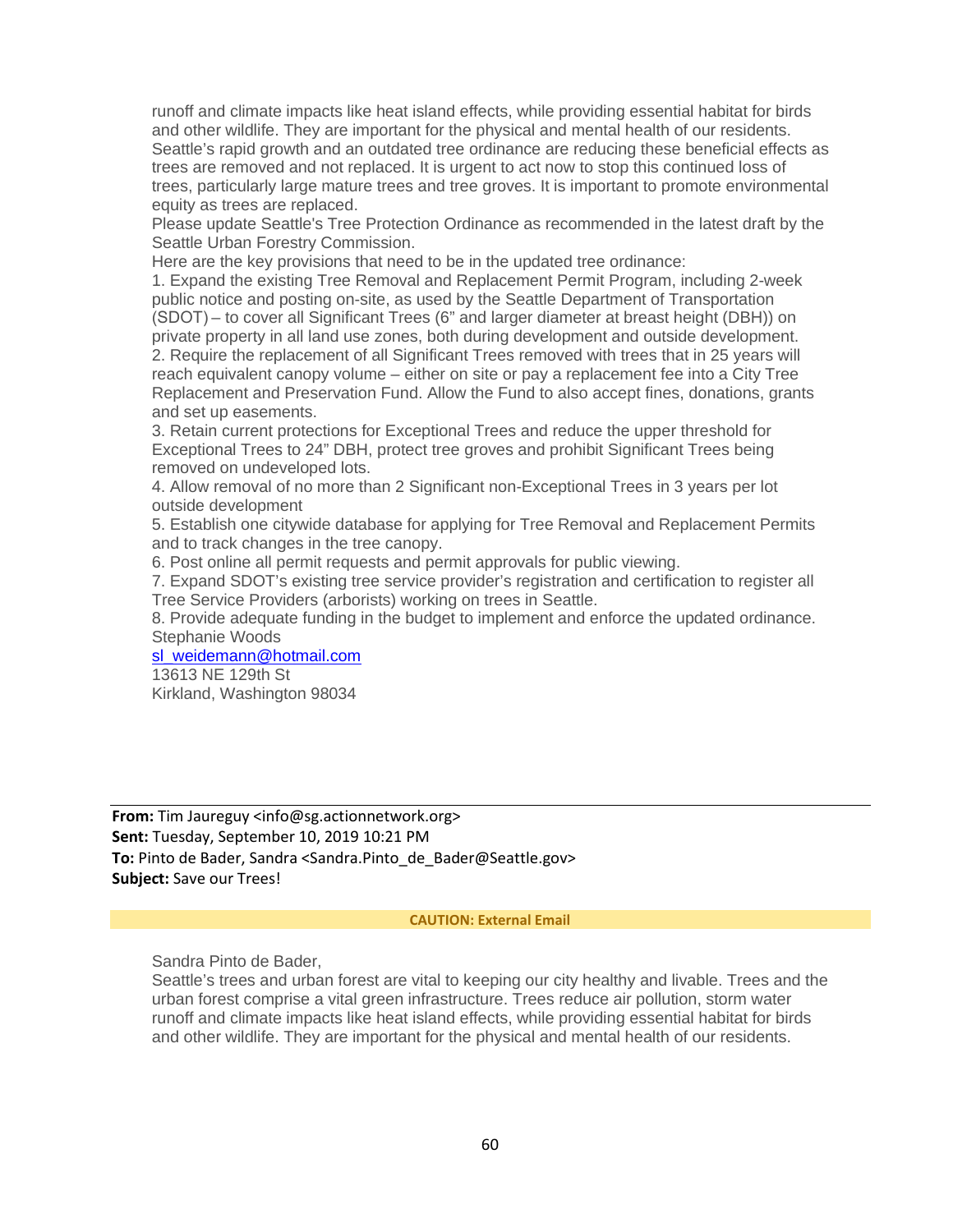Seattle's rapid growth and an outdated tree ordinance are reducing these beneficial effects as trees are removed and not replaced. It is urgent to act now to stop this continued loss of trees, particularly large mature trees and tree groves. It is important to promote environmental equity as trees are replaced.

Please update Seattle's Tree Protection Ordinance as recommended in the latest draft by the Seattle Urban Forestry Commission.

Here are the key provisions that need to be in the updated tree ordinance:

1. Expand the existing Tree Removal and Replacement Permit Program, including 2-week public notice and posting on-site, as used by the Seattle Department of Transportation (SDOT) – to cover all Significant Trees (6" and larger diameter at breast height (DBH)) on private property in all land use zones, both during development and outside development. 2. Require the replacement of all Significant trees removed with trees that in 25 years will reach equivalent canopy volume – either on site or pay a replacement fee into a City Tree Replacement and Preservation Fund. Allow the Fund to also accept fines, donations, grants and set up easements.

3. Retain current protections for Exceptional Trees and reduce the upper threshold for Exceptional Trees to 24" DBH, protect tree groves and prohibit Significant Trees being removed on undeveloped lots.

4. Allow removal of no more than 2 Significant non-Exceptional Trees in 3 years per lot outside development

5. Establish one citywide database for applying for Tree Removal and Replacement Permits and to track changes in the tree canopy.

6. Post online all permit requests and permit approvals for public viewing.

7. Expand SDOT's existing tree service provider's registration and certification to register all Tree Service Providers (arborists) working on trees in Seattle.

8. Provide adequate funding in the budget to implement and enforce the updated ordinance. Tim Jaureguy

[tim.jaureguy@gmail.com](mailto:tim.jaureguy@gmail.com) 5110 NE 54th Street Seattle, Washington 98105

**From:** Julia Helen Tracy <info@sg.actionnetwork.org> **Sent:** Tuesday, September 10, 2019 10:30 PM **To:** Pinto de Bader, Sandra <Sandra.Pinto\_de\_Bader@Seattle.gov> **Subject:** Save our Trees!

### **CAUTION: External Email**

Sandra Pinto de Bader,

Do we really need to debate the value of tree canopy? No one needs more studies to know the value of trees. Sane tree protection ordinance provisions are crucial. Please adopt the Urban Forestry Commission's draft Tree and Urban Forest Protection Ordinance. I read the Durkan Digest every Friday, and look forward to soon reading something in it about the Mayor's whole-hearted acceptance of this Ordinance. Sincerely, Julia Helen Tracy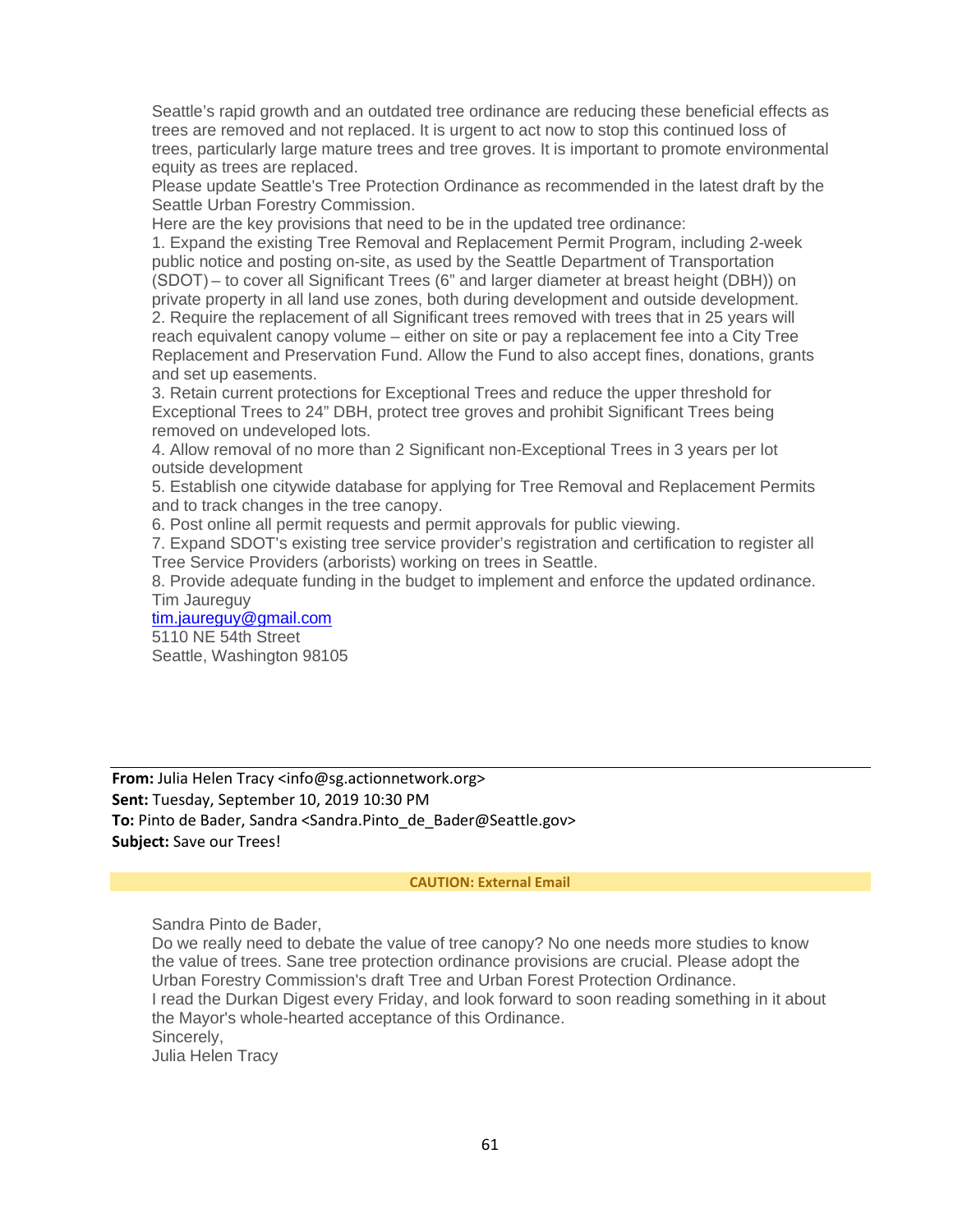Julia Helen Tracy [jhtracy@uw.edu](mailto:jhtracy@uw.edu) 6833 Oswego Pl NE Apt 7 Seattle, Washington 98115

**From:** Livia Jackson <info@sg.actionnetwork.org> **Sent:** Tuesday, September 10, 2019 10:36 PM **To:** Pinto de Bader, Sandra <Sandra.Pinto de Bader@Seattle.gov> **Subject:** Please Strengthen Seattle's Tree Ordinance

#### **CAUTION: External Email**

Sandra Pinto de Bader,

Greetings- I write to urge you in the strongest terms I can of the profound importance of protecting our tree canopy here in Seattle. I have watched as Seattle has lost more than half of our canopy of trees in the last 20 years. This loss is having a profound effect on our climate too: see the NY Times article in the last couple of days measuring 20 degrees of difference in the temperatures in different areas of Washington DC depending on whether trees and greenery were present. This is part of a new developing survey of American cities that is beginning.

As we will never be able to grow these giant trees again I hope you can see what an incredibly important mitigating factor our big trees will have in the future. This is the Emerald City! I feel heartsick when I see big trees cut down, to see these magnificent life forms destroyed. I fervently hope you will do all you can to protect what makes Seattle so unique an environment: the trees are part of our home and our safety and our life.

' Please act on this issue-everyone I know is extremely concerned about this, but I don't think they know how important it is to let you know how they feel...Most people thought that the trees were already protected.

Seattle's trees and urban forest are vital to keeping our city healthy and livable. Trees and the urban forest comprise a vital green infrastructure. Trees reduce air pollution, storm water runoff and climate impacts like heat island effects, while providing essential habitat for birds and other wildlife. They are important for the physical and mental health of our residents. Seattle's rapid growth and an outdated tree ordinance are reducing these beneficial effects as trees are removed and not replaced. It is urgent to act now to stop this continued loss of trees, particularly large mature trees and tree groves. It is important to promote environmental equity as trees are replaced.

Please update Seattle's Tree Protection Ordinance as recommended in the latest draft by the Seattle Urban Forestry Commission.

Here are the key provisions that need to be in the updated tree ordinance:

1. Expand the existing Tree Removal and Replacement Permit Program, including 2-week public notice and posting on-site, as used by the Seattle Department of Transportation (SDOT) – to cover all Significant Trees (6" and larger diameter at breast height (DBH)) on private property in all land use zones, both during development and outside development. 2. Require the replacement of all Significant Trees removed with trees that in 25 years will reach equivalent canopy volume – either on site or pay a replacement fee into a City Tree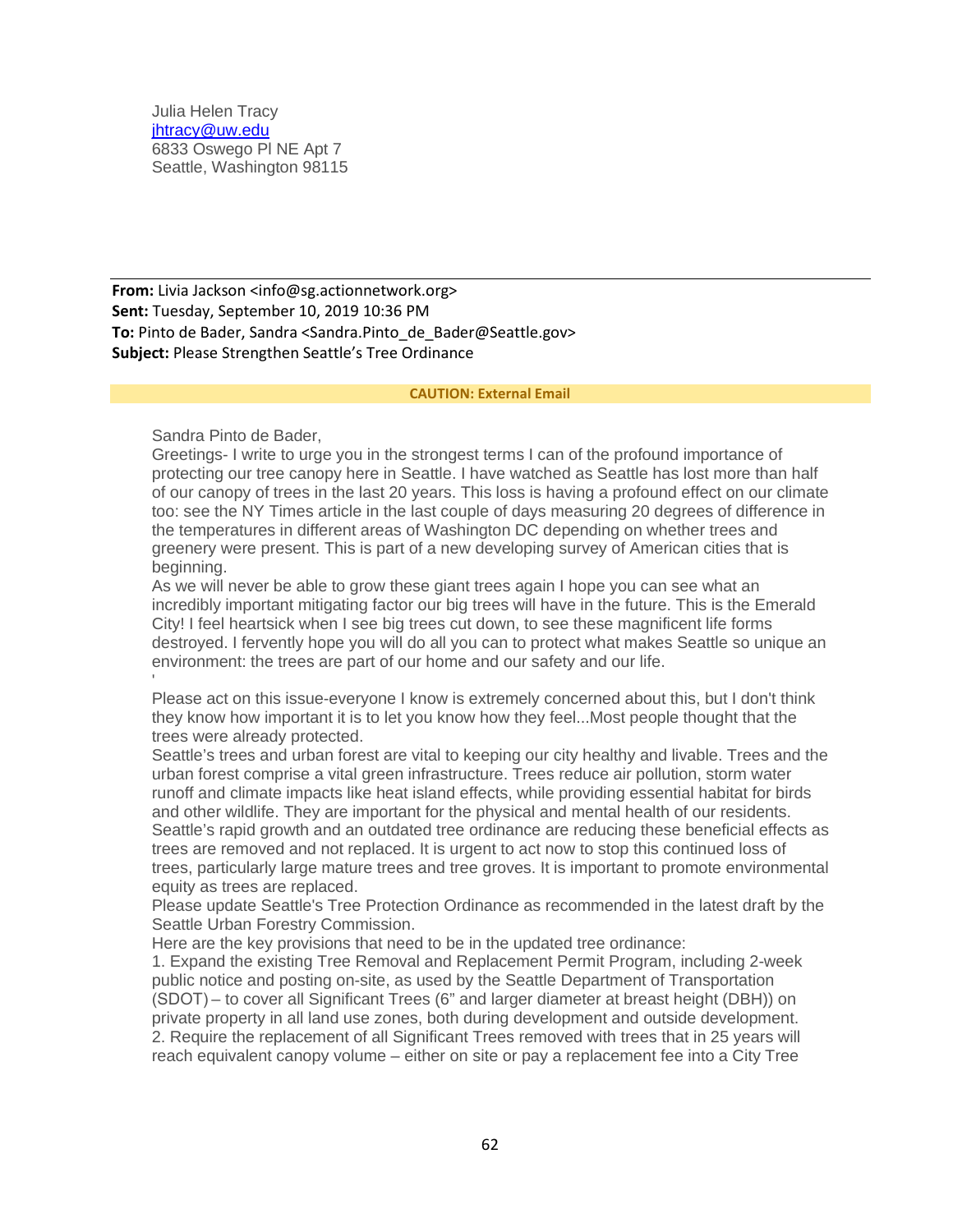Replacement and Preservation Fund. Allow the Fund to also accept fines, donations, grants and set up easements.

3. Retain current protections for Exceptional Trees and reduce the upper threshold for Exceptional Trees to 24" DBH, protect tree groves and prohibit Significant Trees being removed on undeveloped lots.

4. Allow removal of no more than 2 Significant non-Exceptional Trees in 3 years per lot outside development

5. Establish one citywide database for applying for Tree Removal and Replacement Permits and to track changes in the tree canopy.

6. Post online all permit requests and permit approvals for public viewing.

7. Expand SDOT's existing tree service provider's registration and certification to register all Tree Service Providers (arborists) working on trees in Seattle.

8. Provide adequate funding in the budget to implement and enforce the updated ordinance. Livia Jackson

[lijac@mac.com](mailto:lijac@mac.com) 4305 60th st. Seattle, Washington 98115

**From:** Gayle Janzen <info@sg.actionnetwork.org> **Sent:** Tuesday, September 10, 2019 10:58 PM To: Pinto de Bader, Sandra <Sandra.Pinto de Bader@Seattle.gov> **Subject:** We need more trees! Please strengthen Seattle's Tree Ordinance

#### **CAUTION: External Email**

Sandra Pinto de Bader,

Dear Councilmembers:

Why do you hate our trees so much??? You prioritize putting in affordable housing everywhere, and have little interest in saving our trees. We can do both, but you refuse to do so. You talk out of both sides of your mouths. On the one hand you say you care about climate change, yet on the other, you allow legacy and old growth trees to be cut down by greedy developers. It's all about the developers in this city. This ultra-liberal, we care only about low-income/affordable housing policy is obsessive and extreme.

Yes, we need urban density to protect surrounding farmland and wilderness areas AND we also need to preserve our urban green spaces, large trees, groves and canopy. It's that simple. We need to get more creative with how we develop, make smaller homes, use less resources etc or we simply can't survive. At the rate we are going, our world won't be prettier, healthier, safer or more comfortable with all this concrete, asphalt, toxic pollution and heat. I am saddened beyond belief in your latest decision to cut down the legacy tulip tree in Queen Anne now on 2813 4th Ave W. Shame on you. This is yet another decision that will have long-lasting consequences in favor of rapid development without protection of trees. Why are we not saving our big canopy trees and designing our city to preserve more green, clean air and water, runoff issues? Why are we letting developers control our future by destroying established canopy we need and removing the lifeblood of the land for future generations for a quick profit sale? Why are you trying to turn over parks and golf courses to developers?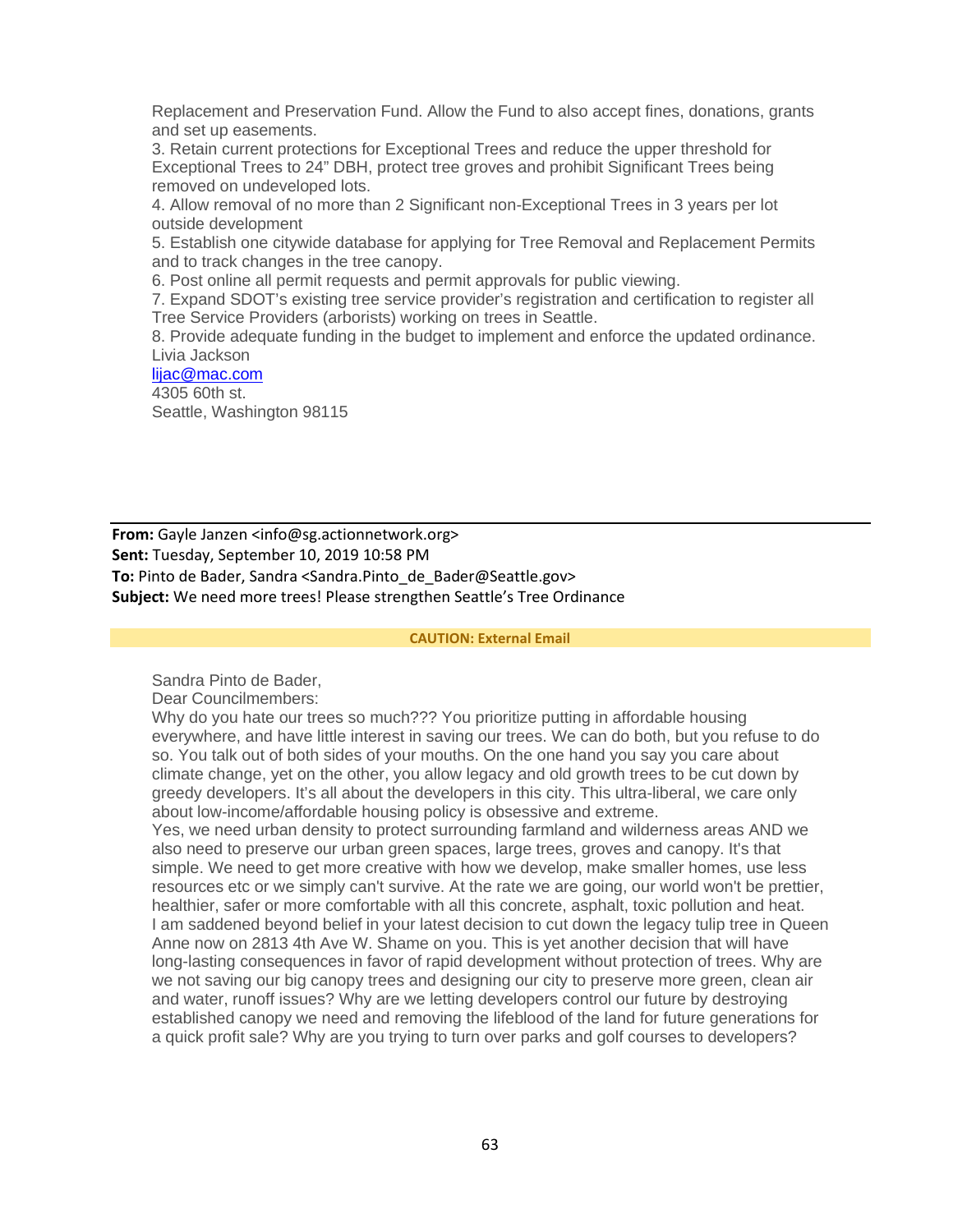Stop it, please. You are not making Seattle more livable, but are destroying its character along with our trees.

This is a smart city-- why do we have to choose between preserving environment and making low income housing possible? Can't we do both? Low income folks need trees and green too- - not just the upper class.

Let's make development smarter, preserve what we can and also plan and plant more green infrastructure into the future.

And lastly, please update Seattle's Tree Protection Ordinance as recommended in the latest draft by the Seattle Urban Forestry Commission. Here are the key provisions that need to be in the updated tree ordinance:

1. Expand the existing Tree Removal and Replacement Permit Program, including 2-week public notice and posting on-site, as used by the Seattle Department of Transportation (SDOT) – to cover all Significant Trees (6" and larger diameter at breast height (DBH)) on private property in all land use zones, both during development and outside development. 2. Require the replacement of all Significant Trees removed with trees that in 25 years will reach equivalent canopy volume – either on site or pay a replacement fee into a City Tree Replacement and Preservation Fund. Allow the Fund to also accept fines, donations, grants and set up easements.

3. Retain current protections for Exceptional Trees and reduce the upper threshold for Exceptional Trees to 24" DBH, protect tree groves and prohibit Significant Trees being removed on undeveloped lots.

4. Allow removal of no more than 2 Significant non-Exceptional Trees in 3 years per lot outside development

5. Establish one citywide database for applying for Tree Removal and Replacement Permits and to track changes in the tree canopy.

6. Post online all permit requests and permit approvals for public viewing.

7. Expand SDOT's existing tree service provider's registration and certification to register all Tree Service Providers (arborists) working on trees in Seattle.

For the trees, Gayle Janzen Gayle Janzen

[cgjanzen@comcast.net](mailto:cgjanzen@comcast.net) 11232 Dayton Ave N

Seattle, Washington 98133

**From:** Joanne Ishisaka <info@sg.actionnetwork.org> **Sent:** Wednesday, September 11, 2019 5:42 AM To: Pinto de Bader, Sandra <Sandra.Pinto de Bader@Seattle.gov> **Subject:** Save our Trees!

#### **CAUTION: External Email**

Sandra Pinto de Bader,

Seattle's trees and urban forest are vital to keeping our city healthy and livable. Trees and the urban forest comprise a vital green infrastructure. Trees reduce air pollution, storm water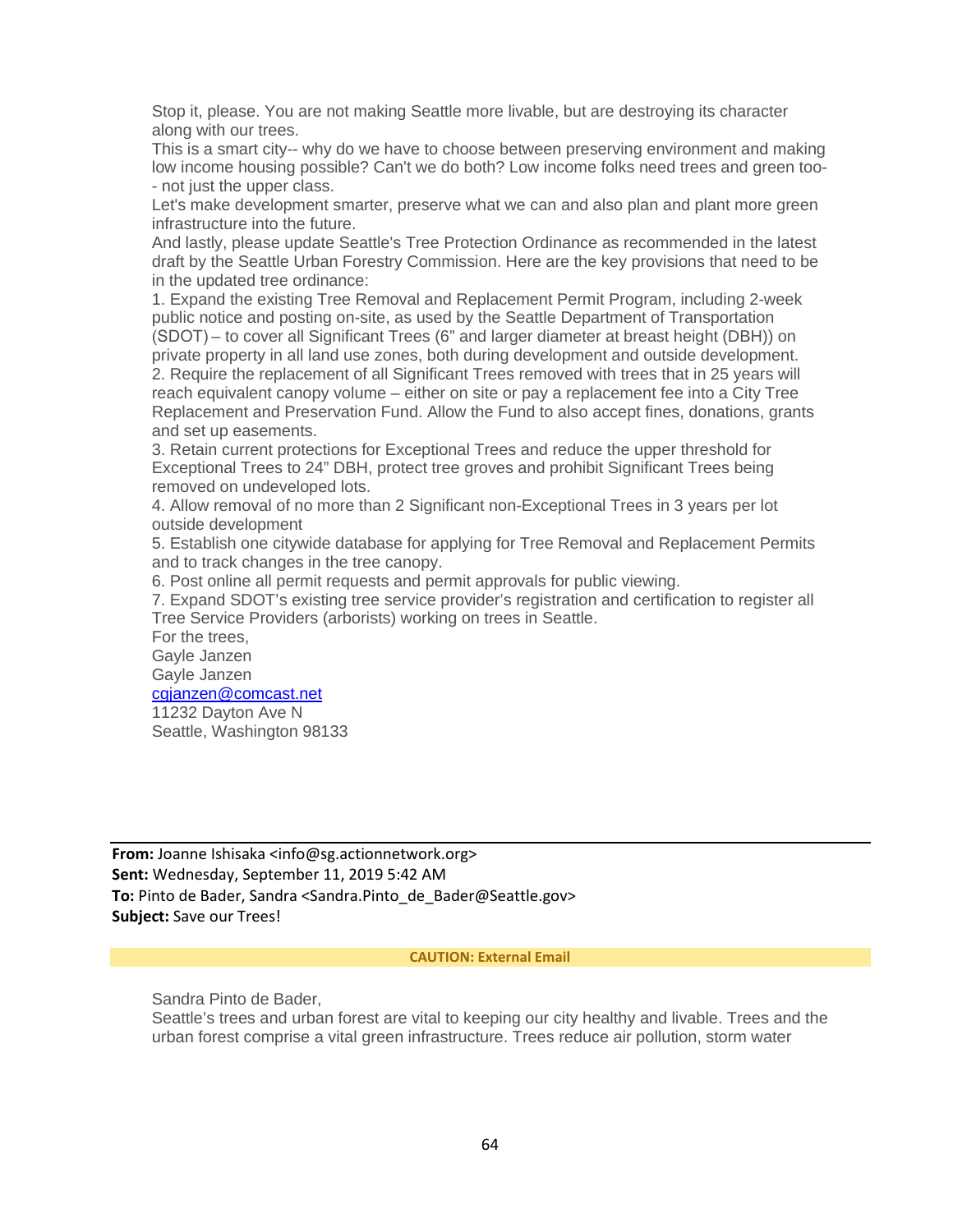runoff and climate impacts like heat island effects, while providing essential habitat for birds and other wildlife. They are important for the physical and mental health of our residents. Seattle's rapid growth and an outdated tree ordinance are reducing these beneficial effects as trees are removed and not replaced. It is urgent to act now to stop this continued loss of trees, particularly large mature trees and tree groves. It is important to promote environmental equity as trees are replaced.

Please update Seattle's Tree Protection Ordinance as recommended in the latest draft by the Seattle Urban Forestry Commission.

Here are the key provisions that need to be in the updated tree ordinance:

1. Expand the existing Tree Removal and Replacement Permit Program, including 2-week public notice and posting on-site, as used by the Seattle Department of Transportation (SDOT) – to cover all Significant Trees (6" and larger diameter at breast height (DBH)) on private property in all land use zones, both during development and outside development. 2. Require the replacement of all Significant trees removed with trees that in 25 years will reach equivalent canopy volume – either on site or pay a replacement fee into a City Tree Replacement and Preservation Fund. Allow the Fund to also accept fines, donations, grants and set up easements.

3. Retain current protections for Exceptional Trees and reduce the upper threshold for Exceptional Trees to 24" DBH, protect tree groves and prohibit Significant Trees being removed on undeveloped lots.

4. Allow removal of no more than 2 Significant non-Exceptional Trees in 3 years per lot outside development

5. Establish one citywide database for applying for Tree Removal and Replacement Permits and to track changes in the tree canopy.

6. Post online all permit requests and permit approvals for public viewing.

7. Expand SDOT's existing tree service provider's registration and certification to register all Tree Service Providers (arborists) working on trees in Seattle.

8. Provide adequate funding in the budget to implement and enforce the updated ordinance. Joanne Ishisaka

[jishisaka@gmail.com](mailto:jishisaka@gmail.com) 4240 NE 92 St.

SEATTLE, Washington 98115

**From:** Bonnie Miller <info@sg.actionnetwork.org> **Sent:** Wednesday, September 11, 2019 6:36 AM To: Pinto de Bader, Sandra <Sandra.Pinto de Bader@Seattle.gov> **Subject:** Save our Trees!

#### **CAUTION: External Email**

Sandra Pinto de Bader,

Seattle's trees and urban forest are vital to keeping our city healthy and livable. Trees and the urban forest comprise a vital green infrastructure. Trees reduce air pollution, storm water runoff and climate impacts like heat island effects, while providing essential habitat for birds and other wildlife. They are important for the physical and mental health of our residents.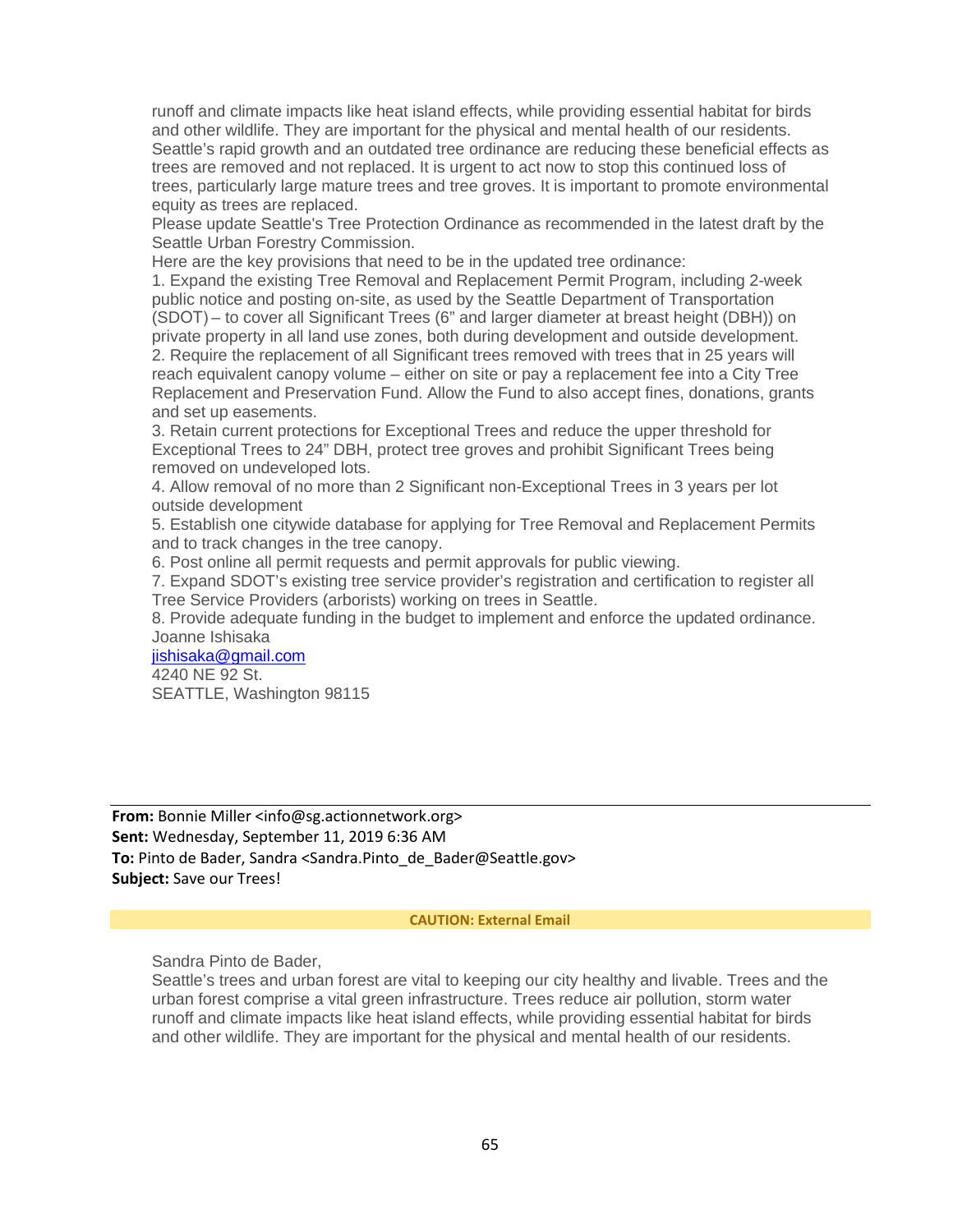Seattle's rapid growth and an outdated tree ordinance are reducing these beneficial effects as trees are removed and not replaced. It is urgent to act now to stop this continued loss of trees, particularly large mature trees and tree groves. It is important to promote environmental equity as trees are replaced.

Please update Seattle's Tree Protection Ordinance as recommended in the latest draft by the Seattle Urban Forestry Commission.

Here are the key provisions that need to be in the updated tree ordinance:

1. Expand the existing Tree Removal and Replacement Permit Program, including 2-week public notice and posting on-site, as used by the Seattle Department of Transportation (SDOT) – to cover all Significant Trees (6" and larger diameter at breast height (DBH)) on private property in all land use zones, both during development and outside development. 2. Require the replacement of all Significant trees removed with trees that in 25 years will reach equivalent canopy volume – either on site or pay a replacement fee into a City Tree Replacement and Preservation Fund. Allow the Fund to also accept fines, donations, grants and set up easements.

3. Retain current protections for Exceptional Trees and reduce the upper threshold for Exceptional Trees to 24" DBH, protect tree groves and prohibit Significant Trees being removed on undeveloped lots.

4. Allow removal of no more than 2 Significant non-Exceptional Trees in 3 years per lot outside development

5. Establish one citywide database for applying for Tree Removal and Replacement Permits and to track changes in the tree canopy.

6. Post online all permit requests and permit approvals for public viewing.

7. Expand SDOT's existing tree service provider's registration and certification to register all Tree Service Providers (arborists) working on trees in Seattle.

8. Provide adequate funding in the budget to implement and enforce the updated ordinance. Bonnie Miller

[bmiller@serv.net](mailto:bmiller@serv.net) APT 15BC, 900 UNIVERSITY ST

Seattle, Washington 98101

**From:** Jessica Dixon <info@sg.actionnetwork.org> **Sent:** Wednesday, September 11, 2019 9:58 AM To: Pinto de Bader, Sandra <Sandra.Pinto de Bader@Seattle.gov> **Subject:** Please Strengthen Seattle's Tree Ordinance

#### **CAUTION: External Email**

Sandra Pinto de Bader,

Seattle's trees and urban forest are vital to keeping our city healthy and livable. Trees and the urban forest comprise a vital green infrastructure. Trees reduce air pollution, storm water runoff and climate impacts like heat island effects, while providing essential habitat for birds and other wildlife. They are important for the physical and mental health of our residents. Seattle's rapid growth and an outdated tree ordinance are reducing these beneficial effects as trees are removed and not replaced. It is urgent to act now to stop this continued loss of trees, particularly large mature trees and tree groves. It is important to promote environmental equity as trees are replaced.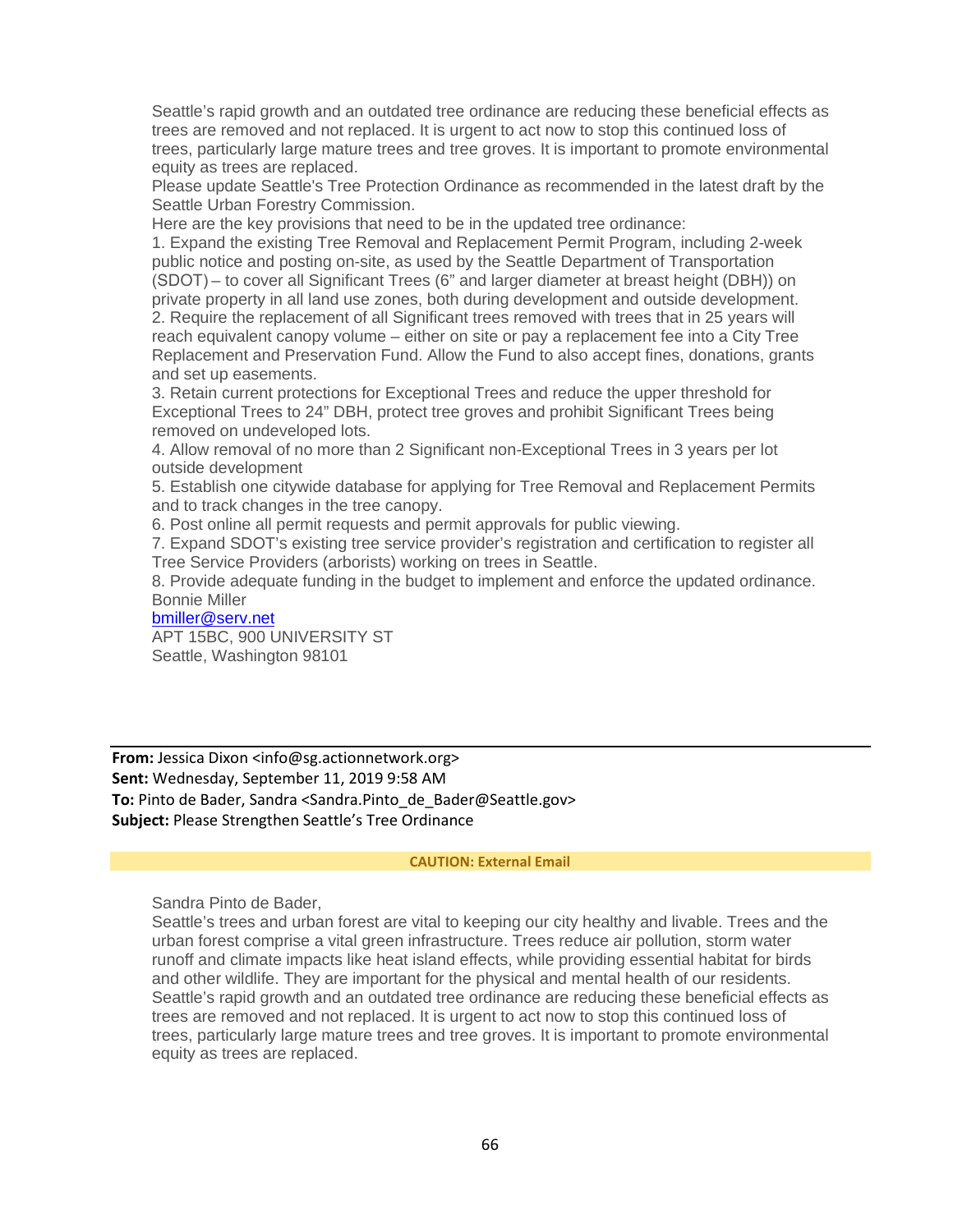Please update Seattle's Tree Protection Ordinance as recommended in the latest draft by the Seattle Urban Forestry Commission.

Here are the key provisions that need to be in the updated tree ordinance:

1. Expand the existing Tree Removal and Replacement Permit Program, including 2-week public notice and posting on-site, as used by the Seattle Department of Transportation (SDOT) – to cover all Significant Trees (6" and larger diameter at breast height (DBH)) on private property in all land use zones, both during development and outside development. 2. Require the replacement of all Significant Trees removed with trees that in 25 years will reach equivalent canopy volume – either on site or pay a replacement fee into a City Tree Replacement and Preservation Fund. Allow the Fund to also accept fines, donations, grants and set up easements.

3. Retain current protections for Exceptional Trees and reduce the upper threshold for Exceptional Trees to 24" DBH, protect tree groves and prohibit Significant Trees being removed on undeveloped lots.

4. Allow removal of no more than 2 Significant non-Exceptional Trees in 3 years per lot outside development

5. Establish one citywide database for applying for Tree Removal and Replacement Permits and to track changes in the tree canopy.

6. Post online all permit requests and permit approvals for public viewing.

7. Expand SDOT's existing tree service provider's registration and certification to register all Tree Service Providers (arborists) working on trees in Seattle.

8. Provide adequate funding in the budget to implement and enforce the updated ordinance. Jessica Dixon

[bardjess@msn.com](mailto:bardjess@msn.com) N 71st Seattle, Washington 98103

**From:** janice brookshier <info@sg.actionnetwork.org> **Sent:** Wednesday, September 11, 2019 10:28 AM To: Pinto de Bader, Sandra <Sandra.Pinto de Bader@Seattle.gov> **Subject:** Immediately, Right Now, Today, Stop the Paralysis: Please Update Seattle's Tree Ordinance

### **CAUTION: External Email**

Sandra Pinto de Bader, Dear All,

You know this: Seattle has been losing its tree canopy mostly to the advantage of developers and mostly to the disadvantage of citizens and the health of all living things. Global warming exists. Trees are vital to the environment and the city's livability and identity. Please take action and make the changes in alignment with your department's professed concerns. Please update Seattle's Tree Protection Ordinance as recommended in the latest draft by the Seattle Urban Forestry Commission. Enough said.

Please let me know if I can help. Janice Brookshier 206.295.8710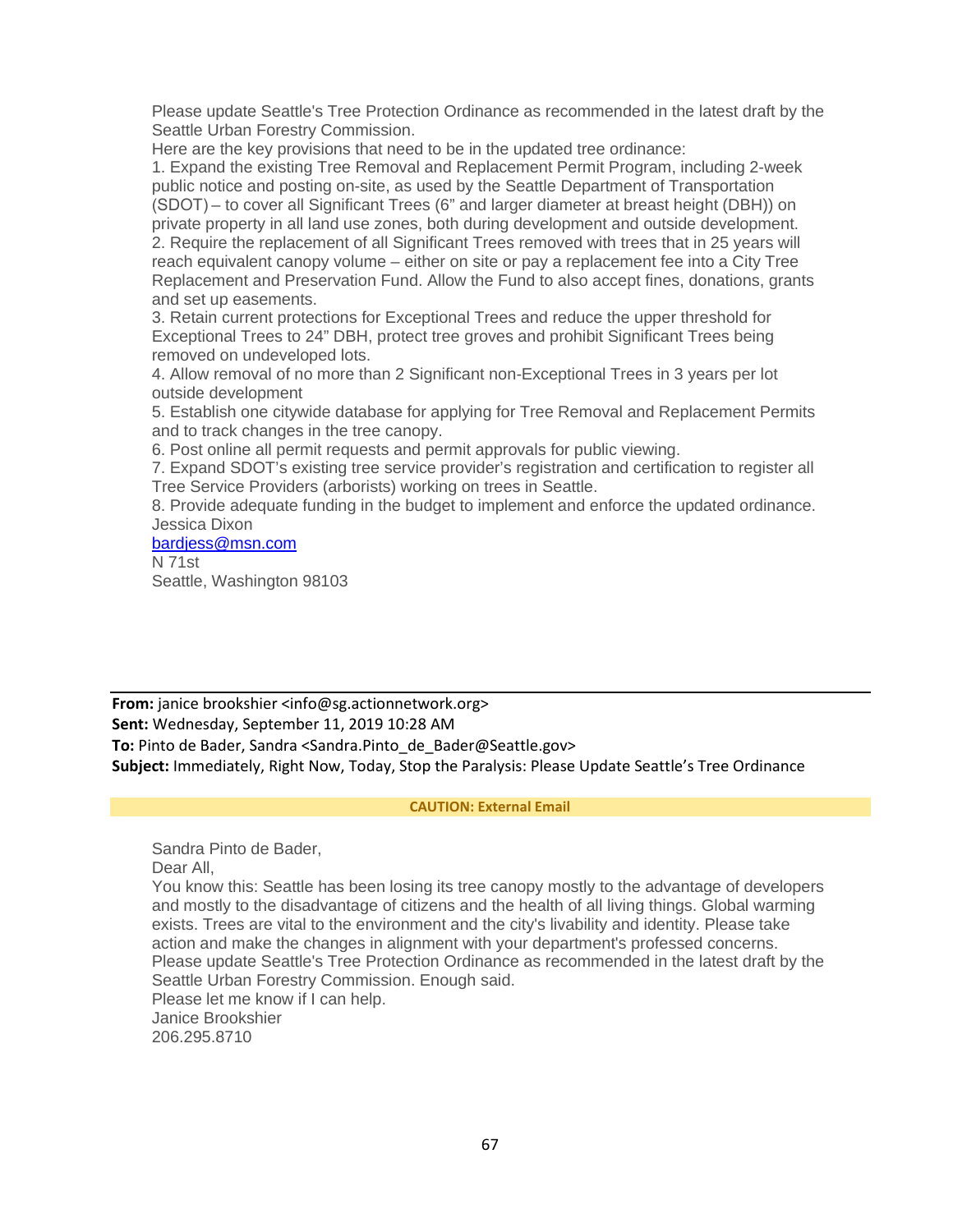janice brookshier [janice@seattlejobs.org](mailto:janice@seattlejobs.org) 2212 Queen Anne Avenue North, #311 Seattle, Washington 98109

**From:** Annie Thoe <info@sg.actionnetwork.org> **Sent:** Wednesday, September 11, 2019 12:30 PM **To:** Pinto de Bader, Sandra <Sandra.Pinto de Bader@Seattle.gov> **Subject:** Please Update Seattle's Tree Ordinance

#### **CAUTION: External Email**

Sandra Pinto de Bader, Sept. 11, 2019 Dear Councilmembers,

Trees represent community, shelter, mental health and survival. The first white settlers in Seattle cleared the trees without much thought of this impact for future generations. Over 130 years now some of those trees were replanted, but with declining habitat and and the impending doom of global warming as well as the enormous data gathered on the benefits of retaining our trees to solve our climate crisis— it boggles my mind why Seattle government and our developers continue to approve so many projects that involve removal of giant trees and entire groves of trees. Why is Seattle government not promoting and requiring better designs and planning to incorporate more trees and save our remaining trees? Four months ago, I filed a complaint to DCI about one of the latest clearcut developments in my neighborhood of an entire lot removing 25 trees in lieu of building 2 mini-mansions. The Department of Construction and Inspections told me that "developers in Seattle have the right to make as much money as they can." How can our current permitting process allow developers carte blanche to make as much money as they can despite the costs to our declining habitat. How can we continue to uphold short-sited development practices for handling our precious remaining resources in the city and for combating global warming? 100-year-old trees are not easily replaced— simply put: Because of our current development practices, our children will ever see those heritage trees or groves of trees like this in their lifetime.

While the DCI may be doing the best they can, I have been researching how our current tree ordinance fails miserably to protect our trees - our tree ordinance has not been updated in 10 years and even the current ordinance not been enforced because of many loopholes for developers. DCI and the developer community should not be in charge of drafting our tree protection ordinance since this would be a blatant conflict of interest since they are funded from development fees. Their input of course is needed and I urge you to adopt the tree ordinance drafted by the Urban Forestry Commission and particularly make sure that city must develop a DEPARTMENT- WIDE policy for tree policy like all other cities do. We need more low income housing and planned density, and we need to demand a stronger tree protection ordinance that push for future designs from our developers, city officials and planners that use and remove less of our natural resources, make smaller footprints to incorporate more trees and habitat, provide apartments and low income housing with tree and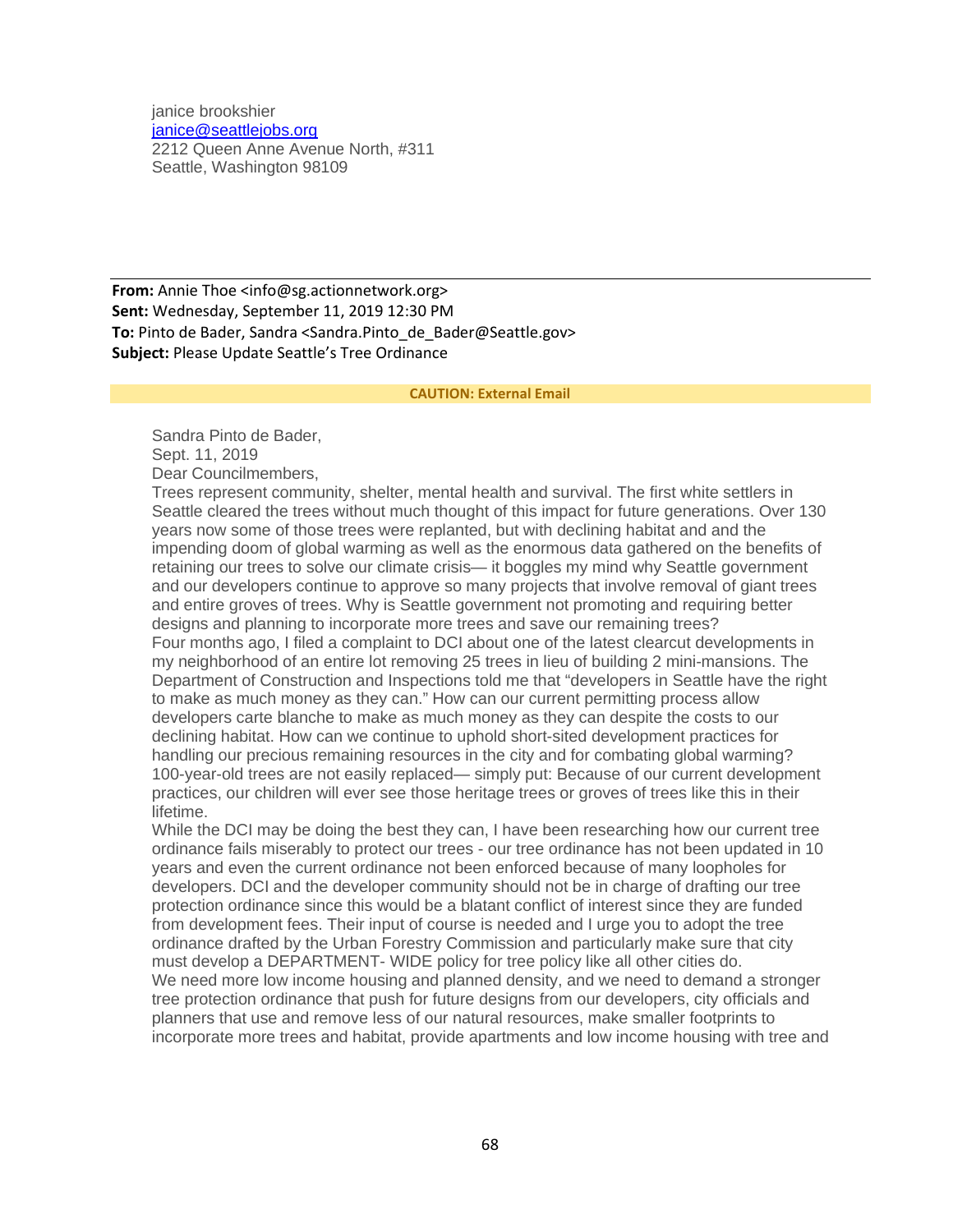green spaces to protect our streams and watersheds, cool our city and beautify our urban landscapes.

Below are the chief points that could be adopted right now if we hope to have a livable Seattle for the future:

1. Expand the existing Tree Removal and Replacement Permit Program, including 2-week public notice and posting on-site, as used by the Seattle Department of Transportation (SDOT) – to cover all Significant Trees (6" and larger diameter at breast height (DBH)) on private property in all land use zones, both during development and outside development. 2. Require the replacement of all Significant Trees removed with trees that in 25 years will reach equivalent canopy volume – either on site or pay a replacement fee into a City Tree Replacement and Preservation Fund. Allow the Fund to also accept fines, donations, grants and set up easements.

3. Retain current protections for Exceptional Trees and reduce the upper threshold for Exceptional Trees to 24" DBH, protect tree groves and prohibit Significant Trees being removed on undeveloped lots.

4. Allow removal of no more than 2 Significant non-Exceptional Trees in 3 years per lot outside development

5. Establish one citywide database for applying for Tree Removal and Replacement Permits and to track changes in the tree canopy.

6. Post online all permit requests and permit approvals for public viewing.

7. Expand SDOT's existing tree service provider's registration and certification to register all Tree Service Providers (arborists) working on trees in Seattle.

8. Provide adequate funding in the budget to implement and enforce the updated ordinance. Thank you for your service and for including trees in your vision of Seattle's future planning. Sincerely,

Annie Thoe Neighborhood Treekeepers member [www.Dontclearcutseattle.org](http://www.dontclearcutseattle.org/) 2201 NE 120th St. Seattle, WA 98125 206-271-4270 Annie Thoe [anniethoe@gmail.com](mailto:anniethoe@gmail.com) 2201 NE 120th St Seattle, Washington 98125

**From:** David Moehring <dmoehring@consultant.com>

**Sent:** Wednesday, September 11, 2019 8:47 AM

**To:** PRC <PRC@seattle.gov>; DOT\_LA <DOT\_LA@seattle.gov>; Juarez, Debora <Debora.Juarez@seattle.gov>; Bagshaw, Sally <Sally.Bagshaw@seattle.gov>; Durkan, Jenny <Jenny.Durkan@seattle.gov>

**Cc:** DOT\_SeattleTrees <Seattle.Trees@seattle.gov>; Pinto de Bader, Sandra

<Sandra.Pinto de Bader@Seattle.gov>; Examiner, Hearing <Hearing.Examiner@seattle.gov> **Subject:** 13058 39TH AVE NE subdivision in ECA

### **CAUTION: External Email**

Example of unenforced tree retention at Address: **13058 39TH AVE NE** (Seattle Cedar Park community) SDCI Project: 3034128-LU